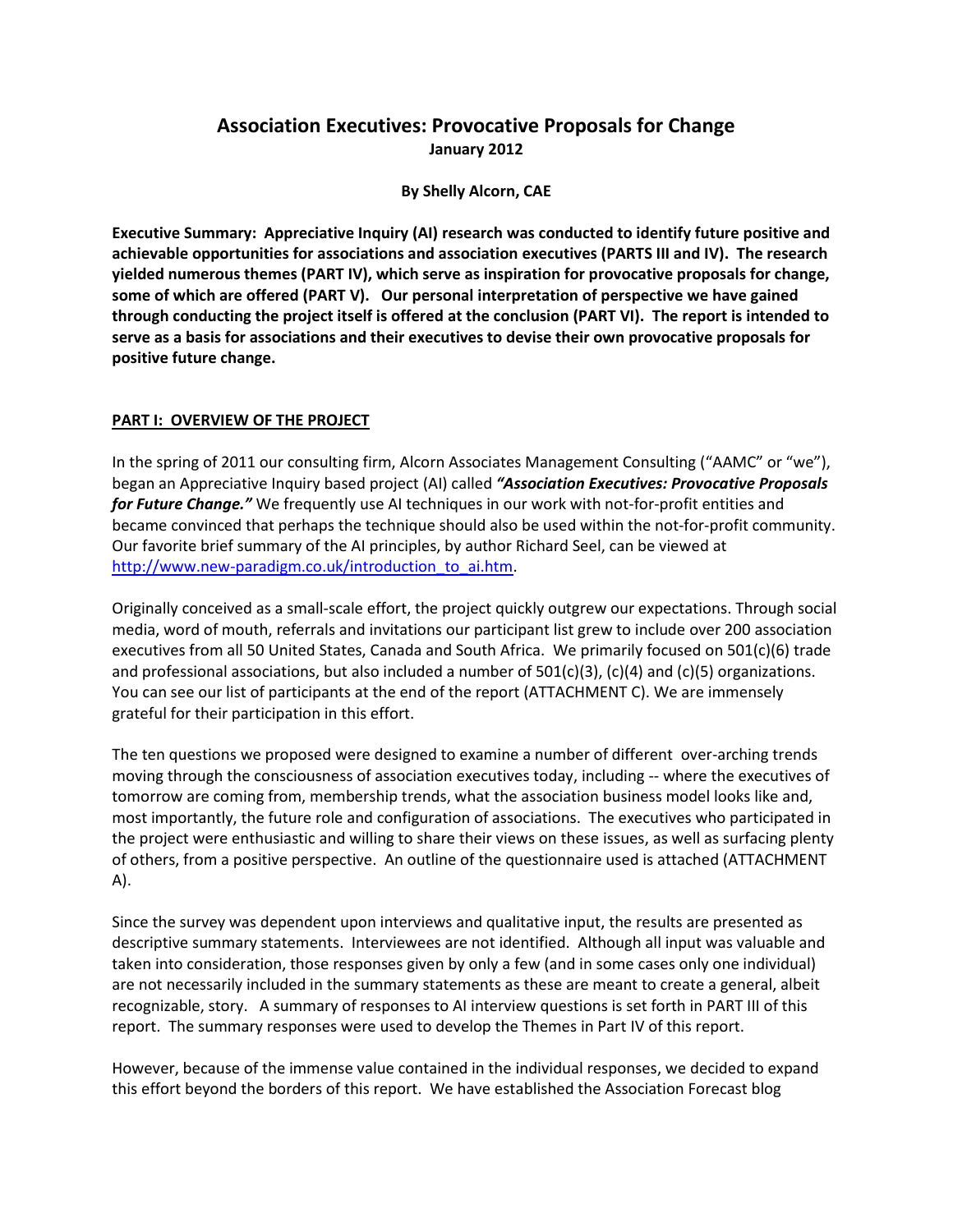[\(www.associationforecast.com\)](http://www.associationforecast.com/) and the Association Forecast LinkedIn group and intend to publish individual stories from those executives who participated in the effort upon receipt of permission from the interviewees to do so. Those who choose to use this resource will have the added benefit of hearing from the individual participants in their own voices and can choose to draw your own conclusions.

Based on the statements (Part III) and themes (Part IV) culled from the interviewees, various provocative proposals for future changes in the association management profession were devised. The provocative proposals are not intended to be adopted out of hand. Rather, they are suggested ideas and directions that any given association or association executive may wish to adopt, modify or reject. The provocative proposals are meant to provoke discussion and to inspire new thinking from the association audience. In a normal environment, there would be an opportunity to engage a number of voices in the development of the provocative proposals, but in this case we have a limited number of minds who are considering potential scenarios. Some of the provocative proposals might be considered wholly inappropriate to some, or dull and unrealistic to others. The provocative proposals are set forth in PART V and more fully explored in ATTACHMENT B of this report.

It is important to note that while the summary responses stick closely to the data at hand, the provocative proposals are *an outgrowth of ideas sparked by the results*. In some cases, they represent large conceptual leaps into a potential future state. In other instances, their direct connection to the summary responses may seem unclear.

Finally in Part VI, AAMC provides herewith its personal interpretation of and implications for the data collected. This section of the report is reflective not only of the data, but of our personal ideals and beliefs. We do not assume that everyone will agree with us, but hope it will foster discussion and creative change on the part of colleagues who believe associations have a bright and vibrant future.

Comments and input concerning this paper are welcome. Shelly Alcorn, CAE can be contacted at [shelly@alcornassociates.com.](mailto:shelly@alcornassociates.com)



Shelly Alcorn, CAE Mark D. Alcorn, J.D., M.B.A. Alcorn Associates Management Consulting 1000 Q Street, Ste. 120 Sacramento, CA 95811 (916) 444-5959 [www.alcornassociates.com](http://www.alcornassociates.com/)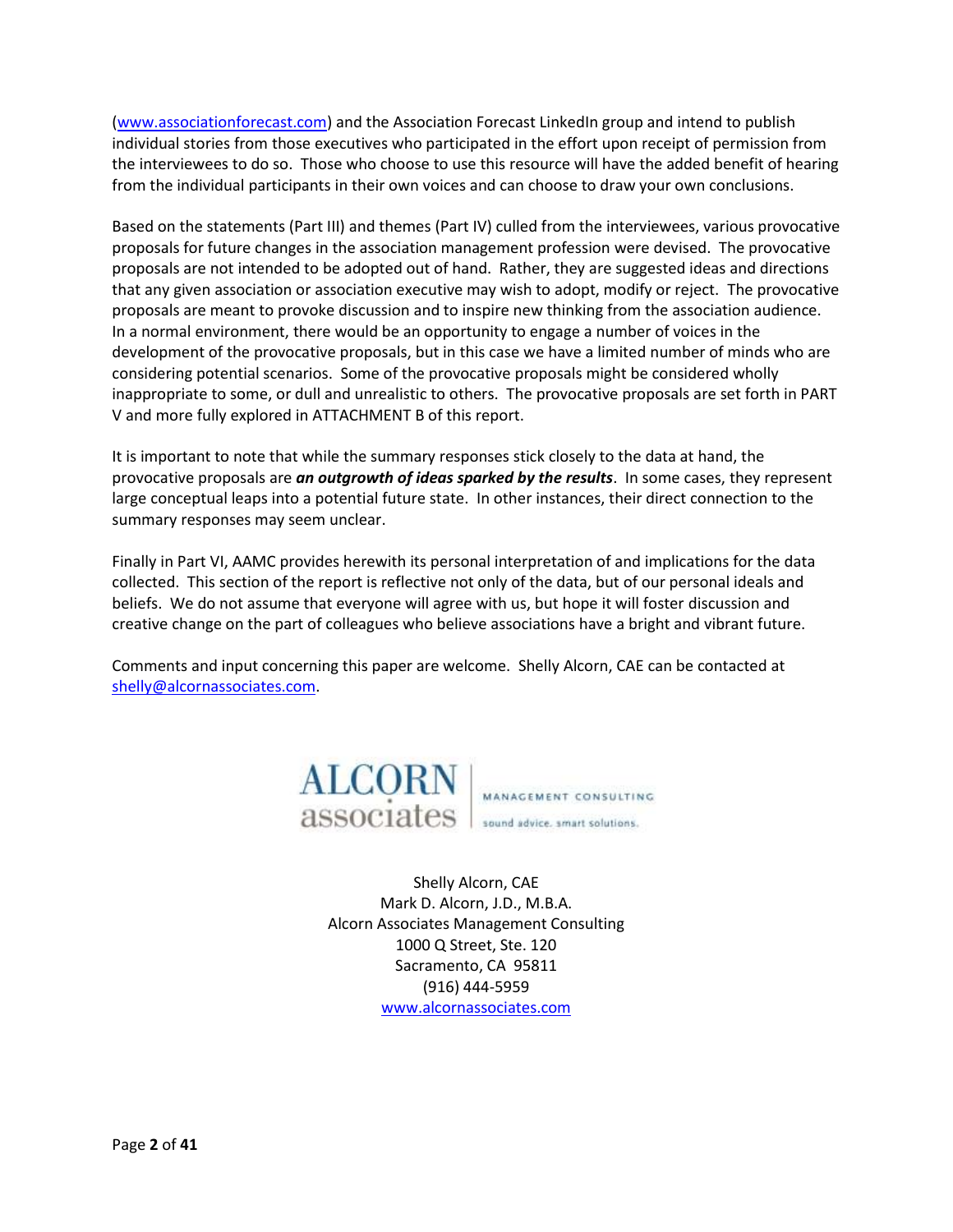# **PART II: BASIC DEMOGRAPHICS OF INTERVIEWEE POOL**







Page **3** of **41**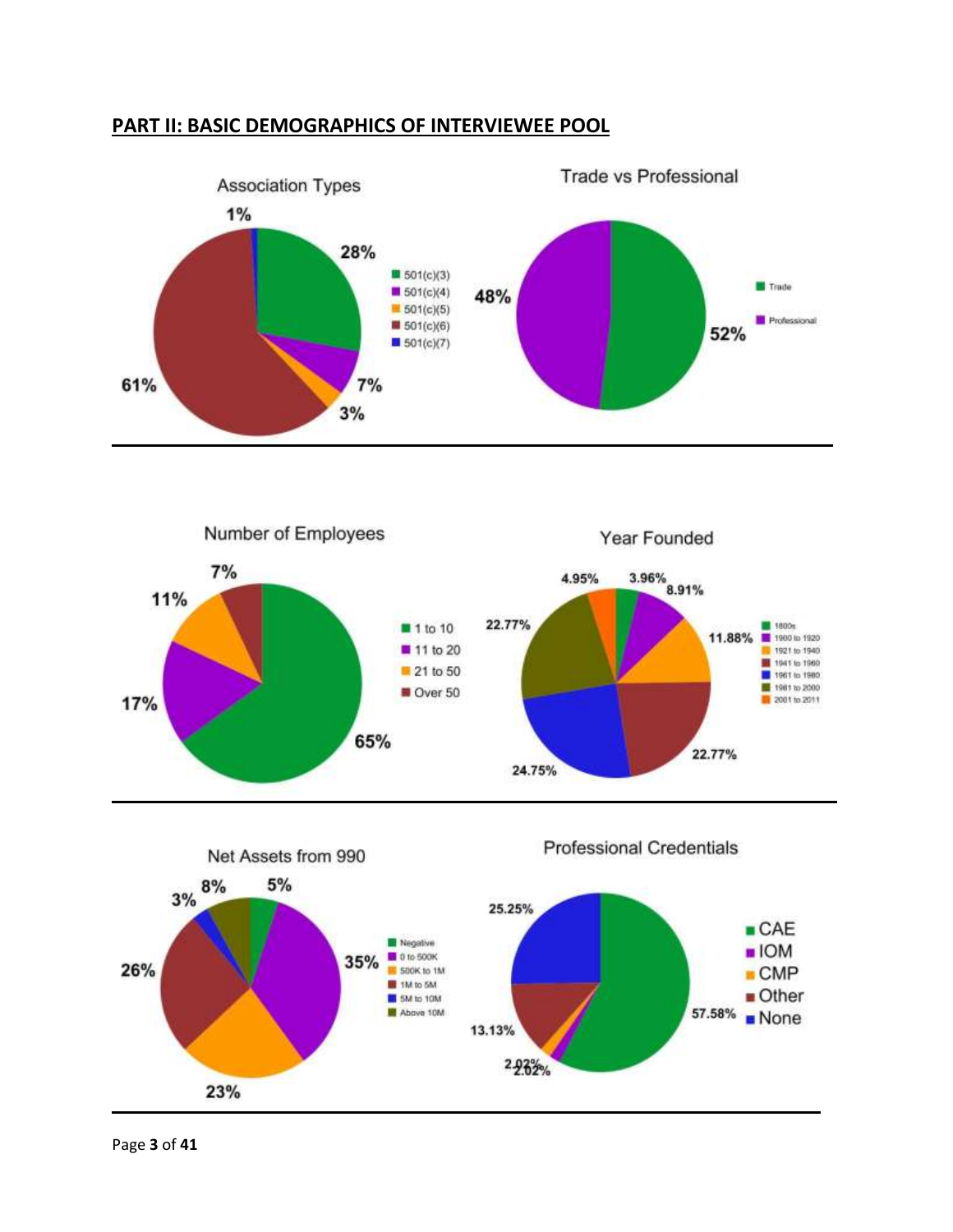# **PART III: SUMMARY OF RESPONSES**

Upon conclusion of the interviews, the first steps we took in analyzing the data was to take a look at the answers to each question and note each separate concept as it appears in the transcriptions. As the same, or very similar, concepts resurfaced in other interviews, their appearance was noted. By using this process, the most often and the least often reported concepts were quantitatively evaluated. At that point, similarities, differences and contradictions revealed themselves most fully. Concepts mentioned most frequently were the ones that received the most attention and were the primary source used in the development of the summary responses. However, less frequently mentioned concepts were still valuable in terms of understanding the context associations operate in. Those concepts were included on a case-by-case basis and highlighted when they appear. The absence of percentages, except in certain notable instances, is purposeful. You will notice terms such as, "significant number," "most," "some," and "a few" instead. The object is not to slice and dice the data by "30% of executives said x, y or z" but to create a recognizable narrative which serves as the basis for the development of the themes and provocative proposals.

# **1. What led you to become involved in association work and how did you become an executive director?**

Almost universally, the answer was the same as it has always been. *Interviewees typically became aware of the position through informal means*. Those interviewed either knew somebody who pitched the position to them, they responded to an advertisement or they were association members who decided to redirect their careers and join the staff. In fact, 40% of respondents used the words, "I fell into it." Other popular phrases included, "it was a fluke," and, "it was an accident." Although a few interviewees reported the executive position was the first position they had held in an association, most respondents tripped into a functional position, (i.e., communications specialists got jobs handling association communications) and then worked their way up to the executive position. A number of executives reported pursuing and obtaining certifications such as the Certified Association Executive (CAE), Institute of Organizational Management (IOM) or Certified Meeting Professional (CMP) on their journey.

A full quarter of the interviewees had another career prior to shifting into association management. *Prior careers most often mentioned included teaching, lobbying, and political consulting.* A number of former attorneys were found in executive ranks as well. Other various careers were reported from fields such as business, finance and communications. In a very few cases, we even found some former elected officials who held public office.

For those interviewees who were members of the association prior to coming on staff, the transition was sometimes tumultuous. Although prior experience in the specific industry or profession was helpful in terms of understanding the member perspective, the skill set required to actually run the association almost always presented a steep learning curve. Once hired and becoming committed to association management, executives diverged into two different groups. One group believes experience in the industry or profession is critical to success in the executive position and have either stayed at their original association or moved to a closely related association in the same field. A second somewhat larger group came to see the executive position as one with a portable skill set and have moved on to lead associations that may or may not be related to their original industry or profession.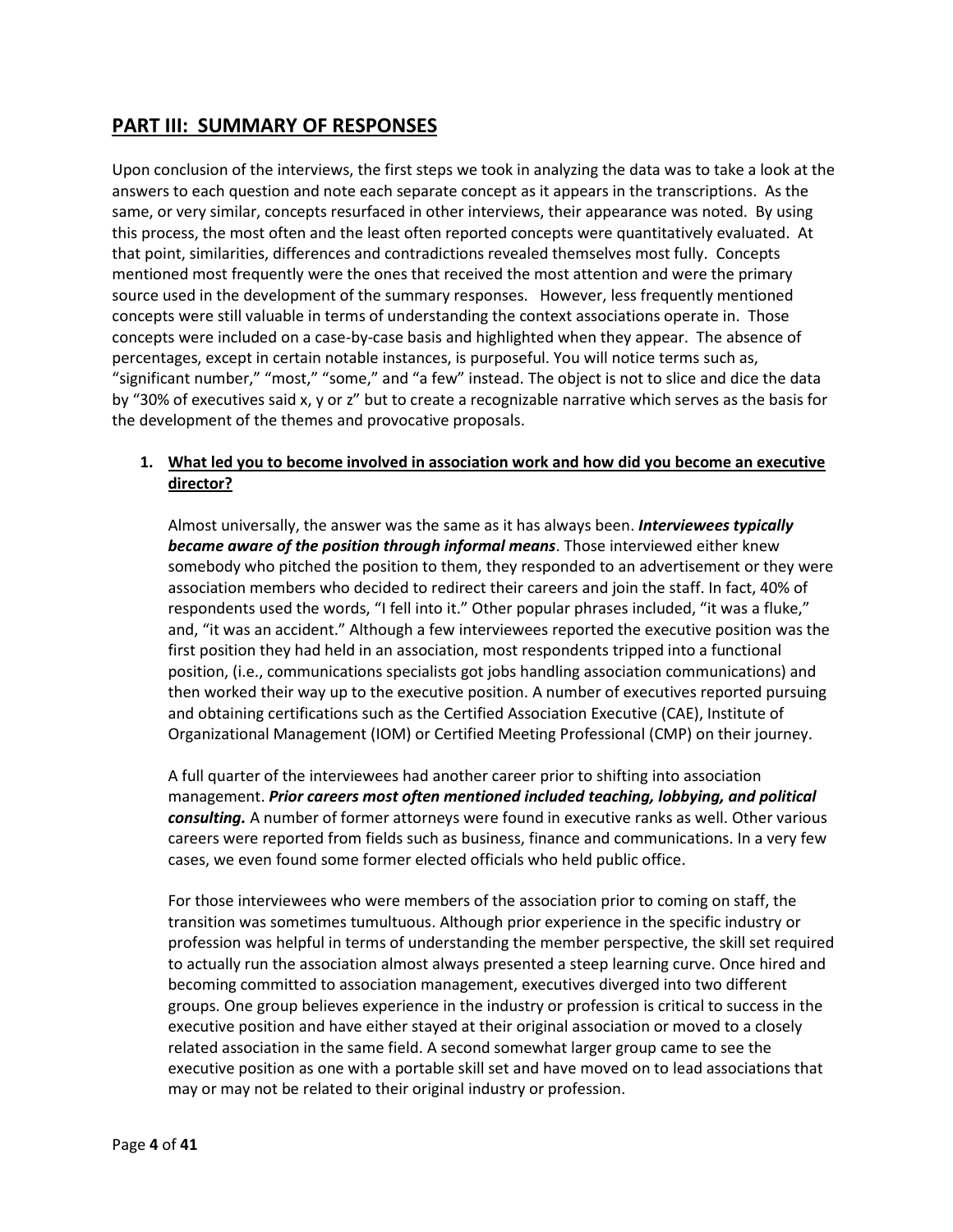*Rarely mentioned were any pathways into the association management field from the secondary or post-secondary educational system.* There were a few reported instances of current executives having accepted college internships in a  $501(c)(3)$  setting which raised their awareness of the non-profit community, if not the association community itself. One executive mentioned having had a professor who encouraged them to look at the association world as a potential career and one other executive talked about actually attending a college program in association management which was subsequently cancelled due to low enrollment. The only exceptions to this general rule were those respondents who mentioned they had been political science majors and had heard about associations because of their frequent employ of lobbyists and political operatives.

## **2. Where do you see the next generation of executives coming from? Will it continue to be a more organic process or do you see additional entry points opening up?**

Again, almost universally this was identified as a pressing issue for the association community to grapple with. For the most part, interviewees were unaware of any official efforts underway to directly address the issue. From their perspective, the association community has made some gains with the CAE designation administered by the American Society of Association Executives (ASAE). *Where the CAE seemed to fall short in their eyes is in solving the underlying problem of awareness of the profession itself and the need to attract candidates who are capable of developing the appropriate skill set.* Interviewees reported that associations have been aware of the empty "talent pipeline" for a number of years now, but despite various efforts to address the situation do not seem to be appreciably moving the needle.

*The most popular response reflected the belief that recruiting individuals into association management has been, and will continue to be, an organic process.* Many interviewees do not believe associations do a good job of promoting themselves as a career choice. They reported that association visibility remains low. Some interviewees mentioned they wished they had heard about associations in college so they could have gotten involved in their careers sooner. Occasionally interviewees have attempted to increase awareness of the career by speaking at high schools, college job fairs and sometimes college classes. Interviewees reported many associations are still pulling a fair number of executive candidates from traditional avenues such as personal contacts, lobbyists and political operatives.

Interviewees surfaced a new trend that has manifested in the association community since the Great Recession began in 2008. After having moved away from pulling executives from within the membership ranks over the past several years, a number of associations have reversed course and are now doing so at an accelerated rate. In some cases, interviewees reported on cases they know of where association boards of directors fired their current executive without cause and gave that position to a board member or other influential volunteer who was out of work due to the recession. *The ease and speed in which this trend has manifested over the course of 2010-2011 suggests the association profession has not attained unassailable legitimacy in the eyes of the public.* For example, it seems unlikely that a board would fire their legal counsel and assume a volunteer could do the job just as well, but the executive position appears to not benefit from the same level of professional respect.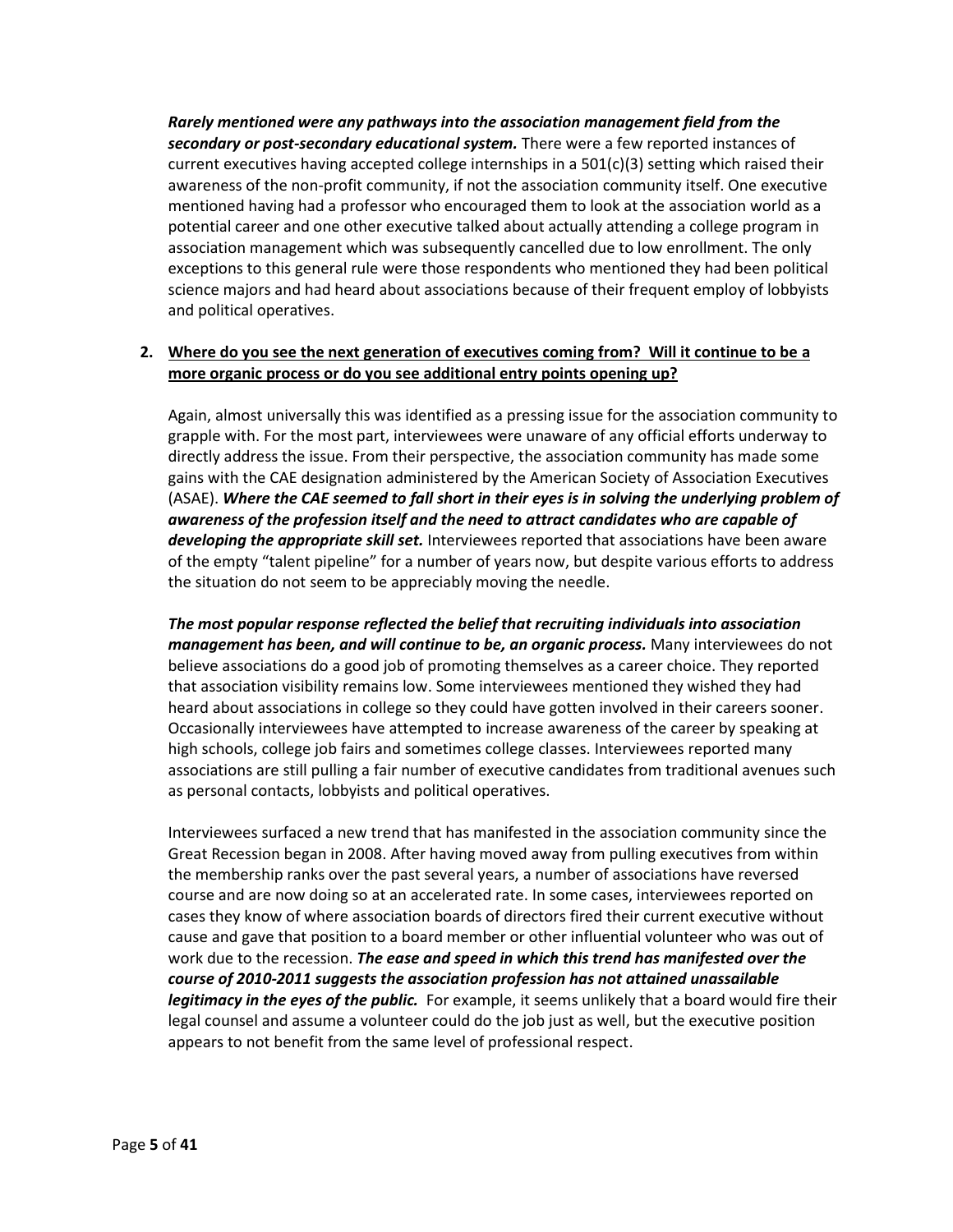In addition to feeling they are still not considered by many to be in a "legitimate" profession, many interviewees declared they need a better and simpler way to describe the world of association management. This finding suggests association management professionals need to continue defining their role and reinforcing the idea that association management is a profession in its own right. *It appears there are a growing number of executives who believe it is time for associations to develop an evidence based body of knowledge beyond the current literature and to create intentional career pathways to attract talent.*

Some interviewees reported seeing a slight uptick in job candidates coming into the association management profession by choice rather than by accident and, in some cases, attribute this trend to social media. They also reported a slight increase in the number of candidates who are coming in holding one of the various nonprofit certificates being offered at colleges and universities around the country. However, they also stressed their belief that these nonprofit certificate programs are typically focused on the 501(c)(3) perspective, not the 501(c)(6). *Those candidates who have certificates in non-profit management have a head start, but are still inadequately prepared for the association sphere and require additional training to be effective.*

Regarding skill sets, interviewees often mentioned their belief that it is not easy to develop the skills needed to be an effective association executive. *When reflecting on the most critical skills an association executive needed to possess, interviewees most often stressed diplomacy, volunteer engagement and stewardship.* In addition, the executive of the future was described as an individual with a high degree of proficiency in three particular areas - technology, people skills and business acumen.

In the meantime, it appears associations will continue searching for executive candidates in the normal, haphazard way they always have. Interviewees mentioned an increased use of social media to find potential candidates. In some cases, those interviewees who are attempting to establish a succession track in their association are relying on pulling staff members into functional areas such as marketing, or communications, and then hoping the new employee begins to identify less with their individual expertise and embrace the association management career as a whole. *Promotion to the executive position from within was mentioned as a good option, although some interviewees reported they either don't have anyone currently on staff who can do the job or (worse) if they can do the job, they don't want it.*

Some interviewees said they were actively seeking people who have a passion for the subject matter, while others saw recruiting from other professions as a good thing to bring more varied skill sets and experience into their staff culture. Still others were trying to get potential executive candidates more involved with their local state Societies of Association Executives (SAE's) or ASAE and were actively encouraging potential executive candidates to pursue the CAE, IOM or similar designation.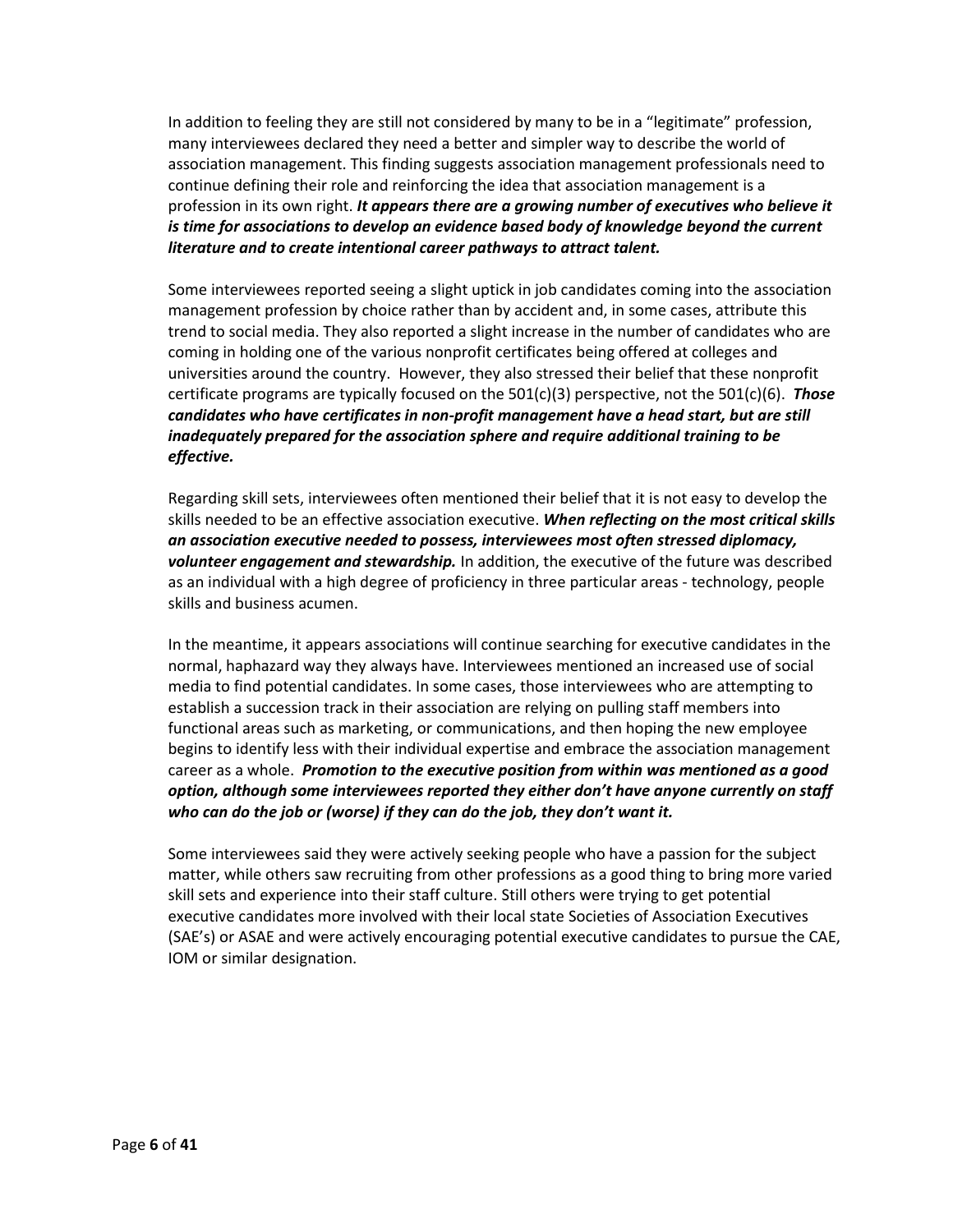## **3. Please describe the most rewarding, most exciting or best experience you have ever had as an association executive.**

This question had a wide variety of answers that were each unique to the individual but overall our interviewees reported they found being an association executive extremely rewarding. According to them, association management is a challenging but very satisfying line of work. *Many interviewees reported finding a great deal of personal and professional fulfillment in their chosen career.*

Oddly, the most frequent answer to this question was no answer at all. One-fifth of interviewees were unable to identify any one event that they found particularly rewarding. Instead, they reported a deep sense of satisfaction that spanned their entire career. Of those who did have a particular event to point to, involvement in the legislative process, achieving legislative and regulatory victories and crafting good public policy were mentioned most often as highlights. The second most popular response involved helping members be successful and learn new skills, or helping advance a particular industry or profession.

In addition, interviewees frequently mentioned the relationships they have developed with both staff and volunteers as ranking high on the list of most rewarding aspects of the job. Interviewees repeatedly mentioned the phrase, "It's the people." Hearing thank you from or being recognized by staff, volunteers or colleagues were also high points. Many reported being involved with colleagues at the state and national level through the state SAE's, or ASAE was a career highlight.

*When interviewees described their best experiences, the answers were very different but they seemed to break down into lists that seemed to reflect on certain aspects of an executive's personality and general temperament*. For example, there were a significant number of what might be called *adrenaline junkies* whose most rewarding experiences centered on winning legislative battles, pulling off difficult conferences or projects, starting an association from scratch or turning an association around from the brink of financial or other disaster. These interviewees seemed to enjoy wearing a lot of different hats and working on the edge.

There were also those interviewees who could be categorized as liking to *bring order out of chaos*. Their best experiences centered on creating clear strategic priorities, presenting easily understood financials, being known for running a tight ship, staying focused and on target. These interviewees liked to focus on best experiences that highlighted making small but continual adjustments to keep the association moving forward, rebuilding reserves and exhibiting a high degree of financial skill.

There were some interviewees who seemed to be mainly *relationship driven* and reported their best experiences centered on connecting members, seeing their volunteer's passion for their fields, creating networking opportunities and seeing members face-to-face in their places of business or at conferences. These interviewees seemed to like making friends and didn't seem to be particularly concerned with blurring the lines between their personal and professional lives. They tended to mention spending a great deal of time working with younger members or students and attempting to involve these demographics in their respective associations and social networks.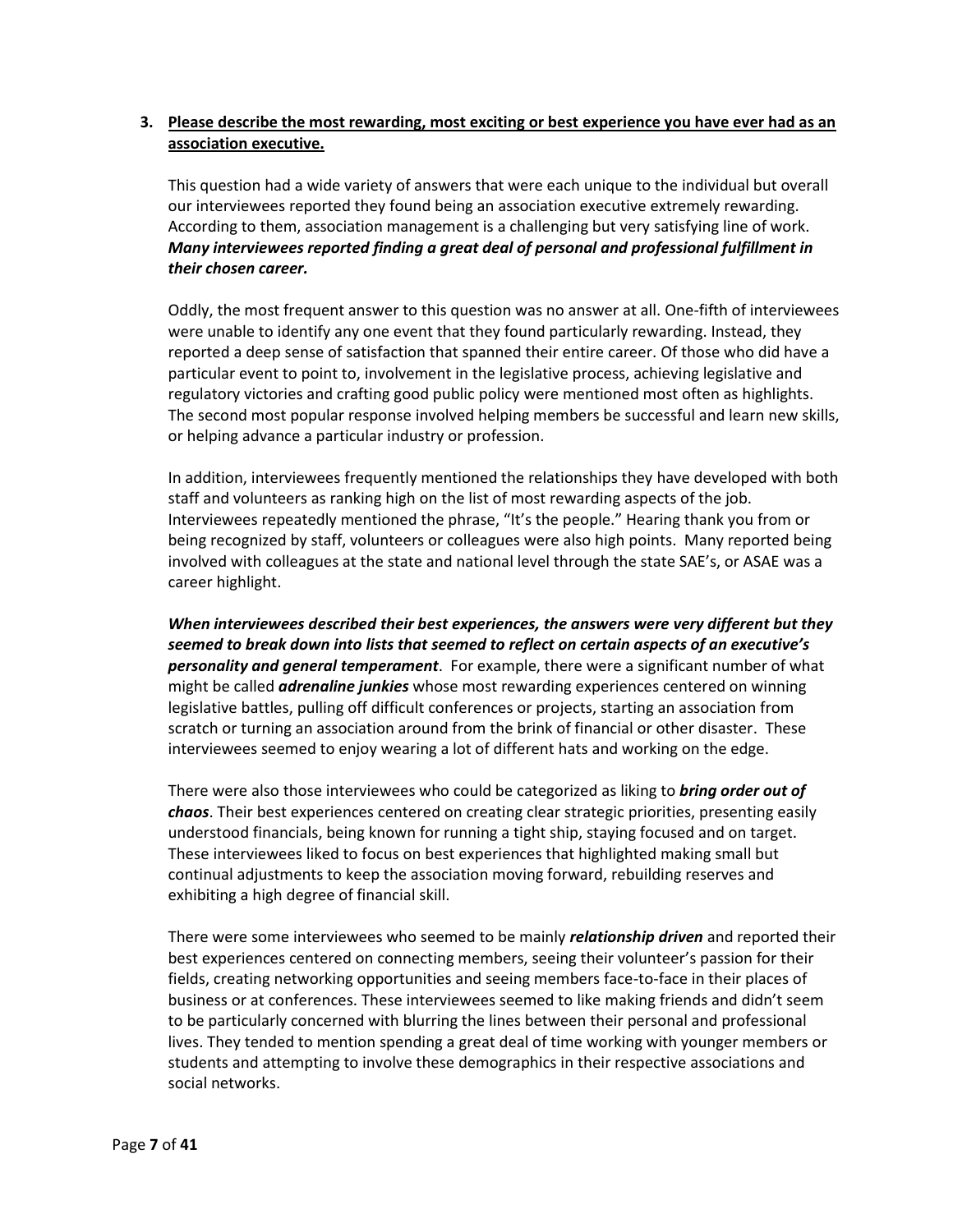Other interviewees seemed more driven by *future thinking* and their best experiences were described in terms of developing a strong vision for the organization, being change agents, instituting research efforts to scan future trends, seeing opportunities to be innovative or progressive, and keeping their associations ahead of the curve and relevant to the members. This group of interviewees usually reported a high level of interest in globalization.

It also appeared that some interviewees had a personality type that seemed most attracted to *helping people.* Their best experiences revolved around the times they were able to help people by instituting educational programs, offering assistance to members in times of crisis, serving as a sounding board, developing career pathways, starting foundations or other charitable efforts, as well as, raising money for different causes and participating in mentoring programs.

## **4. Please describe the most important two or three things you have learned as an association professional.**

Of all questions answered, this one had the widest variety of answers. Every interviewee had a piece of advice to give and in most cases, that advice was based on individual experience that varied widely from executive to executive. There were a few answers that did appear a number of times but for the most part, this question remains the hardest to quantify in this report. *Interviewees most often mentioned their belief that adapting to change is no longer part of the job, it IS the job.* They reinforced the idea that association executives need to be flexible and creative and to encourage a culture of innovation that respects experimentation and new ideas. Many interviewees urged their colleagues to think farther ahead than today, and to spend time connecting those dots for their members.

*However, interviewees also warned there is a careful balance to strike between changing too fast and defending the status quo too vigorously.* Either extreme was often mentioned as a quick way to the unemployment line. Patient yet persistent devotion to change was seen as the ideal. Most interviewees admit big changes are necessary, but so is a thoughtful, careful strategy to achieve those changes. They wanted to encourage their fellow executives to not get too far out in front of the members, lest they find themselves disconnected from the group.

The next most popular answer repeats an old adage - "it's not your association, it's the members." However, interviewees seemed to be putting a contemporary spin to the phrase by strongly reinforcing the idea that they see themselves as temporary stewards of a cause and want to put processes in place that are designed to outlive their service. Interviewees expressed their belief that association executives who forget these principles may find themselves in trouble. Interviewees acknowledged the importance of ownership. *However, in most cases they rejected the notion that the executive should take control of the association and drive the agenda.*

*Another frequently mentioned topic was advice regarding communication which usually boiled down to - listen more, talk less.* Interviewees urged their colleagues to be clear when explaining their own actions and to communicate early and often with their boards on issues of concern. Interviewees stressed the need for transparency and the need to ensure boards hear any bad news directly from the executive first, before they hear it from anyone else.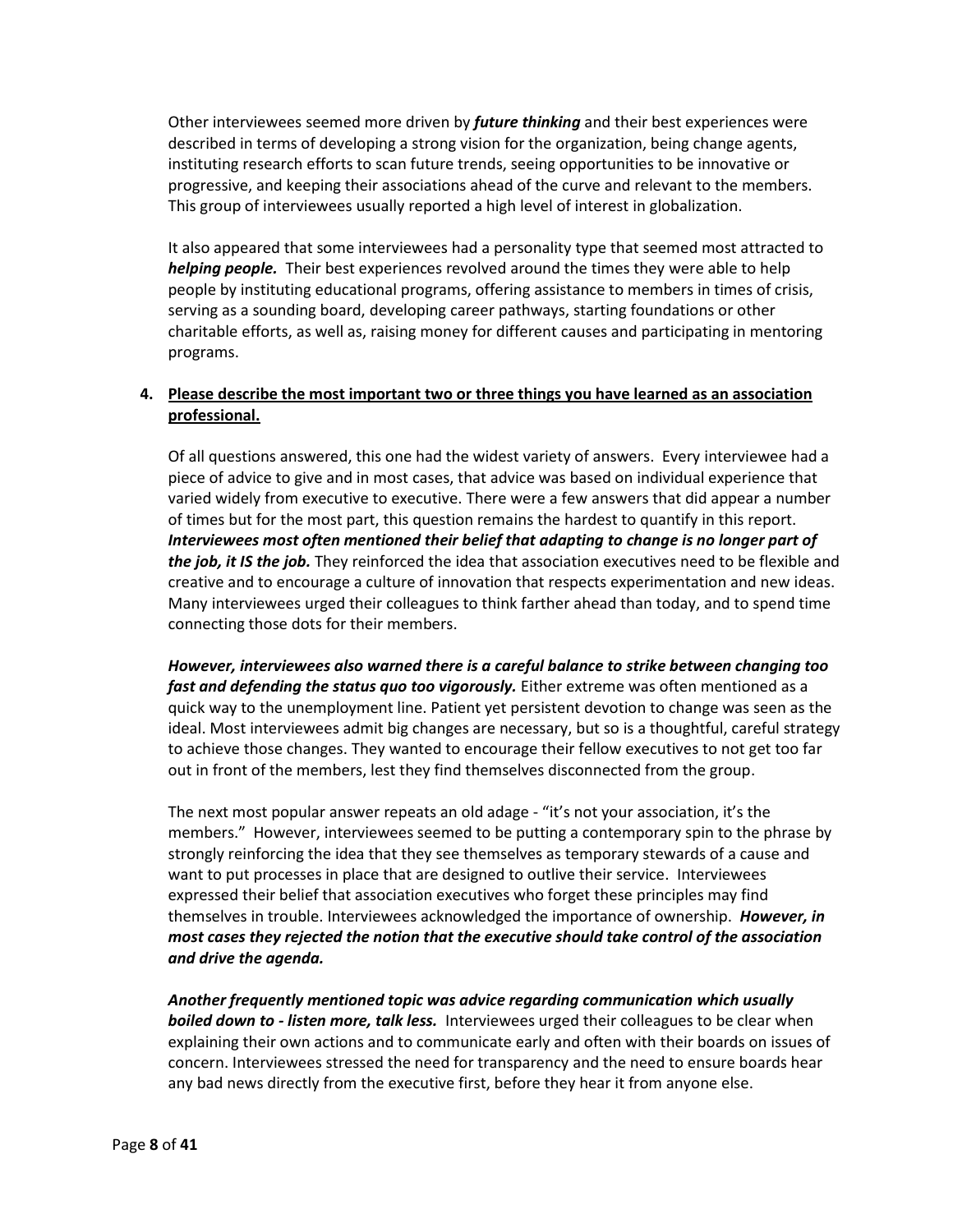Some interviewees wanted to reinforce the importance of understanding volunteer leadership styles and how it is the executive's job to adjust to the volunteers, not the volunteer's job to adjust to the executive. *They believed dealing with different personalities is simply part of the job and developing those soft skills are crucial to success.* Understanding different member perspectives and political factions is also important. Interviewees suggested the most successful executives continually scan the environment and keep a close eye on the internal politics of the association.

At the end of the day, *developing and maintaining relationships* were often described by interviewees as the keys to a successful association career. Devotion to ethical behavior and having a high degree of personal integrity was seen as crucial. Interviewees stressed how executives should pay careful attention to maintaining their reputations, as well as being humble and keeping egos in check.

The last set of responses centered on how things get done. *A number of interviewees mentioned the necessity of having the skills to effectively multitask and wear a number of different hats.* They mentioned a level of concern surrounding their perception that too many association executives are forgetting or neglecting to harness the potential of the volunteer workforce. In their view, staff should not do everything, as tempting as that might be. Interviewees frequently mentioned the fact that associations couldn't do what they do *without* volunteers, yet volunteer energy and skill often remains untapped because of the staff-driven culture that has developed over the years. Interviewees suggested developing a strong strategic planning process and then effectively delegating sets the right foundation and tone for the organization. They also stressed the need for association executives to be collaborative, but to avoid micromanagement of staff or volunteers.

# **5. Please describe a time when a particular group of volunteers was at their best in providing leadership?**

This question was designed to elicit stories about leadership by a volunteer group, whether that group happened to be the board, a chapter or region, committee or task force. We received many individual success stories that will serve as an important part of the work as it moves forward beyond this first report.

However, no matter what the issue or project, and regardless of which volunteer group was responsible for it, the most frequently mentioned common denominator was vision. Interviewees reported the most important criteria in creating the right conditions for excellent leadership to emerge was by focusing volunteers on something bigger than their own selfinterest. *Vision was the one ingredient, (usually the only ingredient), that was able to trump internal politics and keep volunteers focused, committed, engaged and moving forward.*

Most often, stories about exceptional volunteer leadership came up in the context of fighting legislative or regulatory battles, overhauling governance structures or developing strategic vision. The key leadership attribute didn't have to do with exactly *what* they did, but *how* they did it. Those volunteers who were able to rise to the occasion almost always developed the social cohesion to stick together in spite of opposition or criticism. They engaged in a rigorous process of debate and made every effort to make decisions that were in the best interests of the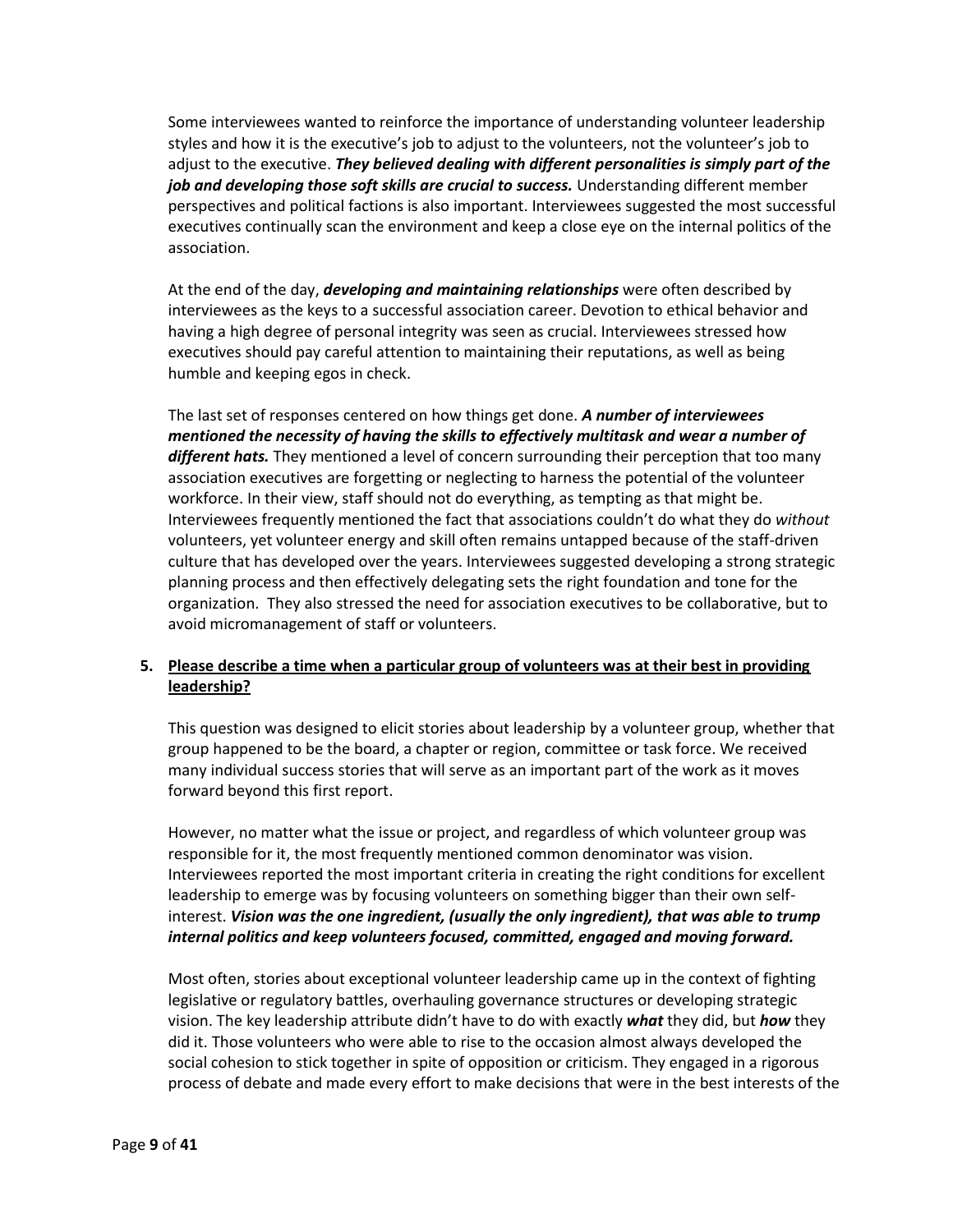entire association, industry or profession at large. They also worked hard to be inclusive and solicit input, while still being decisive.

Interviewees highlighted a core requirement for cultivating exceptional volunteer leadership includes a strong partnership with the executive. They suggested an integral part of any association executive's job is to help create the conditions for success. This includes maintaining a focus on vision, process, removing roadblocks and clarifying roles. Once the questions are framed, volunteers typically move quickly to ascertain the answers.

#### **6. Please describe a time when your staff was at its best in providing leadership.**

On this question, we were surprised to see the lack of specifics that could be included in the concept capture. Of the concepts we were able to capture, this question had the least amount of variance. *We rarely got stories or narratives that demonstrated instances of outstanding staff leadership.*

Most interviewees were effusive in their praise and, rather than mention a singular time their staff had demonstrated exceptional leadership, instead claimed their staff was at its best "every day." On the few occasions an interviewee did tell a story about staff leadership, most of those stories focused on a particular instance that occurred in conjunction with a conference or large event.

The second most popular response revolved less around specific examples of staff leadership, and more around the philosophy that staff leadership comes as a result of being empowered, not micromanaged and allowed to innovate. Interviewees offered a few examples of staff showing leadership in the face of downsizing during the most recent recession. Interviewees also discussed the fact that although some association staff members adjusted well to necessary layoffs, the increased workloads affected morale. Some interviewees placed an emphasis on reviewing staffing strategies in light of sustainability concerns. *While interviewees mused that experienced association professionals will not necessarily recognize this condition as "new" since associations have historically had a reputation for overburdening staff, they did want to point out that overburdened staff, added to the empty talent pipeline, is creating a "perfect storm."* Pushing current personnel to the breaking point coupled with a coming retirement wave, then adding in the challenges of attracting new recruits has the potential to negatively affect association staffing paradigms for years to come.

After this input, responses sharply fell off. *There are not nearly as many examples of when staff showed leadership as compared to stories about volunteers showing leadership.* One could argue this is actually an ideal state and that exceptional volunteer leadership is only possible with strong and capable staff support in the "background." If so, staff leadership may be "hidden" behind volunteer accomplishment.

However, based on the tone of the interviews, a more likely alternative is association staffing structures could be unconsciously stifling staff leadership. *In spite of enthusiastic claims that exceptional staff leadership happens "on a daily basis," the noticeable absence of specific examples is concerning.* It may be pointing to a staff culture that offers a great deal of highly valued ongoing support to the executive, but is becoming less and less likely to stick its neck out and take a calculated risk.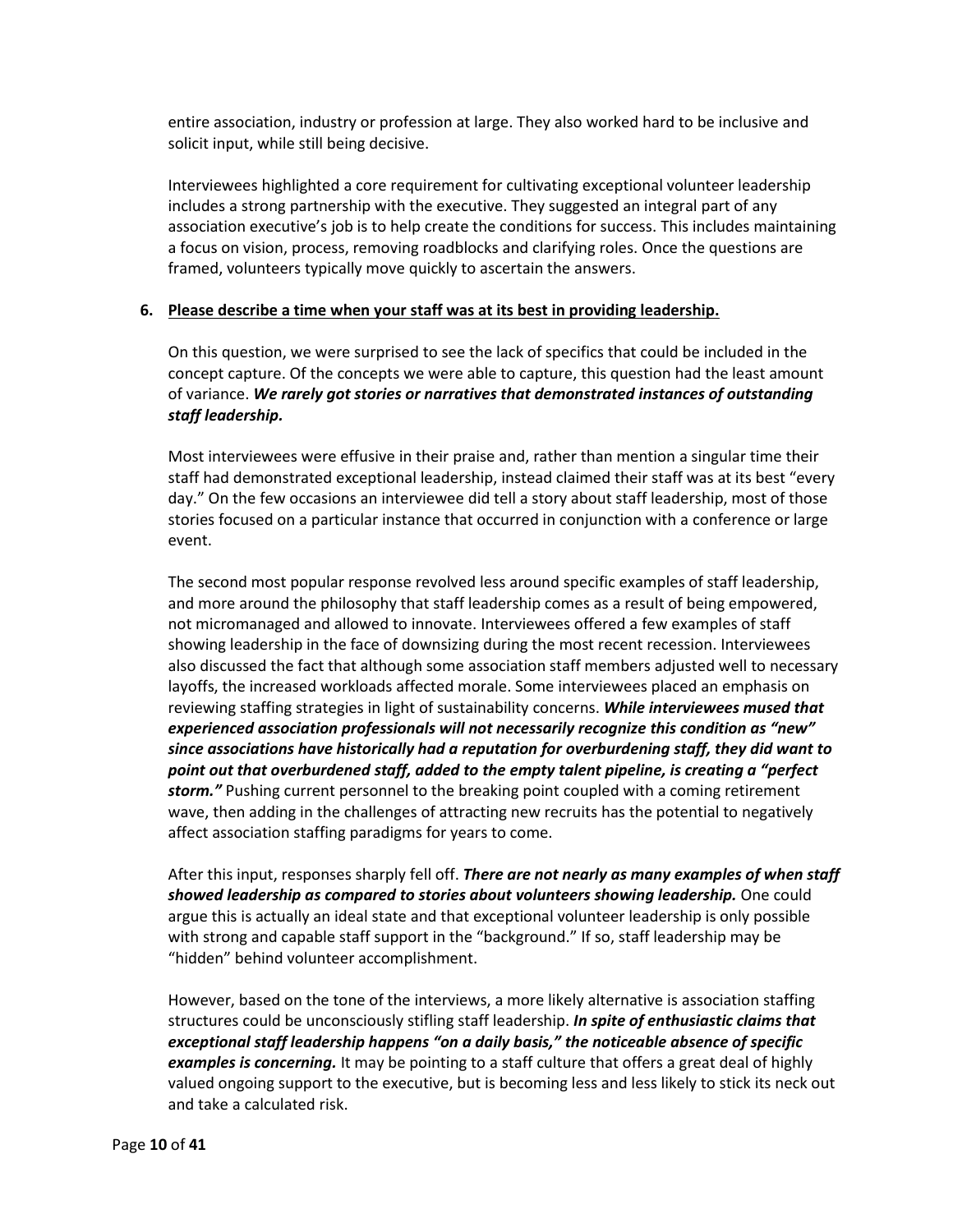If, in the absence of viable alternatives, associations are going to continue to pull executive talent from within staff ranks, taking risks is a skill that needs conscious development. If staff members are unwilling or unable to develop their ability to take calculated risks, they will collectively hamper any association's efforts to create or sustain a culture of innovation going forward.

# **7. Do you believe you are using your position as an association executive to positively impact society in general?**

The response to this question was overwhelmingly positive. 76% of interviewees gave an unequivocal 'yes' and many of them drew a direct line between the condition of their members and the condition of society overall. At first glance, our common association mythology would attribute stated societal concerns and service more likely to be found in professional associations than in trade associations. However, this finding highlights an important change in that it cuts across both professional and trade association lines.

As far as nonprofits making a positive impact on society, associations are often overlooked, as the public tends to focus on the  $501(c)(3)$  charitable groups instead. However, according to this research 501(c)(6) associations do not need to feel like second class citizens. Interviewees strongly felt they make a demonstrable impact on society, particularly in regards to local, state and national economics, public health and education.

*The interviews suggested there may be a renewed interest in, and a growing recognition of, the role that associations play in society.* A number of interviewees expressed their belief that they have a significant responsibility to help the public understand what their members do and why their members make life better for society. Other interviewees felt a strong sense of responsibility to impact the public directly and expressed a desire to look beyond their membership borders and work for the good of all, not necessarily just their members. Establishing certification programs, setting standards and encouraging or enforcing ethical behavior were mentioned most often as tangible outcomes of these efforts.

There was a small but vocal segment of the interviewees who expressed concerns that focusing on tangential issues that may or may not be in the direct interest of their membership base may be a waste of time at best, and could lead to a loss of perceived membership value at worst.

*Overall, interviewees were relatively certain their efforts to create good public policy were beneficial for society in general, not just their members.* Interviewees also often stated if they didn't feel they were doing good works, they wouldn't still be in the profession.

# **8. Please project yourself out 25 years into the future, what are associations doing to garner mindshare on the part of the public?**

Admittedly, this question was predicated on a scenario in which associations have achieved a measure of public awareness that would not only bolster the profession itself but clearly show society the important and beneficial role associations play. Some interviewees were unable to project 25 years out and felt the rate of change is making long-term visions more difficult to predict, establish or maintain. A few interviewees expressed they did not feel public awareness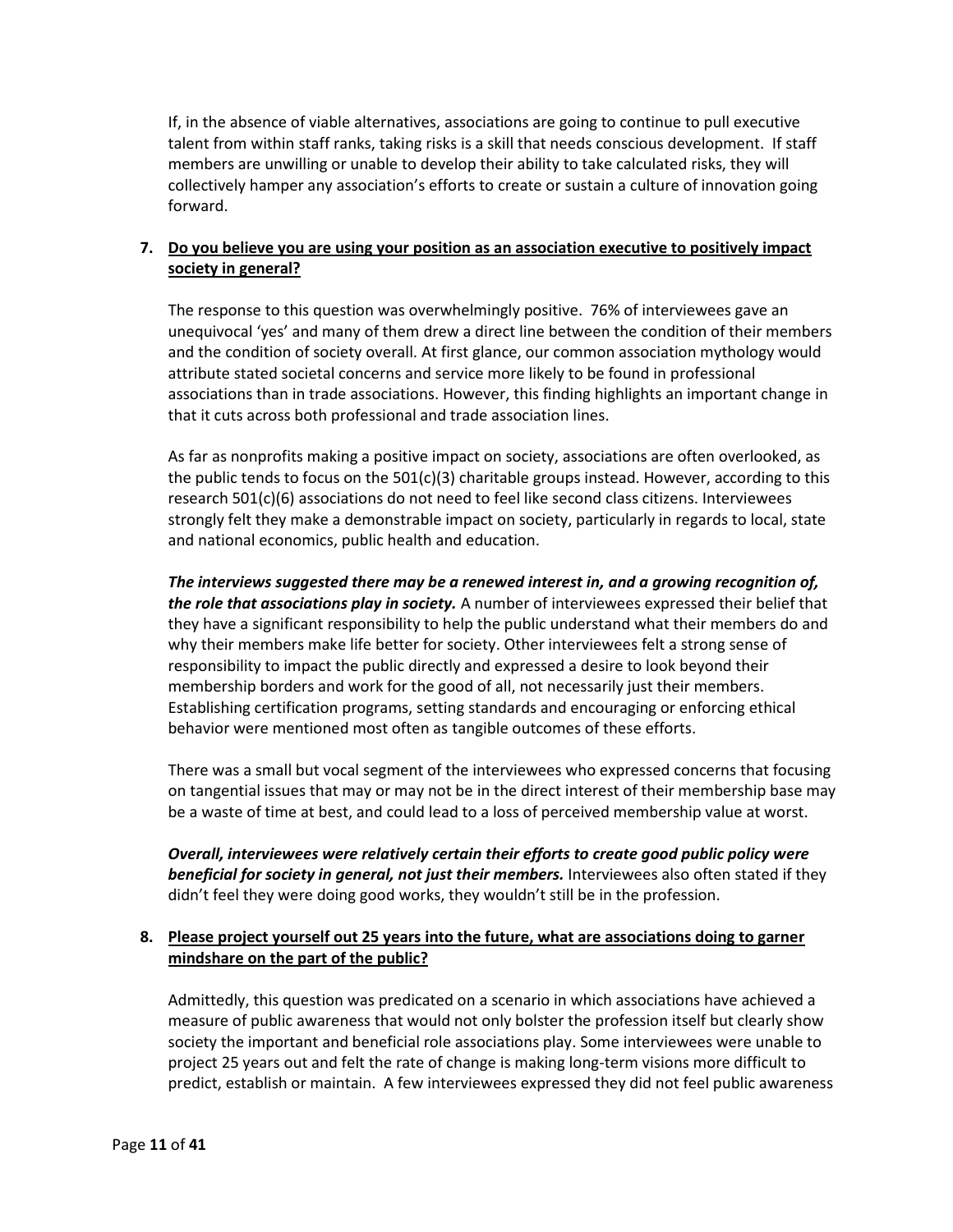was the job of any association and that any future role for the association should be limited to promoting their members as opposed to themselves.

However, in spite of a few objections to the premise, most interviewees expressed a significant level of enthusiasm for the envisioned future and were not shy about offering opinions on how to get there. Overall, the concepts centered on an intentional expansion into the public sphere and ambitious ideas on how to do so.

*The most popular response centered on the idea that associations need to stop being shy about publicizing their good works*. According to these interviewees, associations must find new ways to talk about themselves and tell their stories. There was a strong desire on the part of some to collaborate in the new media landscape as a way to amplify their voice beyond their own borders.

The next most often repeated answer included the idea that associations have the internal capacity to take on a bigger role in society. This was expressed in terms of supporting or, in some cases, supplanting governmental entities as well as playing a more significant role in the post-secondary system. *Some interviewees were effusive about their belief that associations have the ability (maybe even a responsibility) to fill perceived leadership vacuums in the public sphere.*

Another group of interviewees saw value in positioning associations as a new source of information for the general public. They believed associations have a responsibility to circumvent what the media wants to publicize about them, their professions and industries. *They made the case that associations not only have the ability, but the responsibility, to provide credible, well researched, non-partisan information to the public.* Associations may have new roles to play in ensuring the general public has access to fact-based information - not information that is spun from one perspective or another.

The association is seen by some interviewees as an entity that can bring forward excellent solutions on public issues, as well as, positively influence economic and social growth. Some interviewees strongly believed associations can and should act as important forums for debating and solving public policy issues in a non-partisan environment. *Establishing coalitions of the "unlike" and expanding current definitions of stakeholders were mentioned as potential strategies.* In addition, some interviewees expressed their belief that associations have the capacity to go beyond convening conversations to actually providing essential services directly to the public.

*Other interviewees mentioned the need for associations to re-claim or outright reject the title of "special interest."* This characterization was proffered as a major obstacle to achieving goals on behalf of a broader societal audience. Some interviewees expressed their belief that associations have gone too far in the "war to win at all costs" and have lost sight of their responsibility to compromise for the greater good, even if that compromise means members might have to change the way they do business. A smaller group of interviewees focused on the need for associations to provide evidence of stronger links between the public and the industries and professions they represent to help overcome the pejorative "special interest" label.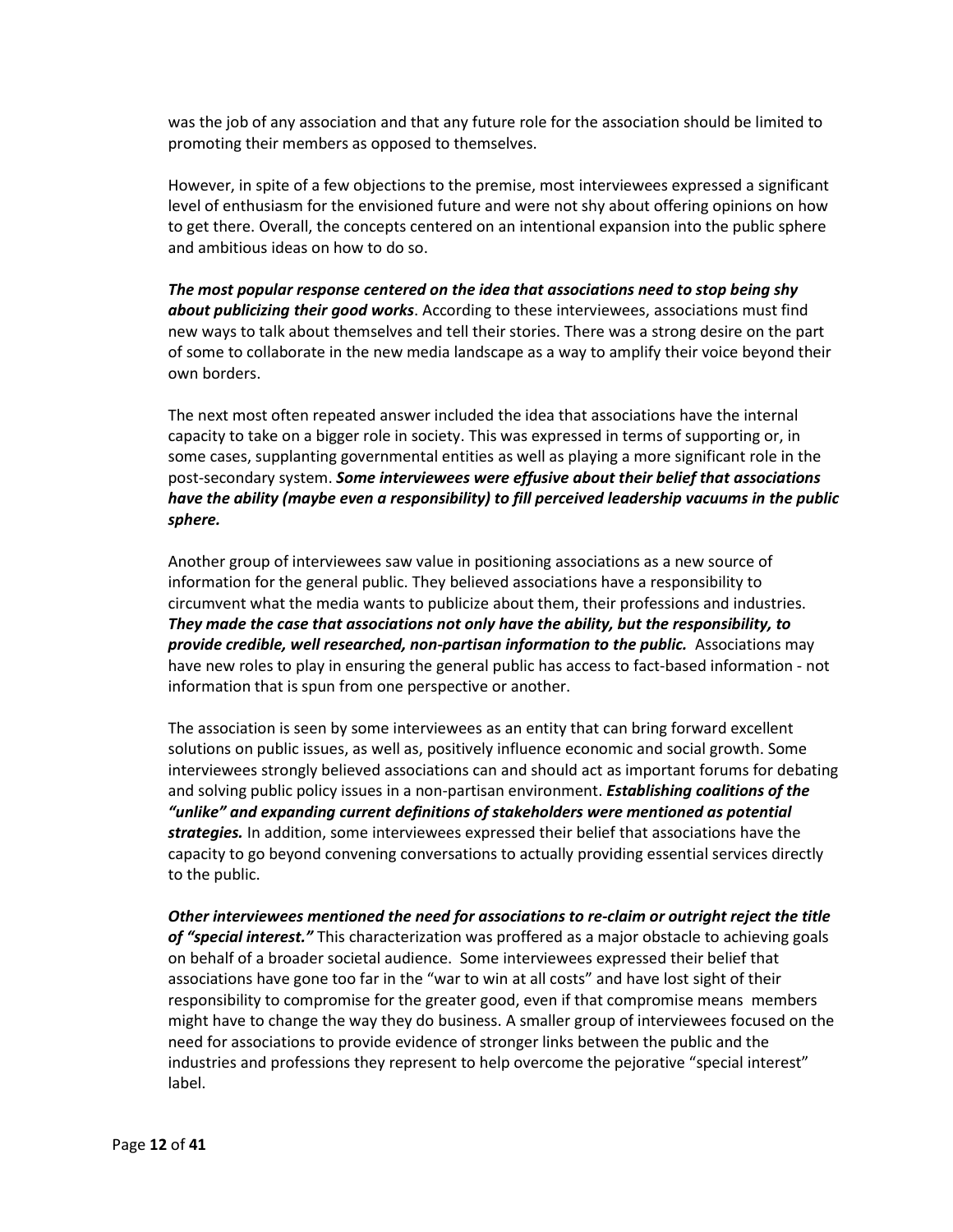There were also a small number of interviewees who mentioned they believed associations need to develop their own brand. However, over half who mentioned branding efforts said, "The Power of A" effort from ASAE was not what they were talking about. What they meant was a shared brand that would position associations as the guardians of business, professions and industry both in the United States and internationally.

The last major concept that was articulated came from those interviewees who felt associations need to focus on their educational efforts. There is a growing desire on the part of some interviewees to expand and professionalize educational efforts. These suggestions centered on blending peer-to-peer knowledge transfer with modalities developed by professional educators in order to reach a higher degree of efficacy and respectability.

# **9. Imagine membership is comprised of every member you ever wanted – you have reached 100% of your target market however you define that market. Is this a matter of creating opportunities or removing barriers?**

*Although most interviewees were excited by this question, the responses were really dependent on what could be called an emerging "membership philosophy."* The number of interviewees who felt that 100% of any target membership market *was not* the goal of the association outnumbered those who did by 2 to 1. A smaller group of interviewees were unsure if 100% was the right goal or not.

The responses revealed an almost even split between those interviewees who are more insular, more selective and who report their membership categories as contracting versus those who are more expansive and opening their membership categories up to a wider audience. *The interviewees who reported an "inward collapse" slightly outnumbered those who focused on "outward expansion."* Those choosing a more insular path are focused on providing member value, things "members really need" and attempting to avoid the complications and diffusion of focus that can sometimes result from having a larger, more diverse membership. Those choosing a more expansive path are typically not particularly focused on membership. Instead they are focused on "doing great things," such as involving a wide range of stakeholders, making progress towards or achieving a specific mission on behalf of the industry or profession and expecting membership to organically emerge as a consequence of their success. *Attributing this*  split to the natural differences that exist between trade and professional associations is not *sufficient to understanding this trend. This finding cut across all association types, sizes and revenue bases.*

*Some interviewees mentioned their top priority was volunteer engagement with many saying they would rather see 100% of current members engaged than enrolled.* As far as creating opportunities or removing barriers to increase participation, interviewees were relatively evenly split. Some said associations need to do both, and others said associations need to concentrate on one or the other. When discussing barriers, dues were mentioned most often and the time people have to devote to the association was a close runner-up. The most common opportunities mentioned centered on the need for associations to concentrate on changing demographics and intentionally pursuing the creation of more culturally diverse institutions.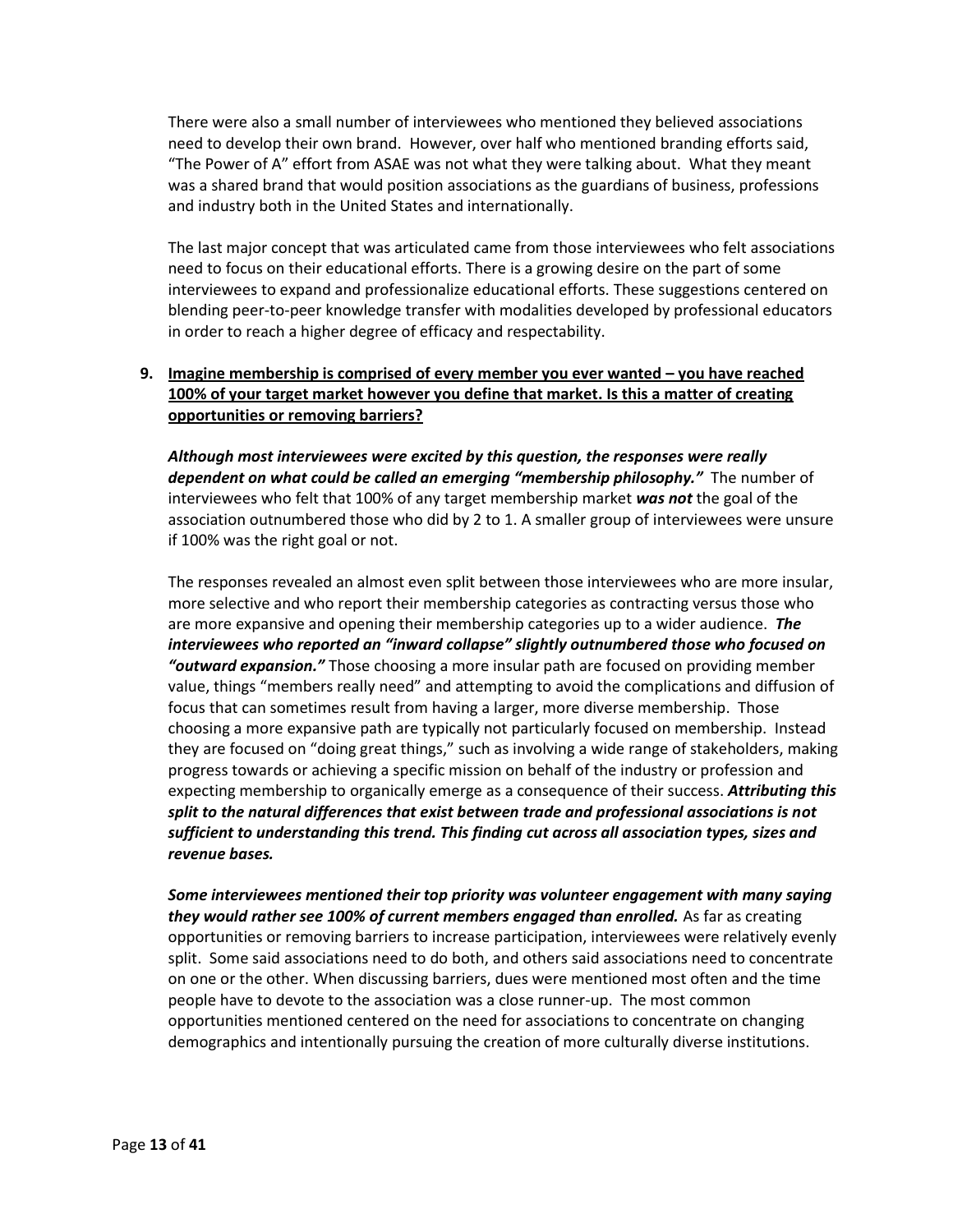Regardless of insular or expansive focus, or philosophy in terms of barriers or opportunities, one-fifth of interviewees were very concerned about the need to attract younger members. *Time and again, interviewees mentioned the pressing need to build a bridge between younger members with new ideas and older members who are vigorously defending the status quo.* Despite data in the association sphere that has suggested this is not a new conflict, and that often member engagement has more to do with career stage than with age, there are a growing number of executives who believe associations can't sit on the sidelines. *In their opinion, it is risky in this environment to assume these historical membership patterns will play out in the same manner they always have.*

Social media was mentioned by a few as an important development and interviewees reported seeing direct and indirect impacts on membership. For example, interviewees discussed having seen groups of young professionals setting up Facebook groups on topics the association believed it was in the lead on. *Often, these younger people had no idea an association was already out there working on these issues and, worst of all, didn't seem particularly impressed when they found out.* Antiquated communications strategies and internal cultural temperament surfaced as the main barriers to engaging with younger audiences.

At the end of the day, interviewees rarely mentioned "membership" as an outdated or irrelevant concept. They focused more on how to adapt to, and improve, the structures that currently exist.

#### **10. If you could change one thing about how we do business, what would it be?**

This question elicited concrete ideas about what associations could change about their current business model. *The key themes underlying these responses were streamlining, flexibility and scalability.*

Streamlining governance was the most popular answer, with diversifying revenue streams the second most common answer. Interviewees most often mentioned a need to make their decision-making processes faster and more efficient. Eliminating extraneous policies, bureaucratic processes and red tape are no longer considered "nice to haves," but imperatives. Streamlining communications and cutting through the white noise without unduly contributing to it was favored by a smaller proportion of respondents.

*However, there was no consensus that the current business model is in danger.* There were quite a few interviewees who offered the oft-repeated maxim - "Nonprofit is a tax status, not a business strategy," and another relatively large contingent who believed better business practices and financial management were crucial to association success in the future. There were a small number of interviewees who questioned why associations pursue nonprofit status and wondered whether the new socially conscious corporation model may hold some potential for non-profits who are struggling with growth and innovation.

There were also several interviewees who believed nonprofit status is likely to disappear, or become compromised, in an economic climate that appears to be stagnating with lower projected tax revenues over a sustained period of time and the increased public scrutiny of campaign activities in a post-Citizens United world.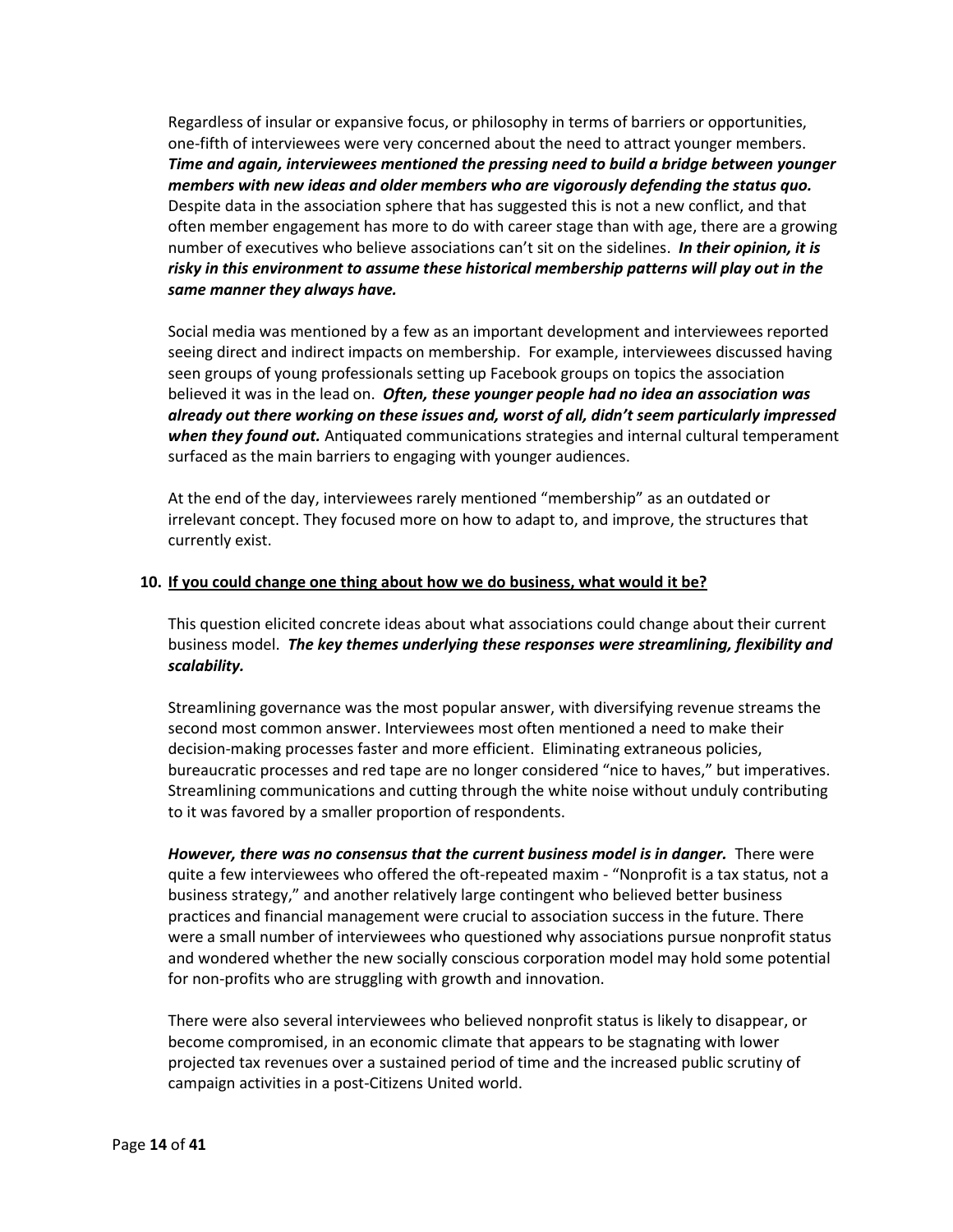Another contingent sees a future where there are fewer associations due to mergers and acquisitions but felt that ultimately, this would be positive in terms of impact. Less competition and duplication of efforts between associations means more resources to compete with other threats.

*There were a number of interviewees who reported that corporate and non-traditional competition is increasing exponentially.* They believed developing strategies to combat this phenomenon should be of the utmost importance. That is not to say there was consensus on how associations can best compete in this environment. Some interviewees felt that modifying association structures to function with a more "corporate" model would be appropriate. Others expressed concerns that in the fervor to directly compete, some associations are losing their way and may be risking their essence which might actually be one of their most important competitive advantages. A number of interviewees believed the key to competing effectively is to focus on developing the individual and organizational capacity to competently engage in change management processes and then engaging those processes as each individual issue and decision point presents itself.

*The last concept that arose in this question regarding improving the business model, centered on intentionally developing human capital.* Interviewees repeated their long-standing desires to develop volunteer leadership skills, institute better training for board members and to create systems that make it easy for volunteers to engage and participate in association activities.

# **PART IV: THEMES**

The next step in analyzing the data involved reading the interviews and the summary statements, then extracting key elements. The concepts most frequently and energetically expressed were those most likely to be identified as a "Theme." Here are the over-arching themes that arose:

- *1. The association profession continues to be marked by a process for recruiting and retaining staff, CEO and volunteer talent that can best be described as a random and haphazard series of circumstances.*
- *2. Association executives, as a group, are receptive to providing societal benefit through their professional activities, sometimes even more than their boards are. Executives consistently highlight service to others and the joy of being part of something larger than themselves. They take pleasure in individual and/ or organizational evolution and progress.*
- *3. Boards of Directors and other volunteer groups are at their best when focused on something other than their own self-interests. High performance boards are marked by their ability to tackle controversial issues and to stand together in the face of criticism. Once that level of cohesion is developed, bold, visionary level activities become the norm.*
- *4. There is a growing disconnect between those associations who choose to embrace societal benefit as part of their mission and those associations who choose to 'represent their members' interests' exclusively. There is also a desire on the part of some associations to draw a clear distinction between associations who represent trades and professions as opposed to the more recreational, hobbyist or single issue groups.*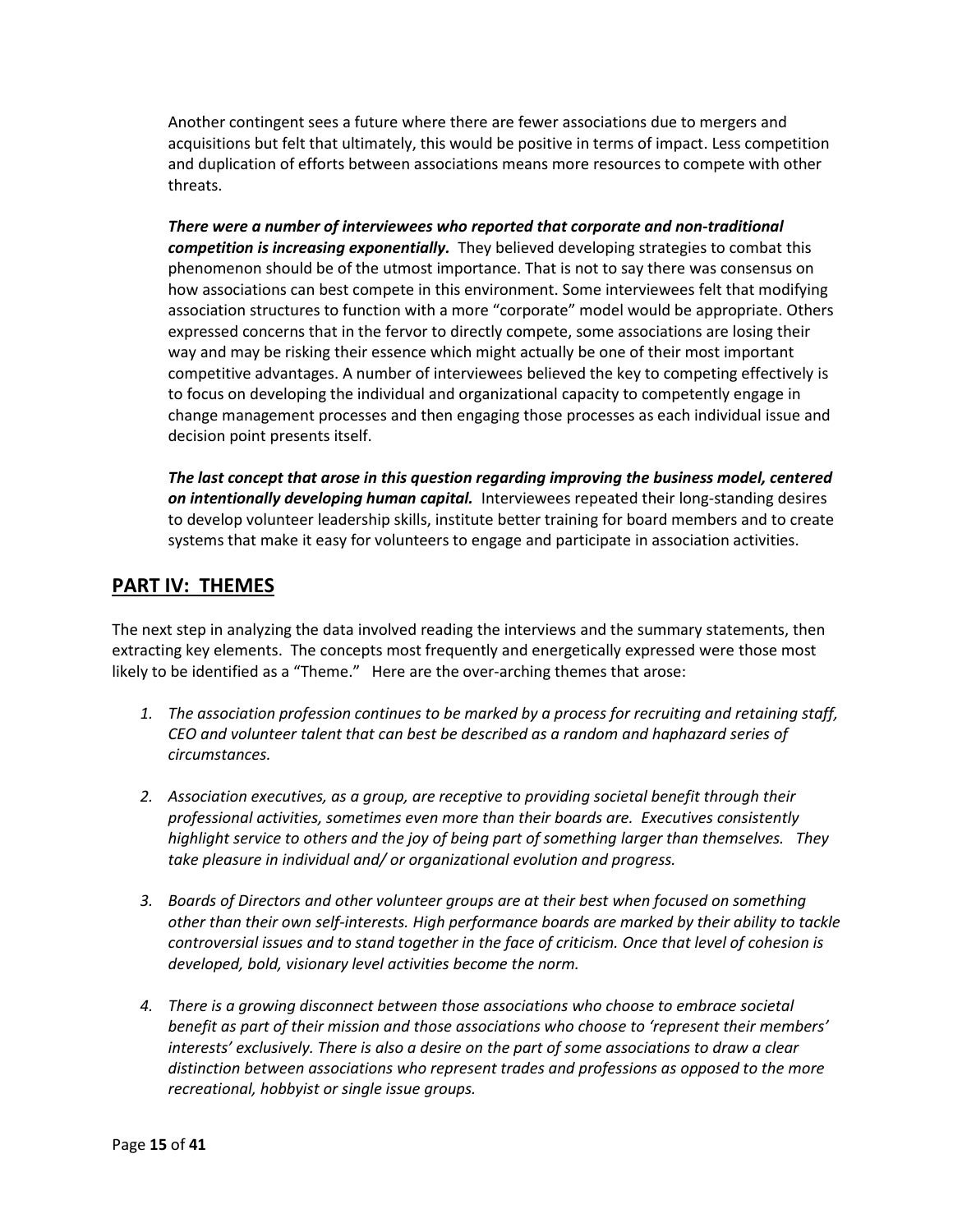- *5. The definition of membership is in flux, yet two divergent philosophies are emerging. One philosophy sees associations collapsing inward, becoming focused on a smaller audience and developing a more transactional relationship with individual members based on perceived value. The other sees associations expanding outward including establishing much broader membership categories and asking all members to become engaged in efforts to improve the industry, profession and society at large. These trends cannot be explained by using the "professional" versus "trade" association explanations of the past.*
- *6. Visions of the future overwhelmingly include an intentional expansion into the public benefit sphere and more collaborative efforts between associations and other stakeholders.*
- *7. The overarching theme in discussions regarding governance structure and improvements in the business model can be linked to a desire for simplification.*

# **PART V: PROVOCATIVE PROPOSALS**

Overall, the themes identified from the AI interviews are not necessarily surprising. After all, they came from ordinary association executives from all over the United States, and then some. Their value lies in their origins: These are themes that are real, that association executives have *personally experienced*, and/or have resulted in the *highest and best successes* for association executives.

These themes are not theoretical concepts from any book. Association executives already know the taste – the thrill – of these experiences. They have a pretty good idea of what caused them, and of how they might make great things happen in the future.

Here, of course, is the power of AI: To recreate the best and most powerful experiences and successes, and spend less time on things that are negative, things with which we have no particular skills or experience, and things that have led to mediocre results. This is not to say that we do not learn from our failures. Indeed, failure is an important experience of any successful individual or organization. Rather, this is to say that as we look forward to creating a more successful future, our ambitions and plans are best sourced from things that were successful, and things with which we have some experience.

For this reason, the AI technique relies on themes, such as the ones identified above, as its inspiration for "provocative proposals" for change. The term "provocative proposals" was purposefully chosen by Professor David Cooperrider of the Case Western University Weatherhead School of Management. His idea was to use themes to generate bold ideas for change. Because the provocative proposals are rooted in past successes and outstanding experiences, and because they are rooted in things that association executives have done and experienced, the chances for success are substantially enhanced.

The notion of "dreaming" of fantastic future success is nothing new. Inspired "dreams" are, more often than not, a key part of any great success. This is reflected in the work of one of the most popular authors of our day, Jim Collins. Collins is the author of, among other works, "Built to Last" and "Good to Great." Jim Collins and Jerry I. Porras also authored an article published in Harvard Business Review entitled, *Building Your Company's Vision* (September-October 1996, Pages 65-77). These works focus on the value of "vision" in building and operating a successful enterprise.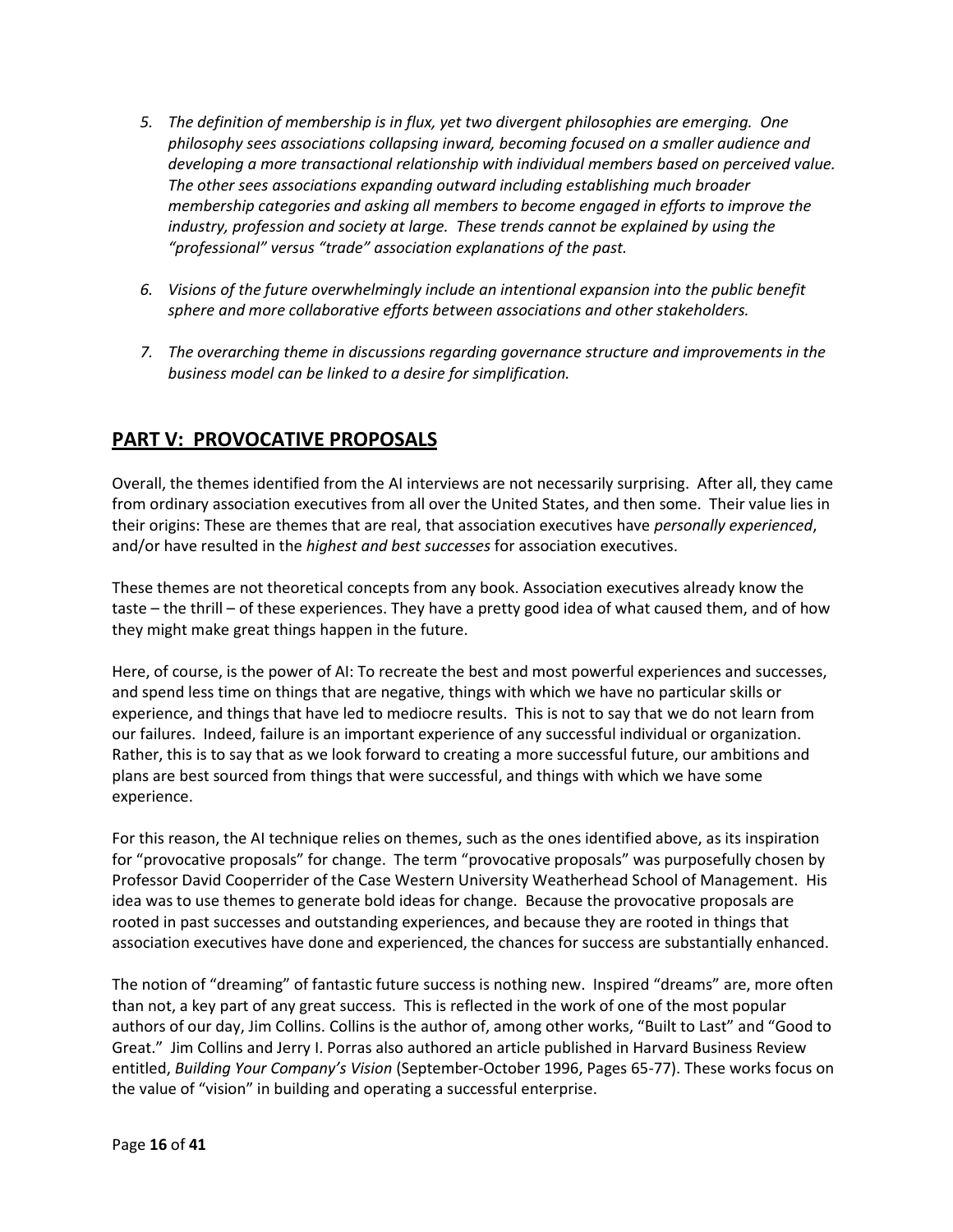The following are examples of "dreams" – or *provocative proposals* – super successful companies had for themselves in the past:

Microsoft: A computer on every desk.

Wal-Mart, 1990: Become a \$125 billion company by 2000.

Stanford University, 1940s: Become the Harvard of the West.

City Bank, 1915: Become the most powerful, the most serviceable, the most farreaching world financial institution that has ever been.

Of course, each of these entities succeeded in achieving their vision in a big way. And it is presumed that even those companies that did not succeed in the scale of the entities listed above still succeeded to a much greater degree than they would have without articulating a compelling provocative proposal for its own future.

Incidentally, not all provocative proposals need to be of such a grand scale. In his article "*Turning Goals Into Results: The Power of Catalytic Mechanisms*" (Harvard Business Review, July-August 1999, and Harvard Business Review OnPoint, Winter 2010) Jim Collins highlights the use of catalytic mechanisms to achieve their big, hairy, audacious goals. **The secret of catalytic mechanisms is that they often work best when they put power (including the power to disrupt and change traditional or "status quo" practices) into the hands of involved participants**. Provocative proposals and a catalytic mechanism have similar characteristics, but they are not necessarily the same thing. Both are intended to disrupt the status quo and traditional practices. Both target meaningful change. However, provocative proposals are oftentimes more in the nature of a trial balloon, a "what if" proposition, or a challenging idea. Nor are provocative proposals and catalytic mechanisms mutually exclusive:

For example, *what if* all 3M scientists were urged to spend 15% of their time experimenting and inventing in the area of their choice? *What if* all customers of Granite Rock were allowed to pay only for the product that satisfies them, without having to return the product that does not satisfy them, or even calling to complain? (See Catalytic Mechanisms article, Page 46.) *What if* Nucor Corporation, the most successful US steel company for the last three decades, dropped wages to 25 to 33% below the industry average, but paid bonuses of 80 to 200% of base pay, based on exceeding team productivity goals? (See Catalytic Mechanisms article, Page 51.) *What if* W.L. Gore & Associates, a \$2 billion fabric company, allowed employees to simply bypass their supervisor and follow a different leader within the company? (See Catalytic Mechanisms article, Page 52.)

Our question now is, "What if…?" The easiest way to begin a provocative proposal is with the words "What if…"

The following are a few provocative proposals for association executives to consider. The list, of course, is not exhaustive, nor is any item necessarily good or bad, right or wrong. They are simply ideas for provocative proposals. What worked at 3M would not have worked at Nucor. And what worked at W.L Gore & Associates would probably not work in most associations. Thus, what each reader should hope to find or create is that special intriguing or compelling provocative proposal that might just work -- or inspire other provocative proposals -- for the association management profession.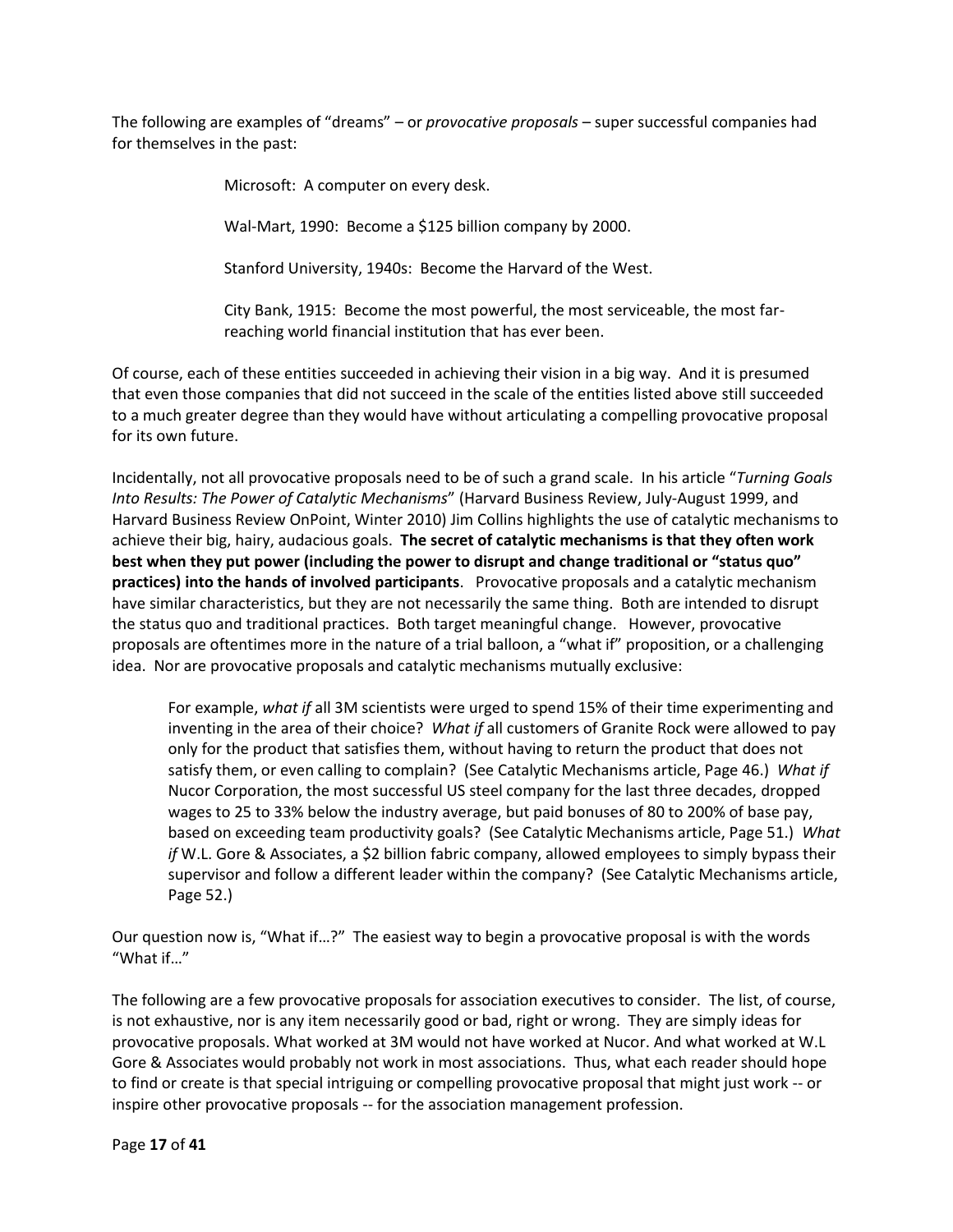Each of these provocative proposals is discussed in more detail in ATTACHMENT B to this paper.

*What if…* **associations had access to a pipeline of staff talent composed of individuals who are well-trained, acquainted with the association world and had temperaments conducive to success in this profession?**

*What if…* **apprenticeship programs existed for aspiring association executives?**

*What if…* **association executives had access to an expansive evidence-based body of knowledge?**

*What if***… this evidence-based body of knowledge provided a professional level of certification (substantially exceeding that of the CAE)?**

*What if***… the CAE or other association credentials were legally bound to common standards of ethics and performance?**

*What if…* **credentialed/licensed association executives had substantial skills and training on public policy leadership?**

*What if***… an extensive collection of narratives and true stories existed that demonstrate the uniquely satisfying aspects of this professional experience?**

*What if…***associations took a serious look at changing their for-profit subsidiaries to benefit corporations instead?**

*What if***… service to a trade or professional association was considered a civic responsibility in a democratic society like voting?**

*What if…* **associations had access to board members who already had an understanding of what board service entails?**

*What if***… high quality, affordable "volunteer boot camps" existed as a resource for associations?**

*What if***… associations recast themselves as representatives of the public good as opposed to purely self-interested entities?**

*What if…* **association boards contained a number of members of the public to ensure the public interest stays on the agenda?**

*What if…* **associations had advisory committees of community leaders to assist in providing guidance to the group?** 

*What if…* **associations create a collaborative platform to publicize their achievements and their impact on the public good?**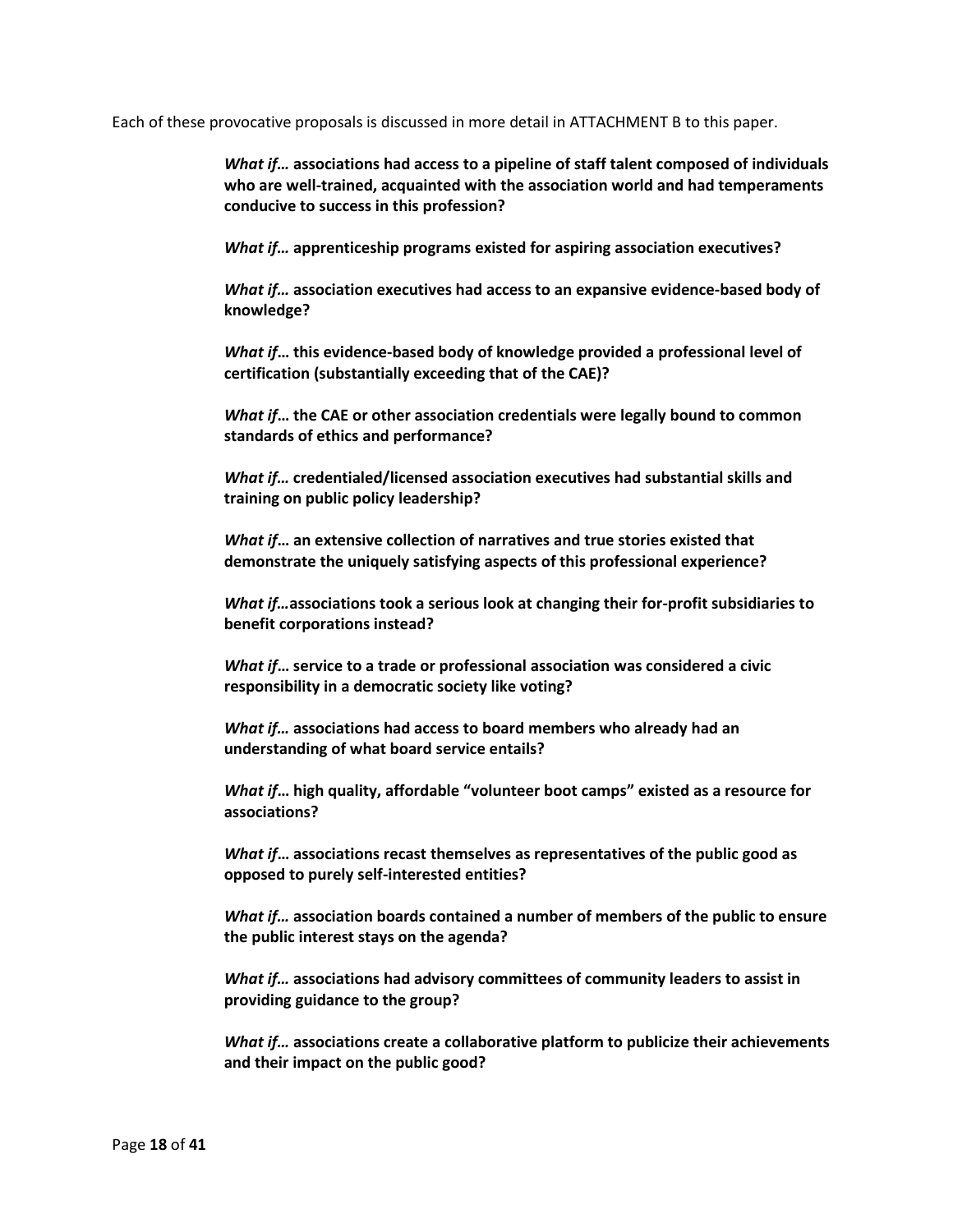*What if…* **associations provided information and research directly to the public and became the arbiters of public truth?**

*What if***… associations collaborate, develop a series of principles and those associations who adopt those principles are able to claim a brand banner to fly that the public can learn to identify?**

*What if…* **participation and involvement replaced the concept of membership?**

*What if***…associations became an official part of the post-secondary, adult education system in the United States?**

*What if…* **we give up brick and mortar offices?**

What other provocative proposals come to your mind that might ignite passion and cultivate positive change and achievement for the association management profession?

# **PART VI: OUR (ALCORN ASSOCIATES) INTERPRETATION**

This section focuses on what AAMC believes is a forward-thinking interpretation of the data collected from the AI interviews. In this section we occasionally cross over into the realm of opinion, and sometimes even advocate for certain kinds of changes. *This is a clear break from being impartial reporters on research results at the beginning of this paper. None of the interviewees have endorsed this section.* It is not necessary for the reader to agree with our perspective. Rather, it is intended to enlighten and, yes, to consider our views of the future possibilities for associations, and the role of associations in society.

Following review of the interviews, summary statements and the themes that emerged from the material, we feel compelled to offer a new view of the future of associations. After several brainstorming sessions where we asked ourselves, "What if…." questions, a common thread was discovered in the, "what if" proposals that leant themselves to the creation of an underlying framework for action.

During the course of conducting this project, *we became convinced that associations are losing their ability to differentiate themselves in the marketplace, not because of a lack of innovation and creative capacity, but through a wholesale adoption of language and management techniques more suited to the purely corporate goal of product production, and not experience creation.* We believe recapturing our competitive position includes reframing the associations' role in society. That reframing should lead to two important outcomes – our ability to make the case for our legitimacy as a profession and the engagement of a society wide effort to recruit and train a new generation of volunteers to serve their industries and professions.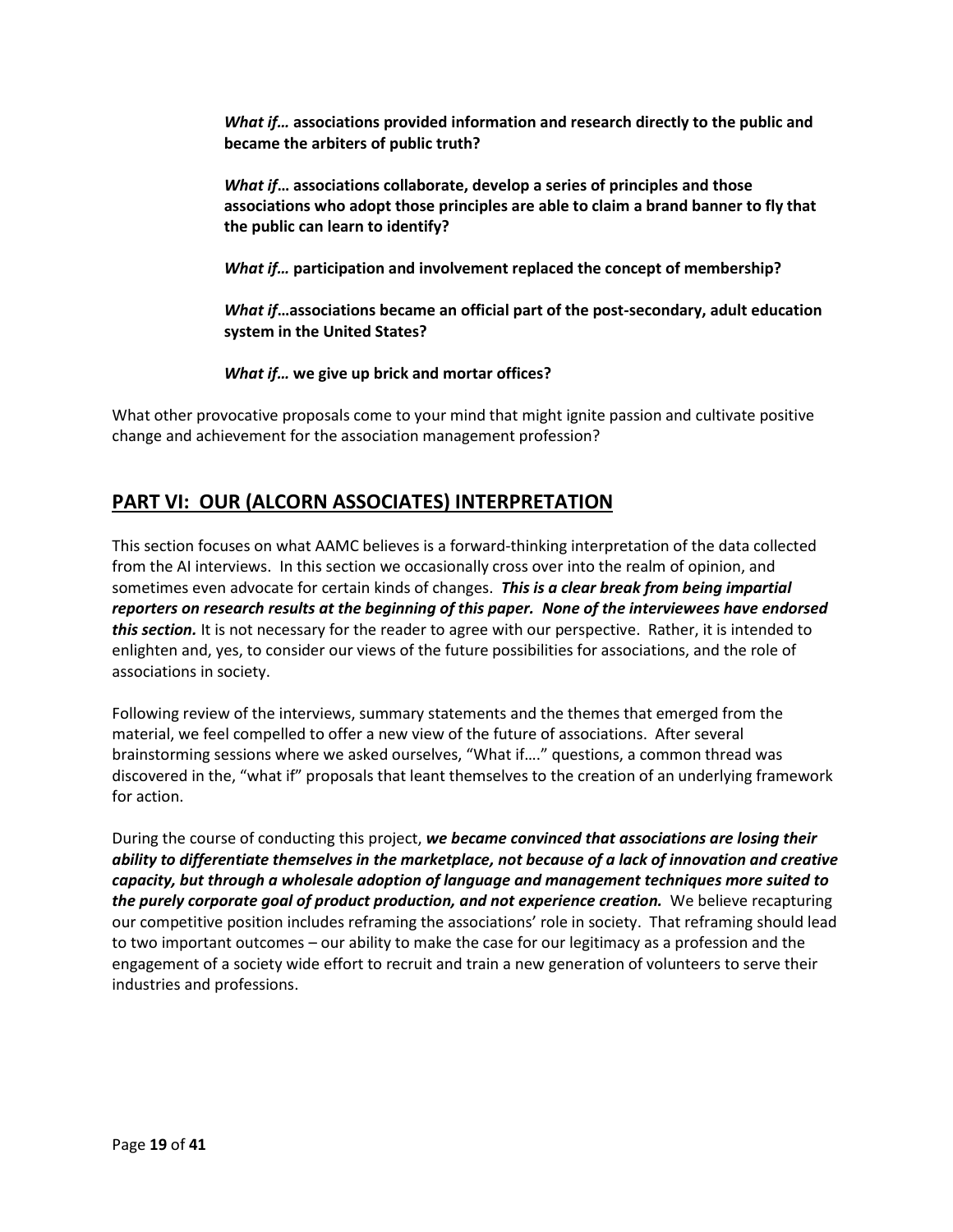In order to support a reframed role, the legitimacy of the profession and the imperative of society-wide engagement, we believe our organizations need to evolve in two key ways. This evolution entails the development of a more open, horizontal leadership/functional structure and the institutionalization of change process. We believe the regular use of Appreciative Inquiry and other methods designed to focus our attention on positive achievement will, over time, provide substantially improved outcomes in a more flexible and adaptable strategic environment.

The ultimate societal impact would be the recognition on the part of the public that associations occupy a critical niche in our democratic society, the promulgation of non-partisan forums for debate on public policy issues, collaborative platforms for associations to provide the public and members of the media with non-biased research and information, the ongoing production of positive news stories, public recognition of workforce development tracks and the potential for associations to become embedded in the new post-secondary educational landscape that is unfolding.

The adoption of this collaborative framework could result in the creation of a superstructure. Here is the definition of SUPERSTRUCTURE from Merriam-Webster – 1) a : an entity, concept, or complex based on a more fundamental one or b : social institutions (as the law or politics) that are in Marxist theory erected upon the economic base, or 2) a structure built as a vertical extension of something else: as a : all of a building above the basement b : the structural part of a ship above the main deck.

This superstructure would entail in-depth examination of a number of key pieces highlighted by this research including a re-articulation of our role in society, further legitimizing the profession with a body of knowledge that could create a recognized career path and the development of volunteer leaders. Secondarily, it would require the systematic implementation of more horizontal systems and an ongoing commitment to using AI, and strengths-based change processes to ensure associations continue to function at their highest possible potential.



The following are detailed descriptions of these different components and the underlying philosophy behind them.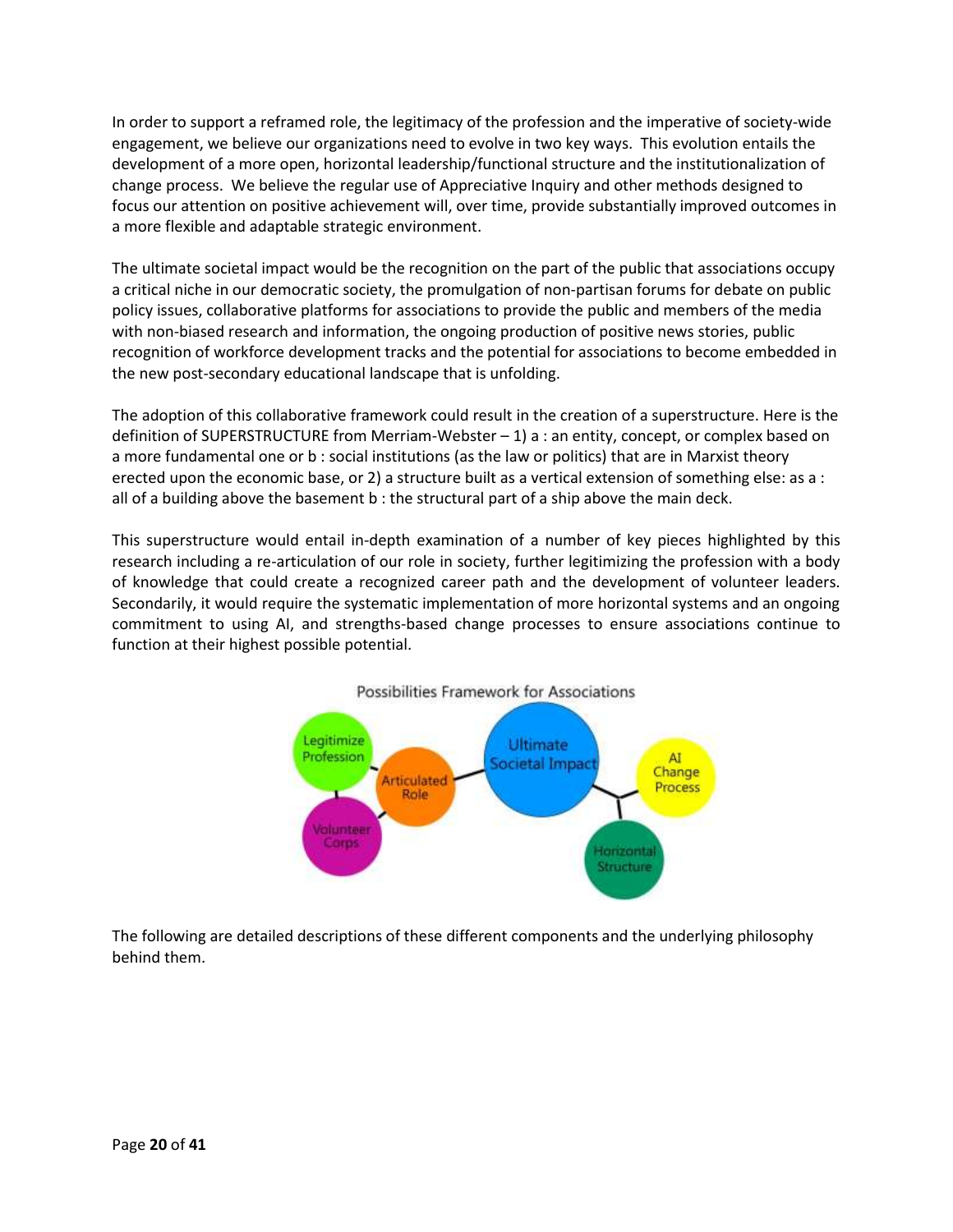#### *Articulated Role for Associations:*



We believe there is a hunger to develop a simpler, more easily understood message for how and why associations came to exist in the United States and why we believe they will persist over time in any democratic society. Almost any association is fundamentally a democratic institution which runs with the same engine you will find in similar democratic bodies.

What makes their existence so compelling, and why individuals of came to view them as essential during the initial years the United States was being formed, was the bridge they built between the

public and government, allowing for collective action and providing platforms for collaboration between the citizenry and the government itself*. Associations were founded to protect three key rights – freedom of speech, freedom of assembly and, interestingly enough, freedom of the press.*

Not only is an association a key part in the political process and a bulwark to protect our First Amendment Rights, but associations have a responsibility to ensure their constituencies are civic minded, well-educated and prepared to earn a decent living. In this way, associations have a keen interest in the preservation of the middle class and in providing pathways into it.

Over time, we have diluted these crucial messages with "member services" and our various attempts to shill for our corporate sponsors. Associations may be struggling today because they have forgotten how to clearly explain their role in our larger society. Associations routinely come under fire in the media as "special interests" for the same reasons – *by turning "legislative advocacy" from a civic duty to a member benefit, they are compelled to "win at all costs" by providing returns on dues investments instead of advocating for good public policy that benefits both the association members and society at large.* **This is an unsustainable** situation that must be remedied. At some point the emphasis must shift from being seen as "special interests" to being seen instead as "problem solvers."

Associations have struggled over the past few years with membership and with a perceived "gap" in the willingness of volunteers to devote time to their association's mission. We believe one of the possible drivers behind the squeeze on not only dollars but time is the disappearance of the middle class in the United States. Time is money. Many of our members and volunteers are squeezed so tight, they are struggling with paying basic bills let alone dues. Many dual income households also struggle with continued expansion of hours worked, in addition to stagnating income. This situation has led to a "time crunch," where volunteers may feel a desire to volunteer but can't find the time. Between working more hours and having to make choices regarding where to invest family and leisure time many individuals are deciding that associations that are not providing real, tangible experiences are falling down on the priority scale. Those associations who continue to beat the drum of advancing their members' interests, over and above the interests of any other constituency, are falling on ears that are exhausted by the pursuit of craven self-interest and are deeply desirous to hear about something more meaningful.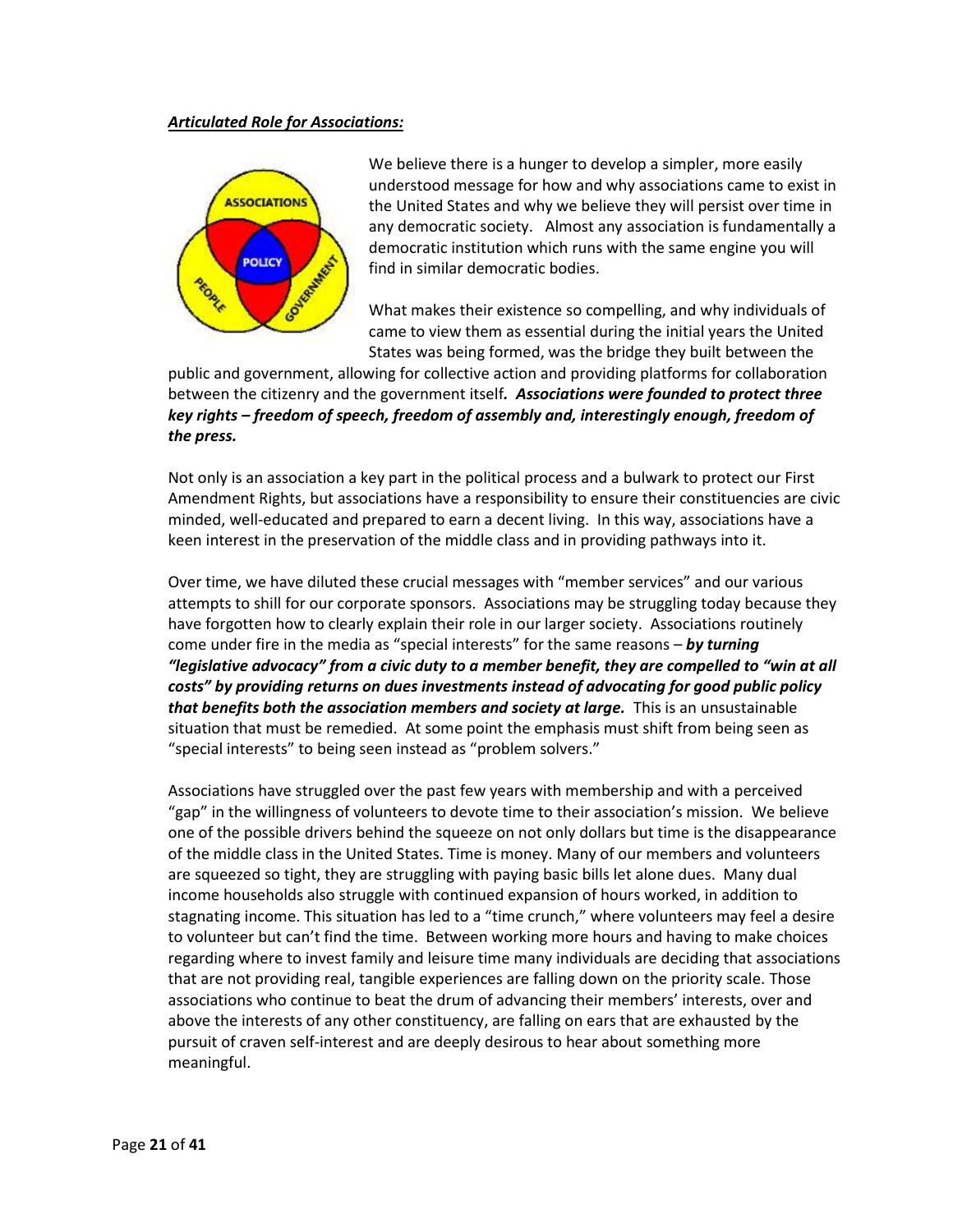As income inequality continues to churn through our economic system, associations will continue to struggle with resources, and strength will be sapped while the corporate machine strengthens its position within the political system. This is unbalancing the way the system is supposed to work. In desperation, we are trying to look more like the winners in the vain hope that we can more effectively compete. We are turning to the language of economics with terms like "return on investment" and "customer service" and "streamlining governance" and "members are consumers" instead of boldly confronting one of the root causes of the problem – as the middle class goes, so goes the future and the role of the association and the citizenry the association represents. Using economic language only reinforces the idea of self-interest. Our language should be aspirational, not economic. Articulating our role will entail a return to our reasons for existence as well as a new vocabulary.

### *Legitimize the Profession:*

Association executives have long been frustrated with their inability to articulate exactly what they do for a living. As the role of the association, and the connection between the people and their government, becomes clearer and easier to explain, it should also become clearer that managing an association takes a specialized skill set. These aren't glorified clubs or simple organizations that are out to provide discounts on rental cars to its members. *At the heart of it, associations are sophisticated ecological systems that maintain and preserve the political process, train our citizenry in democratic operations as well as participation in our workforce, provide for social cohesion among peer groups and disseminate facts, information and knowledge regarding industries and professions across the United States and in the global community.*

Up until now, there have been periodic, individual, ad-hoc efforts made to coordinate with educational institutions on the development of curriculum for nonprofit management. The majority of the programs that do exist tend to focus on the  $501(c)(3)$  perspective more than the  $501(c)(6)$ . Access to the few institutions with curriculum more appropriate for a  $501(c)(6)$  is limited by time, cost and geography. We believe the potential exists for associations to leverage their collective efforts and establish an evidence-based body of knowledge that can be used to develop formal links to the secondary and post-secondary world. We are aware of efforts underway at the Melos Institute [\(www.melosinstitute.org\)](http://www.melosinstitute.org/) to create a cross-disciplinary team to develop such a curriculum. Perhaps a forward looking institution like Case Western University could be a good host for promoting such an effort and other platforms, like the University of the People, may be good options to house such curriculum so it is affordable and accessible to a global audience.

There is also potential in examining the concepts of establishing apprenticeship programs through independent third parties who would be in charge of administering the curriculum, field work and assessment processes. At the end of the program, executives could be issued a degree, or other suitable credential that would support entry into the association profession at top levels. Any credentialing program should be international in scope and be the basis for expansion and support of associations that function in the global community.

Of course, we are discussing the potentially controversial idea of establishing a credentialing procedure that is an addition or alternative to the CAE currently offered through the American Society of Association Executives. One of the authors holds their CAE and is aware of the benefit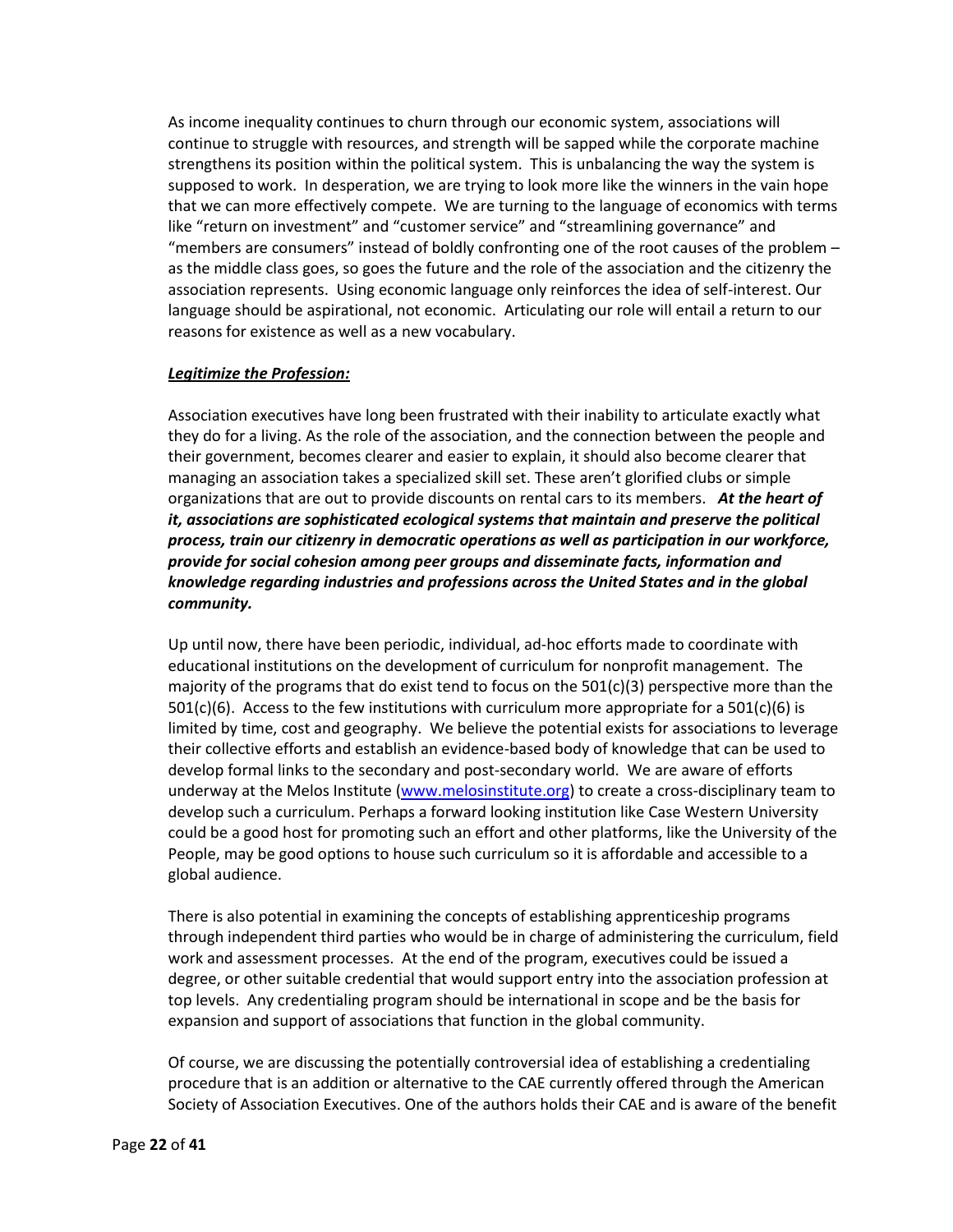of the designation as are many of the individuals we interviewed for this project. Although the CAE has served an important role in legitimizing the profession, we need to admit the body of knowledge it uses is based largely on legal and regulatory issues, the functional descriptions of typical tasks performed as association staff and then on a largely opinion-based philosophy that has not been fully scientifically assessed.

In addition, perhaps the time has come to consider being legally bound to common standards of ethics and service to the public instead of "voluntarily" agreeing to abide by standards currently promoted in the profession. *Perhaps the ability to achieve and maintain the ability to hold the title of association executive and to practice association management should be subject to the same rigorous rules required of attorneys or medical practitioners. Those who stray outside of them could be subject to disciplinary action and removal from practice.*

Until we develop the framework to underpin the workforce we need in the coming years, with the specialized expertise needed to run our associations, we could potentially focus our efforts in the following areas:

- Contact those institutions that currently offer certificates for nonprofit management and present the case that their curriculum is insufficient to adequately prepare candidates for the needs of the entire 501(c) community. Those needs include curriculum related to historical context, public service and benefit.
- Develop tools to assess necessary skills and/or personality traits and provide those tools to secondary and post-secondary career counselors to identify candidates that may be suitable for an association career.
- Capture stories and narratives from current staff and executive talent to demonstrate the attractiveness of this career.
- Formalize a career path into the world of association knowledge by building upon resources that currently exist within ASAE and the Allied Societies.

### *Volunteer Citizen Corps:*

As the association's role in society becomes clearer and association executives achieve a high level of recognition for what they do for a living, we cannot neglect the symbiotic relationship between association staff and the volunteer leaders of the future. Highly functioning associations are those who reject the idea of "staff-driven" or "volunteer-driven" models and who recognize the value of the partnership model.

One of the oft-repeated refrains in the association community is the perception that board members, volunteer leaders and members are not well-prepared to serve in a leadership capacity within the association. This often leads to conflict and lost potential. We believe the future of the association management profession will require the intentional creation of a volunteer citizen corps, which includes practitioners in specific industries and professions, as well as persons who are impacted by those who employ the practitioners.

In the past, we have attempted to "deal with what volunteer talent we inherit," by holding periodic annual board orientation programs, or developing pathways to member engagement on an ad-hoc basis. Some associations have boldly created Leadership Academies or other efforts to indoctrinate volunteers. In some cases, associations that have highly-educated,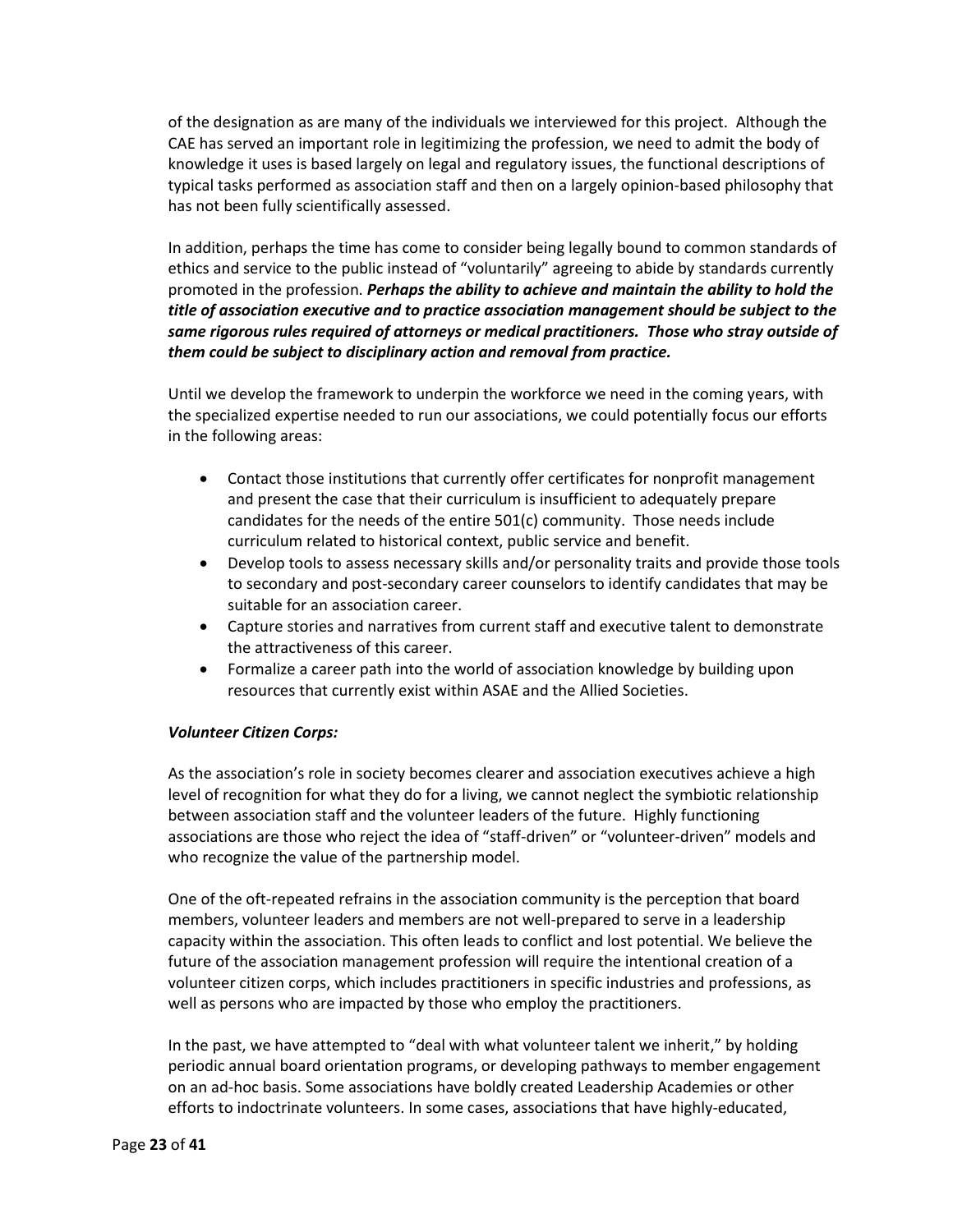professional members have fared better by inheriting a pool of relatively skilled leaders to choose from. Other associations have not fared so well with memberships composed of individuals who have skill sets that are not well suited for the association environment. Even in the best scenario, being a board member entails a learning curve for every individual who has never served on a board before.

We posit that the board member of the future is the high school or college student of today. *We believe we have an opportunity to positively influence the future by expanding current civics curriculum to include the concept that associations were formed to fill a critical role in our democracy.* History classes can and should include references to the fact that individuals vigorously pursued the establishment of associations during the founding of the country as a way to reinforce their rights to free assembly, free speech and a free press.

As such an important contributor to the social fabric, there is a natural link between people, their livelihoods and their government as a key feature of any democratic society. Associations remain recurrent features in them. It is possible we will see an accelerated manifestation of associations in the global community as the Arab Spring and other movements take hold across the world. Associations also act as agents of social good and the developers of public policy. In the same manner as voting is presented as a part of our civic duty, affiliation with, and support of, associations in service to industries, professions and personal interests should be as well.

Once the historical case is made and the importance of service is reinforced, we can begin to concentrate on the development of skill sets in collaboration, leadership and communication necessary for both gainful employment as well as association service. Perhaps virtual volunteer boot-camps can be established for future association supporters and leaders to learn about association structure, volunteer roles and how to maximize their member experiences on behalf of those groups they choose to affiliate with.

We have the opportunity to work with clubs and organizations that interact with secondary and post-secondary students to promote these messages. We also have the ability to work with organizations such as SkillsUSA to ensure competitive events in parliamentary procedure, etc., include full and complete descriptions of why and how rules work in not only our local, state and federal governments, but in our associations and societies as well.

With well-qualified, engaged volunteers, association executives and professional staff will suddenly find themselves with a large contingent of individuals who are capable and ready to assume their roles within the organization. Not only will those volunteers understand the important role they play, they will also see a direct link between their efforts and the benefit to their industry, profession and society at large. Association executives and staff will find they have the ability to avail themselves of a large, capable workforce that can expand paid staffing resources exponentially. This may help stem the negative reinforcing loop where staff ends up doing more and more because the volunteers are seen as "disruptive" and the volunteers do less and less because their efforts are devalued.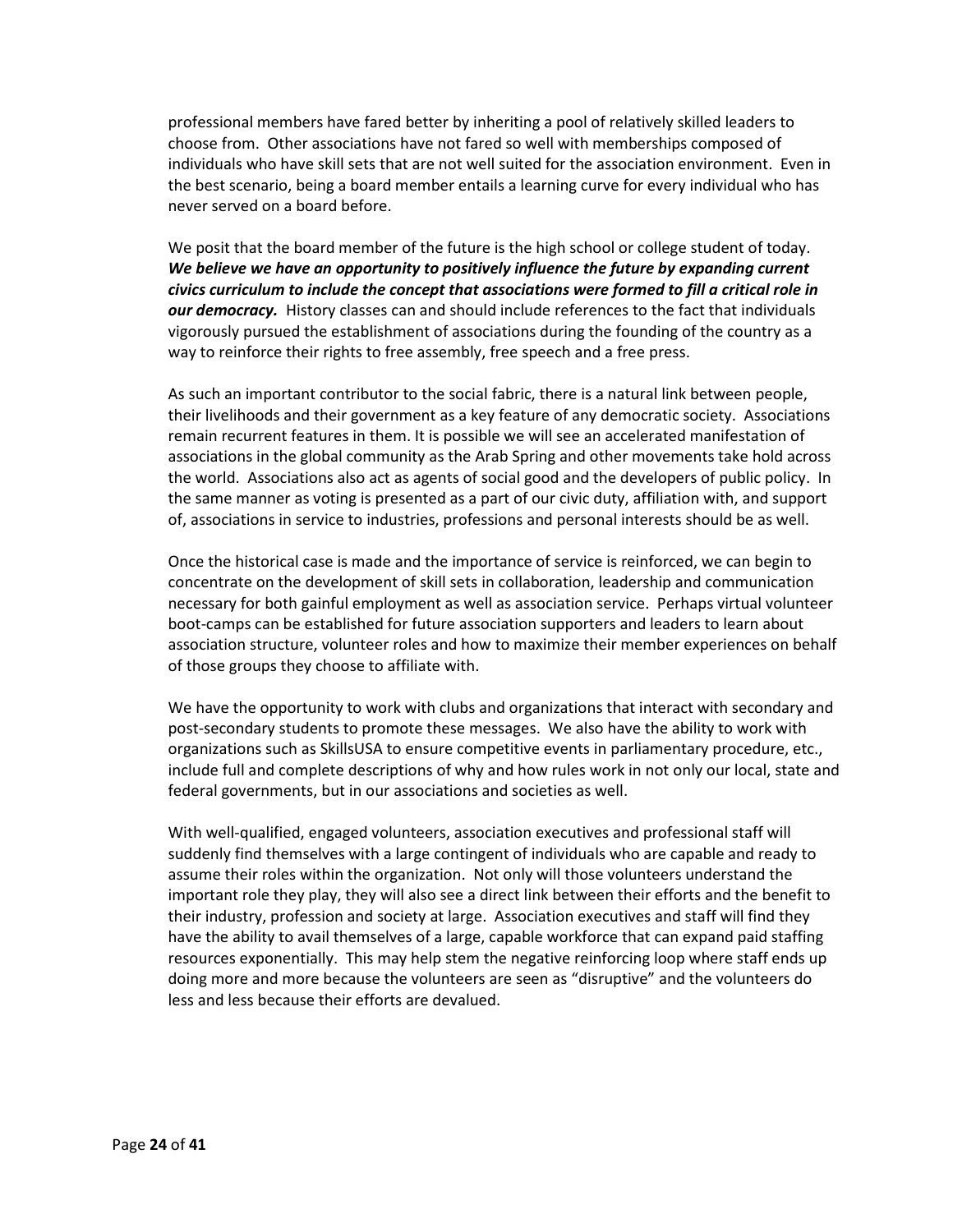#### *Horizontal Structure:*

Associations, like many other institutions, find themselves running hierarchical management systems in an increasingly horizontal world. The tension between the two points of view is becoming more pronounced in both the private and the not-for-profit sectors. Oddly enough, associations in particular have suffered from this tension for years although they may not have clearly articulated it. Association executives have often been heard to lament the troubles of, and the advantages to, working within a dual leadership system having both staff and volunteers involved in governance. The tension between vertical/horizontal systems is instantly recognizable by association executives and the resolution is usually couched in terms of needing clear policy and well understood roles.

At this time, we believe we need to go farther to adequately resolve this challenge and adjust to a fast changing world. The tension between hierarchical systems and horizontal structures can be resolved by adopting mindsets and processes that are more suited to a distributed environment. Associations are in the perfect position to utilize a more "glocal" (global-local) focus due to the fact that many of them already operate in affiliated structures with local, regional, state, national and international frameworks. Also, they have a great deal of communications savvy which is needed to support those connections that exist between global concerns and face-to-face interactions in very local areas.

However, we do not advocate the wholesale adoption of any of the various governance structures currently promulgated in the association community such as the "Carver" model of policy governance or any other model. What we do advocate is a systematic dismantling of hierarchical structure, a streamlining of policy and well-established processes for "delegation of vision and mission" and "selection of roles" to each individual stakeholder. *(Maddie Grant and Jamie Notter have authored a ground-breaking book, "Humanize – How People Centric-Organizations Succeed in a Social World" which holds valuable insight for those associations who are interested in undertaking such an effort.)*

We are aware of efforts to suggest that boards of directors should be eliminated, or reduced to just a very few members. *We believe this is more akin to a dictatorship than a democracy and that eliminating roles for volunteers removes the essential characteristic of association service which is the promulgation of citizen engagement and service*. The desire to "eliminate the volunteers" is usually presented in the context of being able to make decisions faster, or get products to members faster. This may be true if associations were actually in the business of "producing products" as opposed to "creating experiences." By continuing to look at ways to improve volunteer training, instead of eliminating the volunteers, we remain in a strong position to promote citizen involvement in the political process and in those educational processes that improve businesses, industries and professions in our employment universe.

While we watch the corporate sphere attempt to co-opt the term "member" (in the manner of Costco and countless others from grocery stores to oil change shops with "members" and "rewards" programs), maybe it is time we abandoned both the term and the concept. *As part of the more horizontal structure, more opportunities exist for other constituencies to become involved, way beyond what we have traditionally thought of as "members."*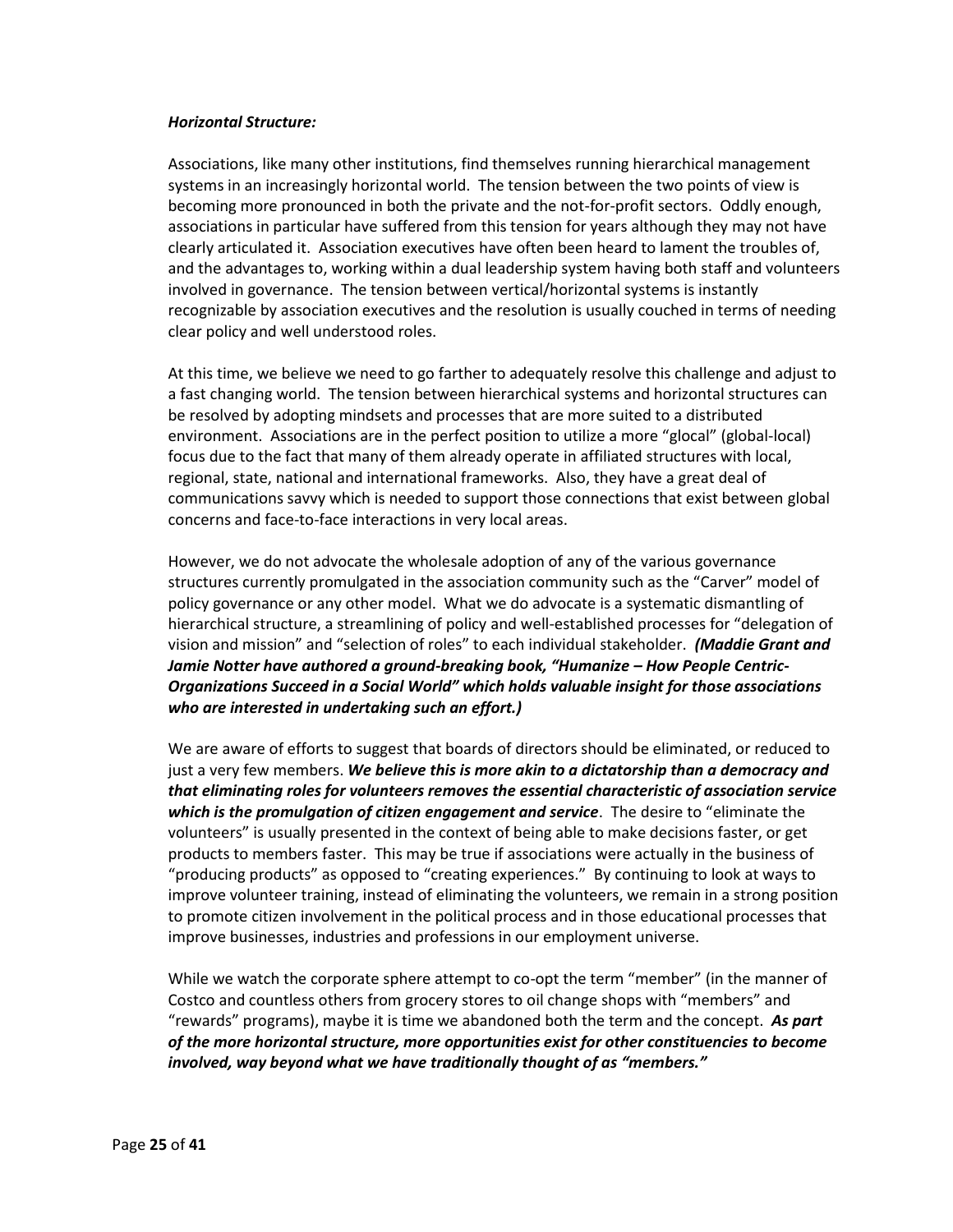It may be time to focus less on the development of prospect lists and "marketing collateral" and focus more on what personnel resources it will take (both paid staff and volunteer) to execute the vision and mission of the association. This focus could lead to an increase in involvement from practitioners and suppliers as well as members of the general public who choose to support the work. This is not limited to just supporting the work of the  $501(c)(3)$  community. Who is to say a member of the public with a family member who suffers from heart disease would not be interested in supporting the work of the professional associations who support the nurses, cardiologists and vascular specialists who devote their professional lives to improving the health of heart patients?

*What if we abandoned the term "membership" in favor of "community of interest?"* This implies an almost alarming lack of structure, but is fully in keeping with a more horizontal organization. What this implies is the need to develop enormously sophisticated database solutions and social listening systems in order to maintain and organize participation in a widely distributed environment. Software may become enormously complex, but the benefits are clear and compelling with constituents being able to access, manipulate and engage with exactly what they care about without wading through the obligatory pile of options they don't want. *What if we could create a centralized nervous system that could actively contribute to the ability of individuals to thrive in a purposefully unstructured environment?*

What this does in the long run is changes the dynamic of "what do we get in return for our dues?" into, "How can we better support the good work being done on behalf of our industry, profession or issue we care about?" By asking for dues and then attempting to provide value we create a population of passive consumers. By focusing on providing value first and then asking for support we actively engage individuals in our success. *By flipping the construct from "dues to value" to "value to dues" we circumvent the "consumer" experience and gain access to the "co-creator" experience which is more sustainable over the long term.*

One other factor that may ultimately render the concept of membership obsolete is that lifelong employment in a particular career has become less and less prevalent. Studies have shown the typical individual changes careers an average of five times over a lifetime and that trend may be accelerating. By spending the bulk of our time and energy on "membership" we are continually chasing ghosts. These ghosts churn in and out of any given industry or profession at all different ages and stages of life. A number of interviewees expressed their frustration that they aren't even sure who their members are any more due to fast-moving structural changes in the nature of jobs available in our economy, or that their members are entering and leaving professions at such a rapid rate they can't get a handle on them before they are already gone*.* Many of our membership "marketing" strategies are not built to take this shift into account and are becoming more and more unsustainable. *The continued pursuit of the "lifelong practitioner" membership based on a specific job description is becoming unrealistic as are the financial models built to predict the "lifetime monetary value of dues" to the association.* It may be possible to create a lifelong membership for those who continue to care about a profession even after they leave it, but that is based on affinity with the issues pursued by the association, not the occupational position the person may hold.

According to our research, associations are busy choosing pathways that veer between more insular and member-focused to more external and issues-focused with any number of variations in between. Those associations that choose to stop focusing on members and start focusing on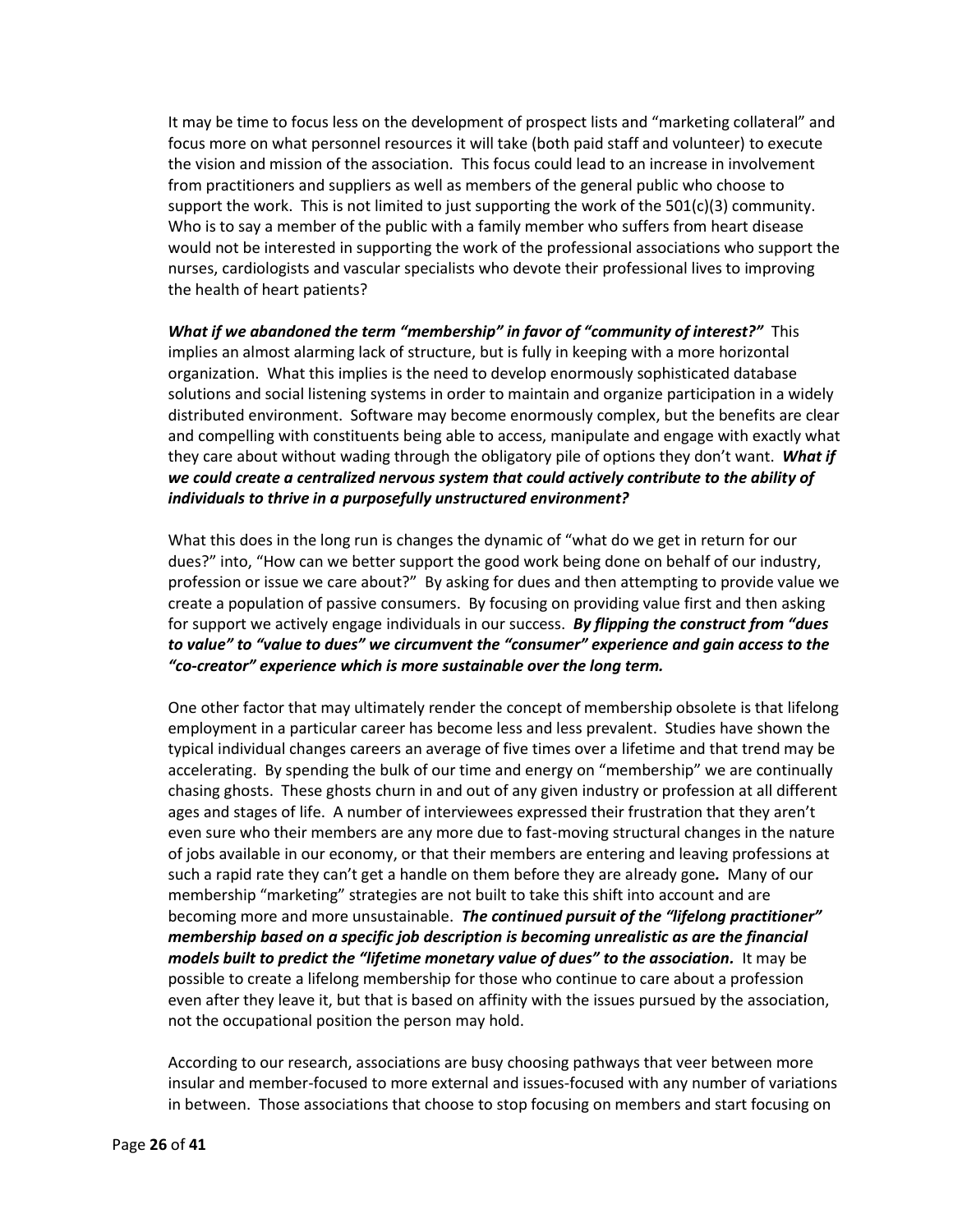issues critical to the industries and professions they represent are in a better position to adopt a more horizontal structure, and perhaps abandon the concept of "membership" in favor of serving a broader constituency that ultimately may have a greater interest in assuring the association works on behalf of the greater social good.

#### *Change Process:*

There is a general consensus that our ability to compete and survive over the long term depends in large measure on our ability to master change processes, adapt and be flexible. *Dealing with change is no longer a part of the job, it IS the job.* Innovation is not a nice-to-have component, it's a must-have competency.

Along with the development of a more well-defined message regarding our role in society, the formalization of our profession, the development of our volunteer corps, the development of more horizontal structures with an accompanying review and overhaul of the concepts of membership - the next development phase is the institutionalization of change process as part of the vision and mission of any organization.

Those associations who operate in the past and refuse to abandon the status quo are limited in their prospects for future success. Options for growth and progress will become less and less available to their constituencies and the industries, professions and interests they represent.

By institutionalizing change process and rooting it in strengths-based philosophies, the expectation can be created that change is not only normal, but it is an expected outcome of volunteer and staff effort and energy. Training is essential and the establishment of "change and innovation" policies, procedures and goals should be a hallmark of a high-functioning association.

We believe those change processes are best housed in the systematic and intentional use of Appreciative Inquiry processes on a regular basis to examine issues and develop provocative proposals for change. Ongoing training on how to start, support and usher in changes through to completion should be offered to members, volunteer leaders, staff and stakeholders on a consistent basis. *A strategic environment with change process embedded within it, instead of change process being seen as a tool to be used to execute strategy is radically different.*

Associations are often overlooked as innovation engines because they focus on innovating within a tightly insulated group of practitioners and the "word" doesn't get out beyond their immediate scope of influence. *However, associations have the capacity to become reinvented Renaissance salons such as the ones that led to the Enlightenment era in Western civilization.* It is well documented that processes that encourage change, experimentation and innovation are often found at the intersections where groups and individuals meet and exchange disparate ideas. Often the combination of unlike disciplines leads to breakthroughs that would have been unlikely, if not impossible, without such interaction.

David Cooperrider and his colleagues at Case Western University have produced a new paper in which they discuss Appreciative Inquiry as one of the pillars behind organizational innovation. Their new theory – Innovation Inspired Positive Organizational Development (IPOD) incorporates elements of other theoretical models including a blending of ideas that many of us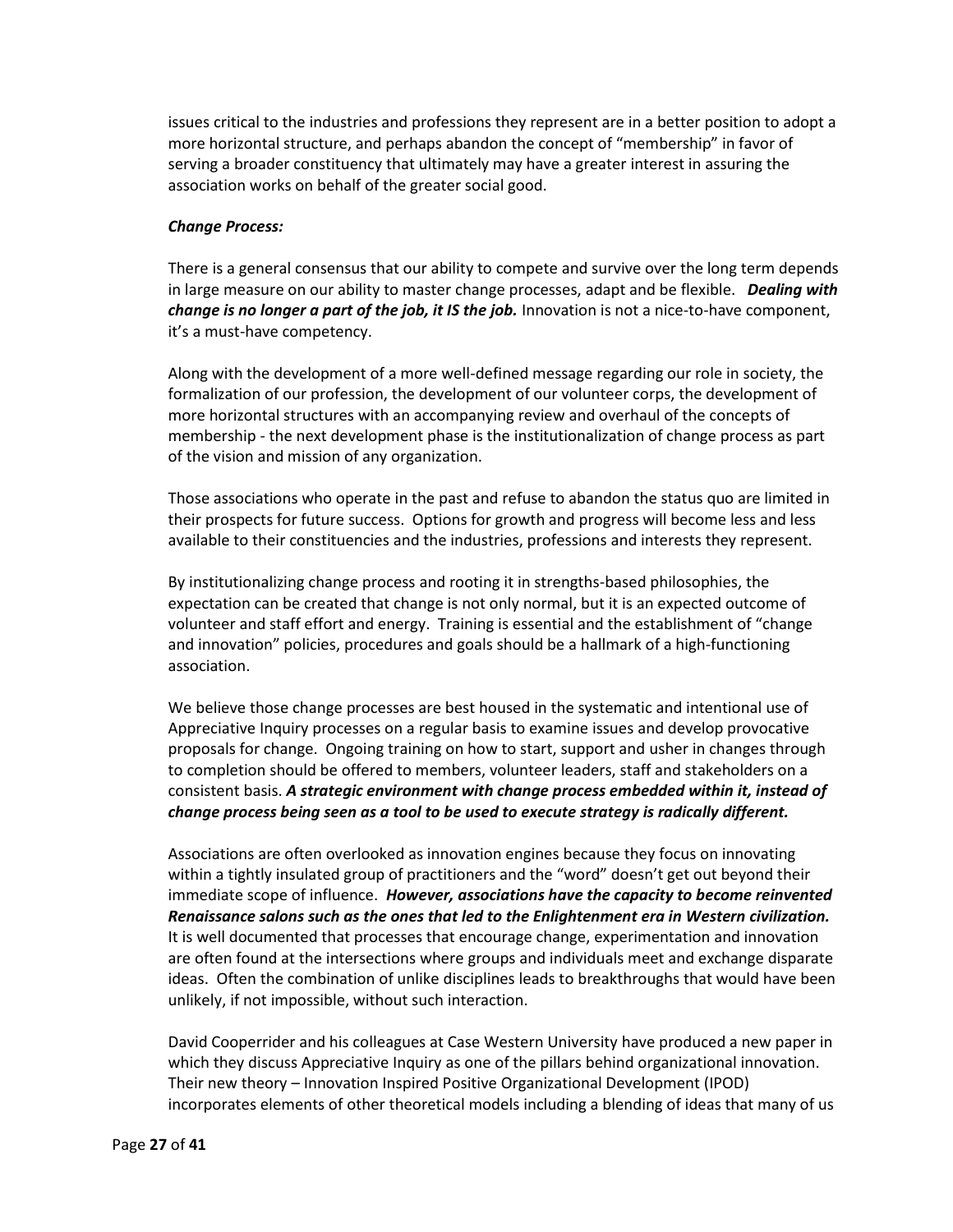in the association world have been toying with but have not yet coalesced into a manageable model – positive organizational scholarship, positive psychology, design theory, as well as biomimicry and the rise of the sustainable model. The work is a bold step forward and a beacon for those of us who work with organizational development and change and know there has to be another way.

## *Societal Impact:*

All of the aforementioned strategies combine to create a high degree of societal impact that has heretofore been relegated to the 501(c)(3) community in the mind of the general public and to the occasional association, such as the American Association of Retired People (AARP), that have managed to break through the white noise of the "chattersphere." *The mission of the association of the future is to reclaim their rightful place in this space by doing things that only associations can do*. If associations aspire to attract supporters, practitioners, talented staff members and the resources to do their work they can't depend on the hierarchical systems of yesteryear any more. If they wish to become a well understood part of the social fabric, they will need to intentionally expand into the social sphere. This is particularly important for smaller associations who are typically the most resource challenged of all.

Many association executives we interviewed stated they had a desire to collaborate in the new media landscape to amplify their voices. Associations, particularly smaller associations, struggle with how to engage in effective public relations efforts without burying themselves under unbearable costs. Perhaps a collaborative platform can be created for associations to allow them to do it. This platform would be above and beyond what ASAE has attempted to do with the Power of A campaign, which although admirable, does not meet the criteria of scalability which any truly useful collaborative platform must achieve.

When considering the opportunities we have to influence not only the political process but the delivery of essential government services, we cannot overlook the fact that we have served as the unsung heroes of the post-secondary educational system in the United States for years. The advent of new technologies and the coming revolution in the post-secondary system is providing us with unprecedented opportunities to professionalize our own educational efforts and become officially integrated into the educational system in the United States and on the international stage.

Associations also have the opportunity to act in the public interest by providing research, information and statistics that are truthful, credible and non-partisan directly to the public and not hidden behind member's only walls. The information we have squirreled away in associations of all types, all across the United States can be repurposed and offered to the public in a way that contextualizes it for general consumption. This would make great strides in our ability to act as the arbiters of factually-rooted public information and reinforce our value as representatives of the people's interests to both governmental and corporate entities who, in many cases, distort facts and figures to pursue an agenda that advances their interests over the interests of a more and more marginalized public.

Adding the responsibility of association service to the list of civic responsibilities we expect from our citizens, also adds an additional dimension to their service. The association's ability to function simply as a mouthpiece, or lobbying group that advocates for their members interests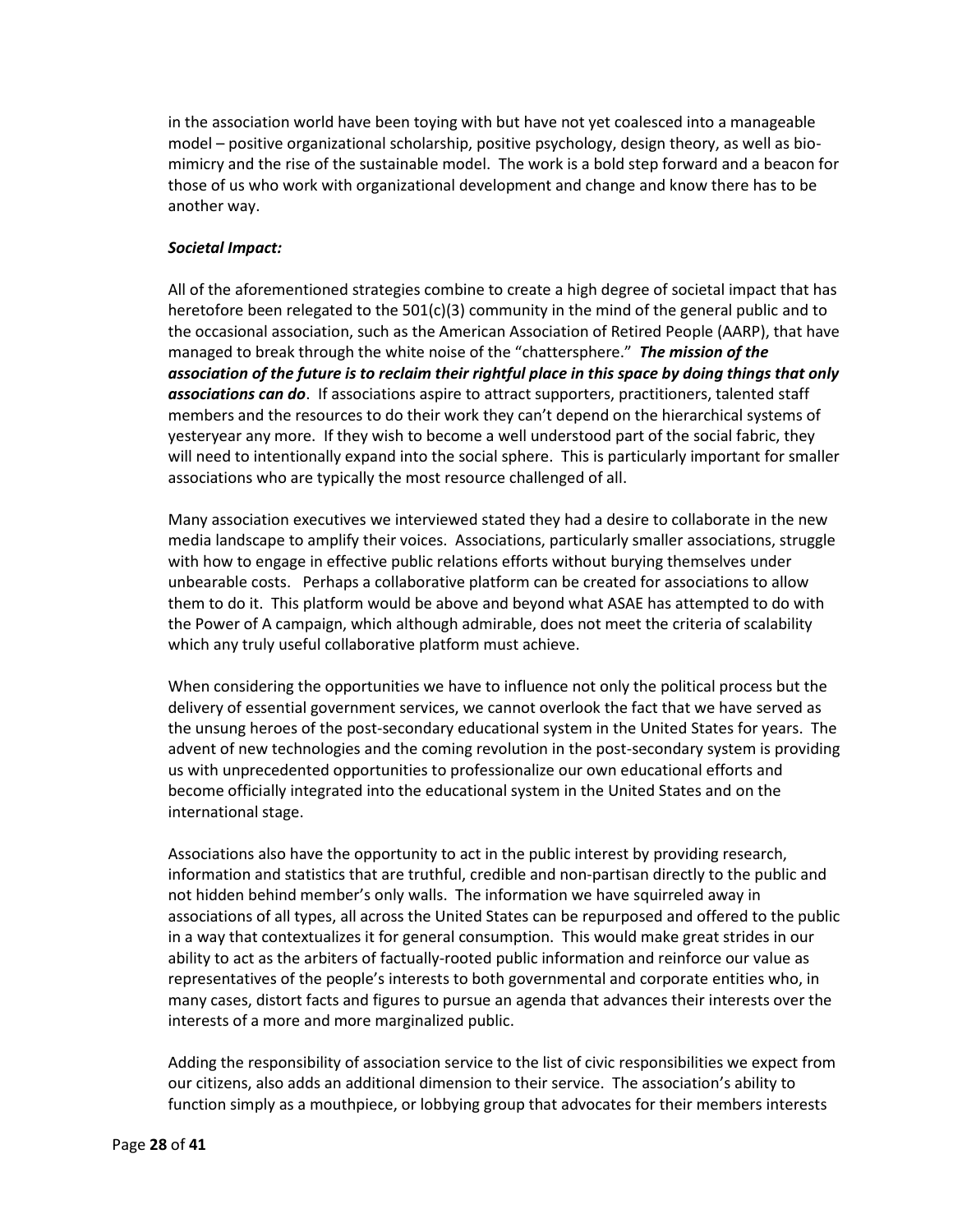absent any concern for society at large may be diminished. At the same time, associations are in the enviable position of being in a position to establish coalitions of the "unlike" and act as important forums for debate. With change processes being part of the associations DNA, association members may be able to begin to expect different results and not always focus on the "win" and the defense of the status quo as the ideal outcome.

# **PART VII: AFTERWORD**

As initially stated, this report is intended to serve as a basis for associations and their executives to devise their own provocative proposals for positive future change. Perhaps we should have said we hope it would serve as an *impetus*, among many, for associations and their executives to devise their own provocative proposals, and move in the direction of positive change.

So what comes next? For us, it is to keep these conversations alive and keep working towards the day when some of these ideas can become a reality. For you, we don't know. However, we truly believe that application of the ideas culled from our research could lead to positive change. In fact, we believe that the association management profession has not yet seen its brightest days. Although we believe we have some significant challenges, we don't believe that associations are incapable of innovation or that they are dinosaurs, destined at best for irrelevance or worst - demise.

Here are some suggestions for you to consider as you ponder how this information can make a difference in your corner of our world.

- 1. If you believe this report has merit, please forward it to other association management professionals and business partners.
- 2. Highlight key concepts you found interesting and share with your peers, staff and volunteers. Discuss, write or blog about your thoughts.
- 3. Devise your own provocative proposals from the themes and summary statements and add your own voice to the discussion. Feel free to share with us and we will add your thoughts to the list of proposals.
- 4. Consider potential implications for your career, your staffing needs or your association's operating environment.
- 5. Consider if you have any passion or resources to bring to bear on any of the provocative proposals.
- 6. Visit and follow [www.associationforecast.com.](http://www.associationforecast.com/) We will be asking for permission to publish interview transcripts from our participants and you will be able to read their own words and draw your own conclusions.
- 7. Join the "Association Forecast" LinkedIn group where we hope to have discussions on topics readers found interesting.
- 8. Learn more about appreciative inquiry and consider applying these techniques to promote change within your association. It can be applicable in many different areas from membership to governance.
- 9. Be aware there are reasons to believe that the association profession is in a particularly dynamic moment, but they aren't doomed.
- 10. Be confident that associations who are able to embrace their history while adapting to the future have the greatest chance to achieve greatness.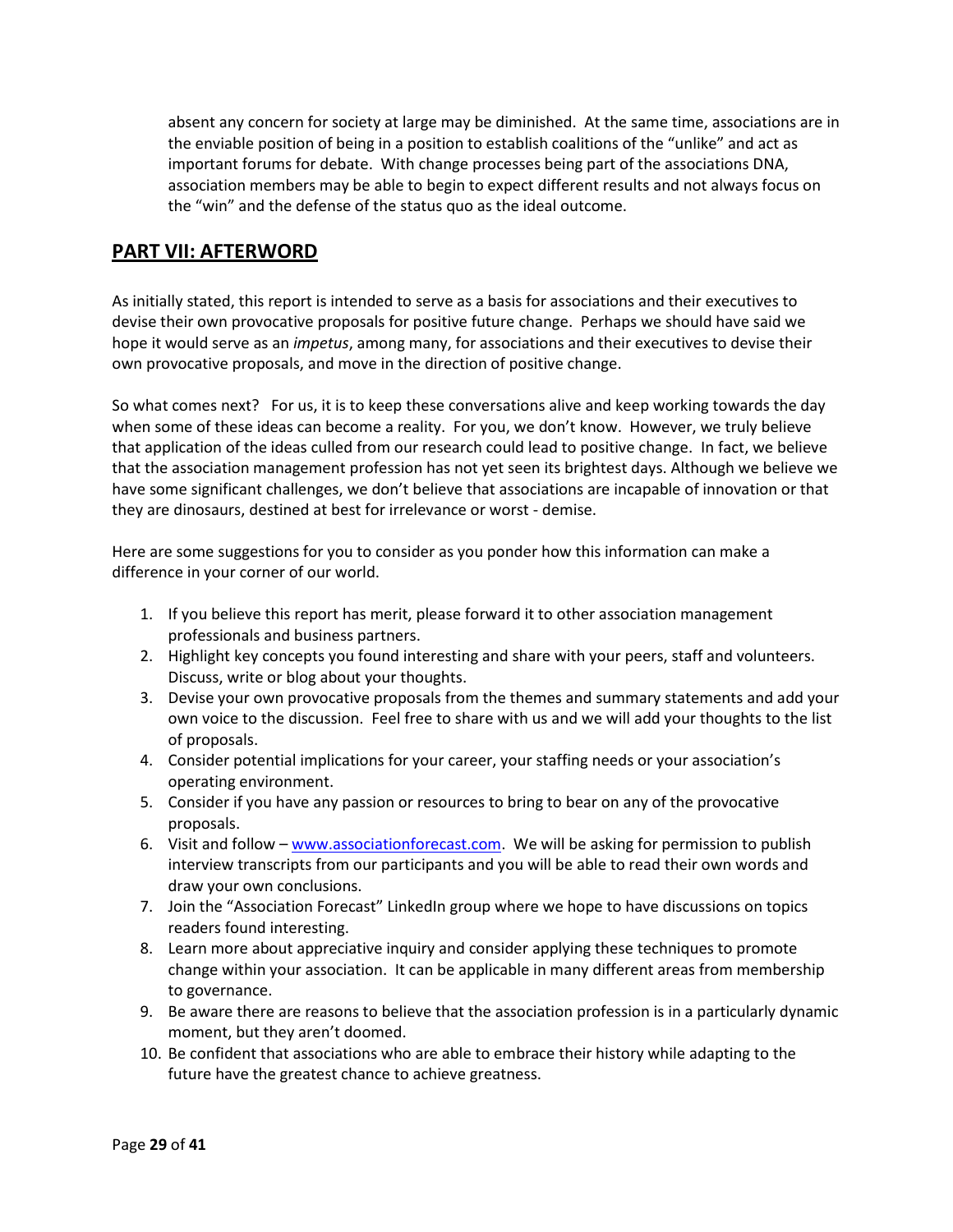# **ATTACHMENT A**

# **Association Executives: Provocative Proposals for Future Change "Appreciative Inquiry Research Tool"**

- 1. What led you to become involved in association work in general and what path did you take to become an Executive Director/CEO?
- 2. Where will the next generation of executives come from? Will it continue to be an organic process of becoming aware of this career by informal means or do you see additional entry points opening up?
- 3. Please describe the most rewarding, most exciting and/or best experience you have ever had as an association executive and what made it so compelling?
- 4. Please describe the most important 2 or 3 things you have learned as an association executive. If you were talking to a brand new executive, what would be most important for them to know?
- 5. Trade and professional associations tend to have certain bodies in common boards of directors, committees, chapters/affiliates, staff, etc.

5.a. Please describe a time when a specific volunteer group was at its best in providing leadership and explain what they did.

- 5.b. Please describe a time when your staff was at its best in providing leadership, and explain what they did.
- 6. Do you believe you are using your position as an association executive to positively impact society in general? If yes, please explain.
- 7. Please project yourself out twenty five (25) years into the future, and assume associations have achieved a significant level of public awareness. The public is aware of the role associations play in society, constitutional democracy and public policy. Nonprofit executives are celebrated in Time Magazine like the Bill Gates and Mark Zuckerbergs of today. Please describe one or two hypothetical scenarios of the kinds of things that associations would be doing to achieve that level of mindshare on the part of the public.
- 8. Imagine your membership is comprised of every member you wanted to have join, they are excited about your association and engaged in leadership at every level. What sorts of positive opportunities need to be created (or what barriers need to be removed) in order to see that happen?
- 9. In the association world's search for continuous improvement, do you have any suggestions on how we might do business differently? Or what would you do to heighten the overall health and vitality of associations?
- 10. Is there anything else you would like to share that the questions did not address?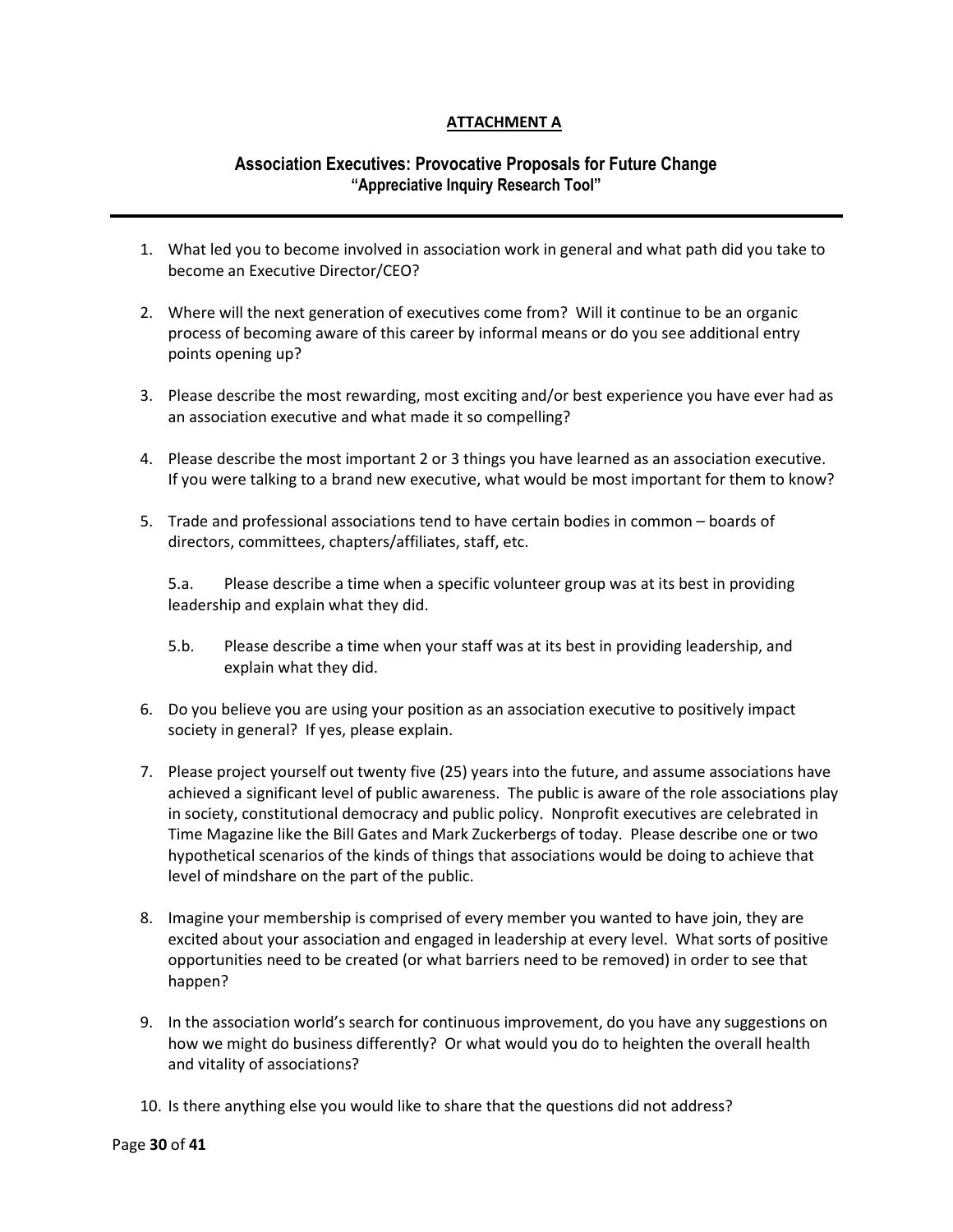# **ATTACHMENT B**

# **What if we had access to a pipeline of staff talent composed of well-trained individuals who were acquainted with the association world, and had temperaments conducive to success in this profession?**

Perhaps the time has come to stop depending on the organic nature of the recruiting and hiring process, to develop direct lines in from the secondary and post-secondary systems in the United States and to develop the types of skills and personality assessments that will help students and individuals selfidentify as potential association career candidates. We can envision a future where secondary and postsecondary students are proactively encouraged to look at associations as a career choice. We believe it is possible to identify secondary students and direct them into association-driven educational programs through ASAE or state SAEs to enhance their employability.

### **What if apprenticeship programs existed for aspiring association executives?**

For a moment, let's consider the advantages of having an independent third party entity establish and monitor an apprenticeship program for aspiring executives. Those executive candidates could be placed within an existing association, would be mentored by the current executive, would have additional coursework and at the end of the apprenticeship would receive a certificate or credential that would demonstrate their readiness to assume the position of chief staff executive?

#### **What if association executives had access to an expansive evidence-based body of knowledge?**

We can also envision a future where we mount a successful campaign to develop a post-secondary program for association management. Perhaps this can be accomplished by working with forward looking institutions such as Case Western University, University of Indiana, the Melos Institute or others. We may have opportunities to approach those institutions who currently offer non-profit certificate programs to present our case that additional training in the 501(c)(6) section of the discipline is needed for students to have a well-rounded and comprehensive view of the entire not-for-profit sphere.

## **What if this evidence-based body of knowledge provided a different level of certification (substantially exceeding that of the CAE)?**

What if we were able to get a Master's Degree in Association Management, or some other certification that was based on more comprehensive understanding of the association environment than currently provided? This type of degree or credential would be based on a more in-depth curriculum and entail significantly more rigorous preparation to achieve.

## **What if the CAE or other association credentials were legally bound to common standards of ethics and performance?**

Right now CAE's sign a voluntary statement stating they will comply with ASAE's Code of Ethics. What if this commitment to ethics and standards of practice were akin to the medical and legal profession and dereliction of duty or violations of public trust would be cause to remove a person's ability to practice in the association arena? Such rigorous standards or licensing requirements could also include the expectation that association executives should be committed to the public sphere and actions taken on behalf of a membership should be able to demonstrate a clear public benefit.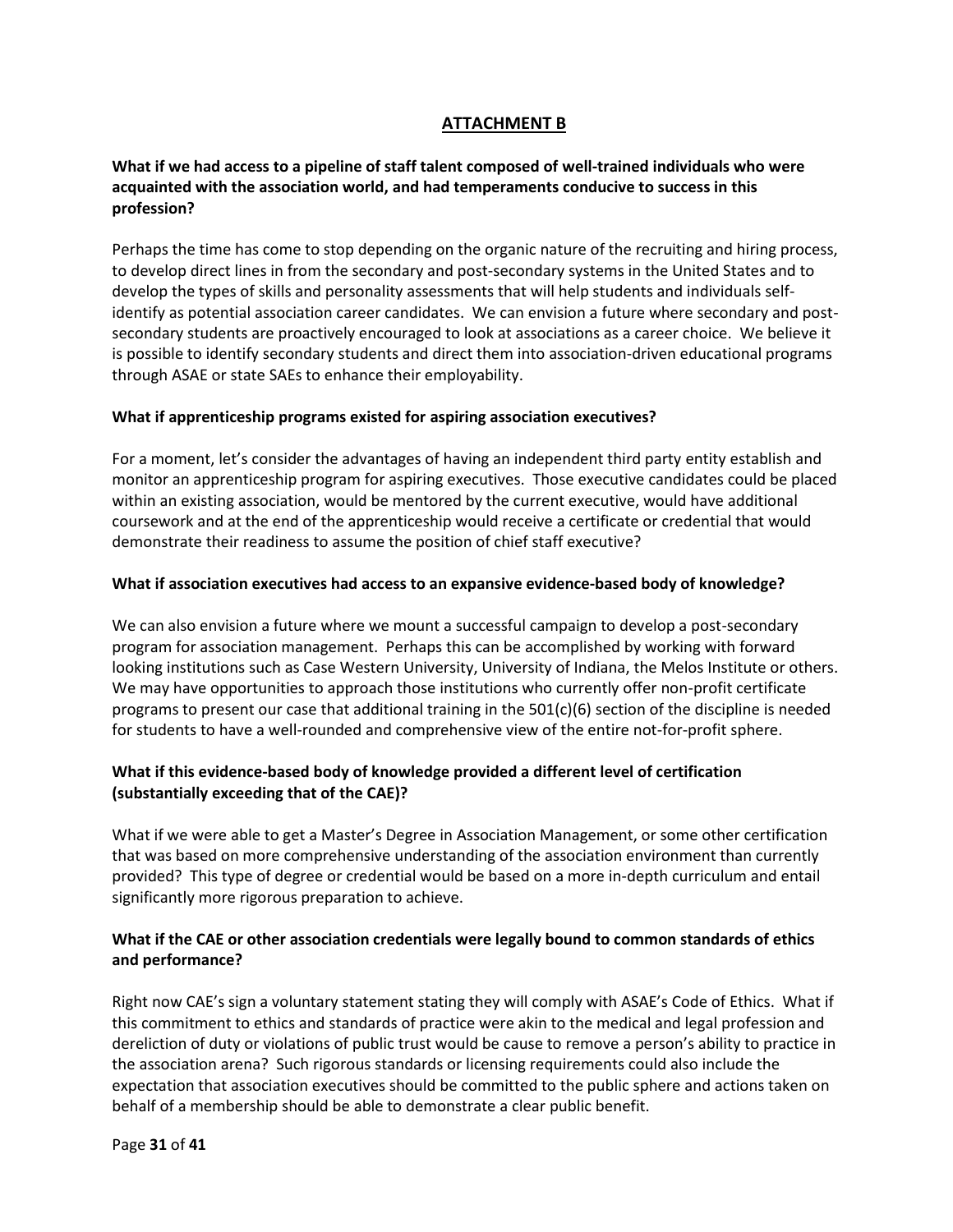## **What if credentialed/licensed association executives had substantial skills and training on public policy leadership?**

Much of the experience association executives have in public policy administration comes from experience working with various local, state and federal bodies. Some association executives even come from the legislative or lobbyist arenas. Perhaps it is time association executives had a deeper understanding of public policy issues from the public administration perspective, and not just the "lobby to win" perspective.

## **What if an extensive collection of narratives and true stories existed that demonstrate the uniquely satisfying aspects of this professional experience?**

Overwhelmingly, association executives have great things to say about their professional careers and are able to clearly demonstrate a myriad of ways to have rewarding experiences. Not only can we attract people to this profession with these stories, but we might also create opportunities for current professionals to reconnect with their passion and to actively pursue the creation of even more positive experiences in the future.

## **What if associations took a serious look at changing their for-profit subsidiaries to benefit corporations instead?**

The socially conscious corporate movement is continuing to gain steam in the United States, particularly in light of the economic disaster of 2008 and the ensuing aftermath. Associations, particularly those who are concerned with establishing rigorous professional standards and certification, may have opportunities to abandon the membership structure for a purely independent fee based model housed within the B-Corp structure. If not the association itself, then perhaps some of their subsidiaries would be interested in doing so and moving away from profit being the only measure of success. Associations may have an active role to play in the implementation of socially conscious corporate structures and the establishment of standards.

## **What if service to a trade or professional association was considered a civic responsibility in a democratic society like voting?**

Imagine a world in which student body councils, civics courses and clubs that emphasize good citizenship at the secondary and post-secondary levels included instruction designed to raise awareness of the association community and the need for active participation in an association linked to an individual's occupational or recreational pursuits as a civic duty in a democratic society?

## **What if we inherited board members who already had an understanding of what board service entails?**

If we were able to encourage a direct link between the health of the association and the health of democracy in the minds of students, why couldn't we then teach young people what volunteerism and board service is actually all about? Why couldn't we prepare the next generation to be active participants in these organizations and to develop appropriate skill sets in visioning, collaboration and communication to make board service rewarding.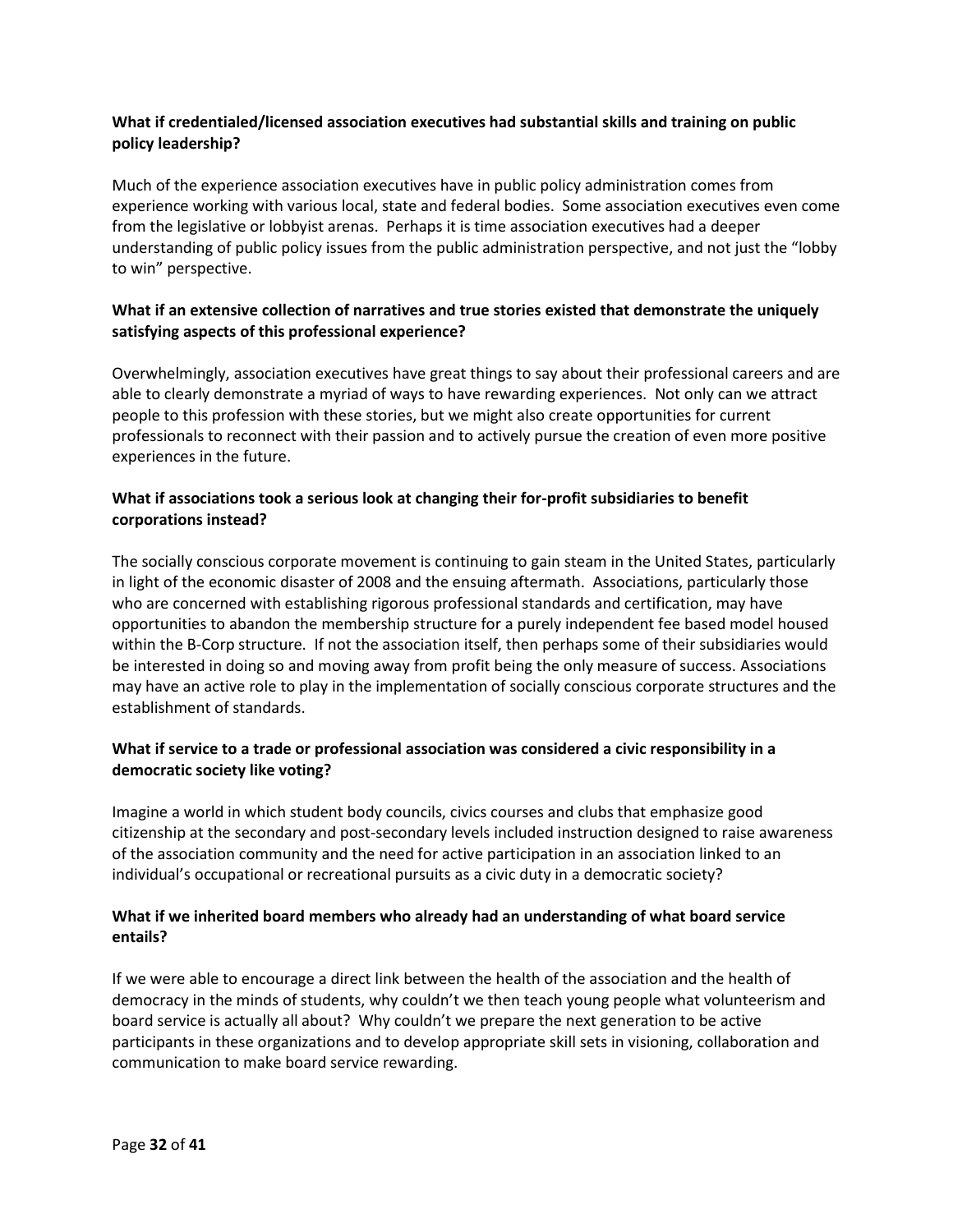### **What if high quality, affordable "volunteer boot camps" existed as a resource for associations?**

Beyond training for incoming presidents, such as the programs ASAE conducts, why can't we develop online volunteer bootcamps for average citizens to learn about their responsibilities and how to best leverage their volunteer skills in the United States and in the international community?

# **What if associations recast themselves as representatives of the public good as opposed to purely self-interested entities?**

Associations are at a crossroads. We have seen where partisanship and obstruction weaken our political and judicial institutions and in many cases, associations must share the responsibility for our current environment. By claiming "lobbying" as a member benefit, we set up the expectation that "winning" delivers "value for dues" and "losing" does not. We have systematically set up a consumer based expectation which labels the outcome in any political process as either "good" or "bad" and we have deincentivized ourselves to seeking compromise for the common good.

## **What if association boards contained a number of members of the public to ensure the public interest stays on the agenda?**

Association boards have the ability to create positions in their leadership structures for members of the public who have an interest in a particular industry or profession. Public representatives who are selected for their expertise and interest could jump start innovation and serve as a sounding board for those associations who wish to explore how to improve their relationship in the public sphere at large.

## **What if associations had advisory committees of community leaders to assist in providing guidance to the group?**

In the past, associations have been quite successful at building coalitions and have developed a great deal of knowledge and direct experience with them, particularly as they relate to legislative and regulatory matters. Similar to the previously mentioned public board member, associations could take that coalition building skill and institutionalize more broad based advisory groups that could work in concert on issues beyond the legislative and regulatory arena particularly in the areas of education and workforce development. By involving representatives from local government, educational and business interests, this more broad-based focus could provide valuable insight as well as guidance in developing collaborative efforts that could amplify the strengths of all participating groups.

## **What if associations create a collaborative platform to publicize their achievements and their impact on the public good?**

The technology exists today for us to take control of our own messaging. Instead of waiting for the media to come to us, we can go to them and develop a broadcasting system that focuses on the good associations do for industries and professions all over the globe.

## **What if associations provided information and research directly to the public and became the arbiters of public truth?**

In a similar vein, there is no doubt that the media landscape has been turned upside-down and the 24/7 news cycle has become entrenched in our communications world. What is often missing in the analysis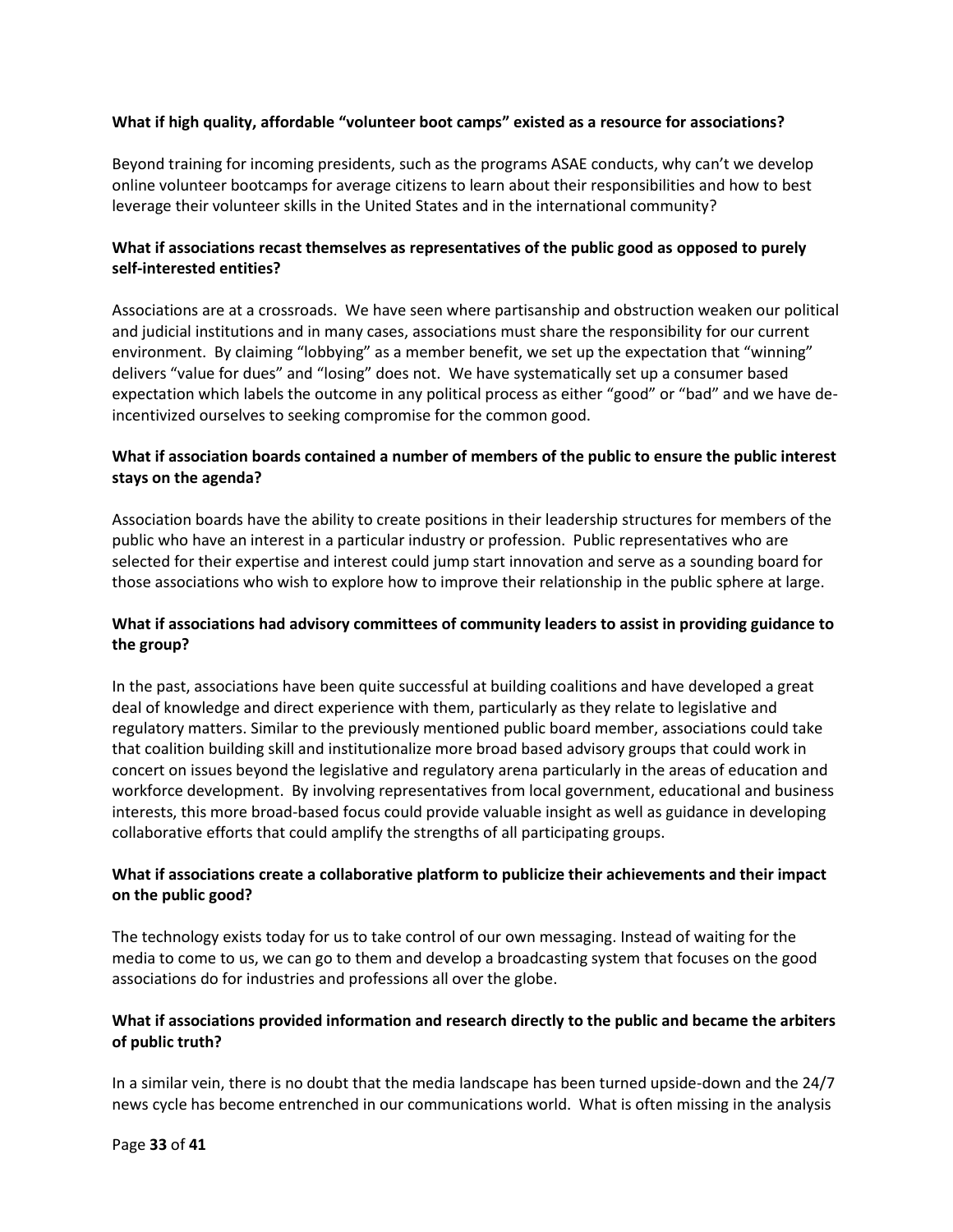is the information that associations hold in their hands – legitimate research, facts and knowledge about sectors, industries and professions. Potential exists for associations to develop more sophisticated platforms to be used for the purposes of connecting directly with a public that is drowning in information, yet starved for facts.

# **What if associations collaborate, develop a series of principles and those associations who adopt those principles are able to claim a brand banner to fly that the public can learn to identify?**

Alex Bogusky, formerly of Crispin, Porter and Bogusky, and his group at Fearless Cottage are busy at work creating a "Common" brand for socially conscious corporations and start-ups. By adopting the "Common" brand the collaborative effort between all of the players will add awareness and cachet. The hope is that consumers will begin to recognize and identify with the "Common" brand thereby giving smaller companies the opportunity to develop brands like bigger companies do. It's a concept that can work for these types of corporations, why not our own?

# **What if participation and involvement replaced the concept of membership?**

What if we were so laser focused on the mission that we stopped pursuing members and allowed all parties who were interested in our success to participate in the outcomes we have set for ourselves? This would entail the creation of a larger community of interest and would break down the walls between categories of members, the public and other stakeholders formerly held at arm's length. In many ways, using engagement and participation as measures of success instead of numbers of members who pay dues is a more accurate assessment of the actual impact on the achievement of vision and objectives.

## **What if associations became an official part of the post-secondary, adult education system in the United States?**

There is no doubt that for years associations have functioned as the unsung heroes in the adult education world. Often overlooked in official reports and statistics on adult education, perhaps the time has come for associations to make a more powerful case for their impact. Associations serve as the transmission conduits for information and knowledge specific to thousands of industries and professions. They also serve as important access points for those professionals who may or may not have had full access to the traditional post-secondary system. The traditional post-secondary system itself is undergoing an enormous transformation with the potential of online education becoming vastly more significantly disruptive than we ever thought possible. Associations have a definite role to play in education as well as provide pathways to recovering for a middle class in crisis.

### **What if we gave up on bricks and mortar offices?**

Imagine a world where association staff members are trained to work in a distributed, virtual environment and our measurement and management practices evolved to handle such an environment. It would lead to a smaller footprint, lessen the need to maintain strict boundaries between our personal and professional worlds and would make us more mobile and able to adjust to circumstances as they change. We can hire the best of the best, no matter their geographic locations; we can save daily commuter costs and the loads on our public infrastructure. At the same time, we can be more mobile, expand into different geographic locations and more easily cross international and cultural barriers.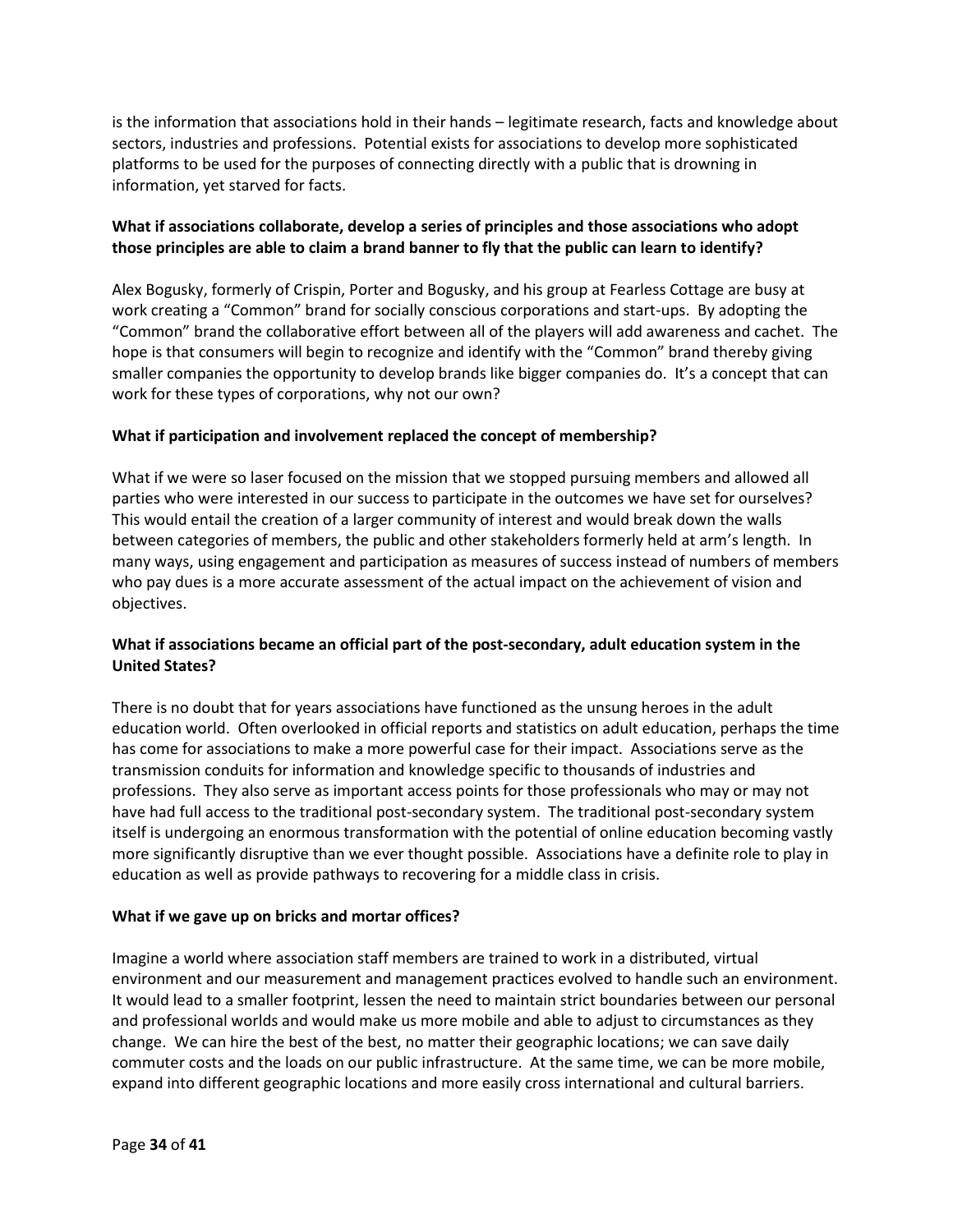#### **ATTACHMENT C**

This project would not have been possible without the participation of our interviewees listed below.

**Marc Abla, CAE,** Executive Director, Illinois Chiropractic Society, Inc. **Bob Achermann, CFO**, Advocacy and Management Group, Inc. **Jane H. Adams,** Executive Director, California Park & Recreation Society **Maren Amdal**, Executive Director, CFA Society of Minnesota **Jim Anderson, CAE**, President and CEO, California Society of Association Executives **Trudy Aron, CAE**, Executive Director, American Institute of Architects - Kansas Chapter **Maury Astley, CAE**, Executive Director, Nevada Society of Association Executives **Larry Atwell**, Executive Director, Wyoming Society of Association Executives **Gina Ayllon, CAE**, Executive Director, Professional Association for Childhood Education **David Bakerian**, President & CEO, Delaware Bankers Association **Barbara Baldwin, MPH, CAE**, Chief Executive Officer, California Society of Anesthesiologists **Tom Bannon**, Chief Executive Officer, California Apartment Association **Jackie Barry, CAE**, Executive Director, Physical Therapy Association of Washington **Beverly Barsook**, Executive Director, Museum Store Association, Inc. **Margaret Bauer, CAE**, Executive Director, Pennsylvania Music Educators Association **Jennifer Ray Beckman, CAE, MBA**, Executive Director, American College of Cardiology Florida Chapter **Debra BenAvram, CAE**, Chief Executive Officer, American Society for Parenteral and Enteral Nutrition **Bonnie Benitez**, Executive Director, Consumer Attorneys of San Diego **Andrea Bennett, PMP**, Executive Director, California Educational Technology Professionals Association **Chuck Bidek, CPCU**, Chief Executive Officer, Insurors of Tennessee **Susan Bitter Smith,** Executive Director, Arizona-New Mexico Cable Communications Association **Mark Bledsoe, CAE**, Executive Director, United Suburban Schools Association **Sharron Bradley**, Executive Director, Western Home Furnishings Association **Kevin Brennan, CBAP, PMP**, Executive Vice President, International Institute of Business Analysis **Susan Brinkhaus, CAE**, Executive Director, Salon & Spa Professional Association, Inc. **Beth Brooks, CAE**, President and CEO, Texas Society of Association Executives **Sharon Bruce, CAE**, Executive Director, Connecticut Association of School Business Officials **Kendall Buck, CAE**, Executive Vice President, Home Builders and Remodelers Assn of New Hampshire **Joe Burak**, Executive Officer, Home Builders Association of Greater Little Rock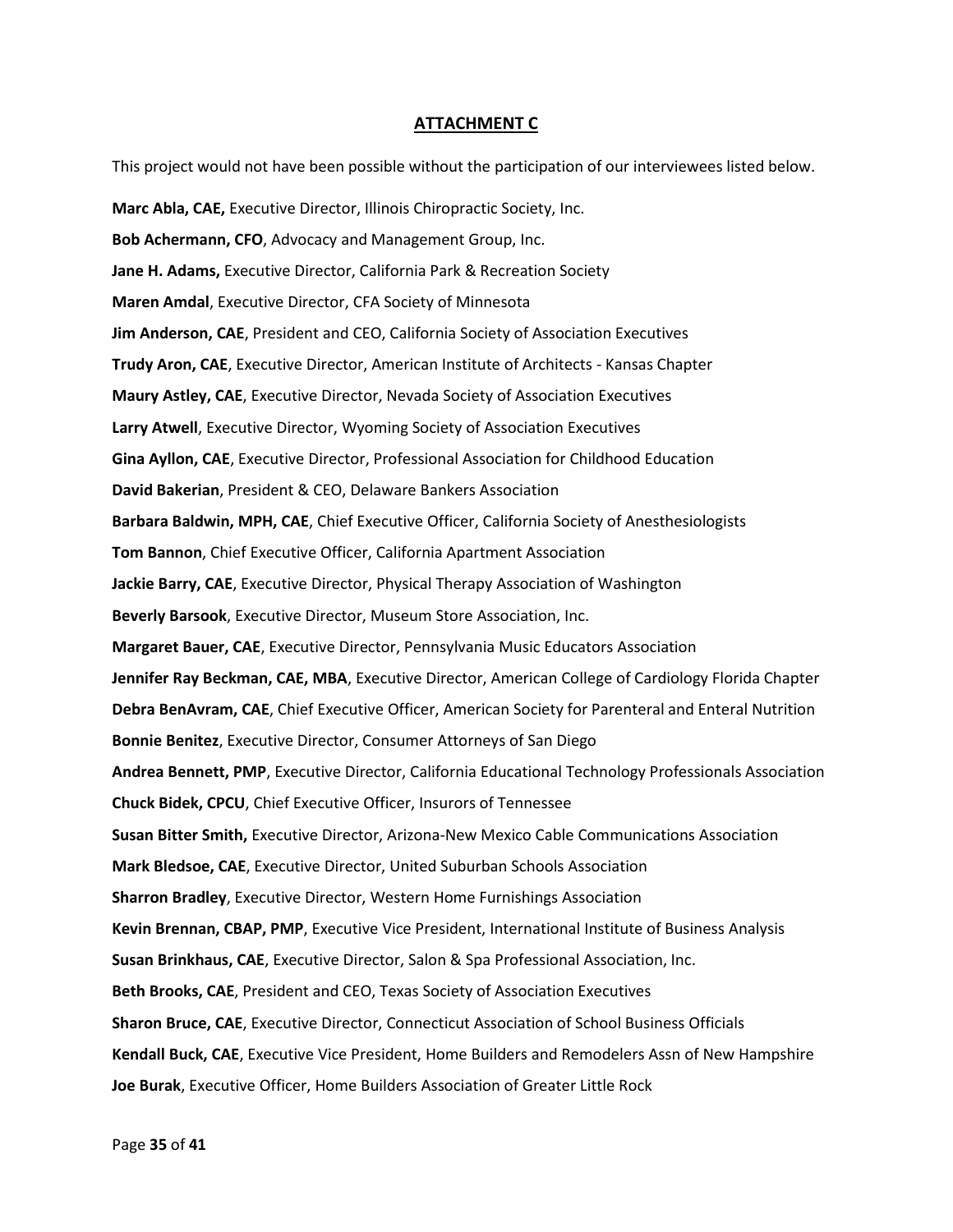**William Burns, CAE**, Executive Director, Association for Play Therapy **Nina Buthee, CAE**, Executive Director, CA Child Development Administrators Association **Francine Butler, PhD, CAE, CMP**, Executive Vice President, AMC Institute **Cindy Butts, CAE,** Chief Executive Officer, Maine Association of Realtors **Roque Calvo, CAE**, Executive Director, The Electrochemical Society, Inc. **Jim Carney, CAE**, Executive Director, NTEA - The Association for the Work Truck Industry **Jon Chandler**, Executive Vice President, Oregon Home Builders Association **Janice Charlesworth**, Executive Secretary, Alabama Education Retirees Association **Sue Chasteen**, Executive Director, Tennessee Academy of Ophthalmology **Terisa Chaw**, Executive Director, National Employment Lawyers Association **Susan Cheshire, CAE**, Executive Director, Georgia School Nutrition Association **Norma Claassen, CAE**, Executive Director, Alameda County Dental Society **Rick Clayburgh**, President & CEO, North Dakota Bankers Association **Hannes Combest, CAE,** Chief Executive Officer, National Auctioneers Association **Karen Conlon**, President & CEO, California Association of Community Managers, Inc. **Tom Cooper**, Executive Director, International Anesthesia Research Society **Joni Cover, JD,** Executive Vice President, Nebraska Pharmacists Association **John Dane, CAE**, Executive Director, California State Firefighters Association **Alan Davis**, Executive Director, National Association for Campus Activities **April Davis, CAE**, Executive Director, International Society for Performance Improvement **David Dellinger**, Executive Vice President, NAIFA-California **Mary Detloff, CAE**, Executive Director, Minnesota Society of Professional Engineers **Dawn Dole,** Executive Director, The Taos Institute **Robyn Dombroski**, Executive Director, Alaska Rural Water Association **Claire Donnenwirth, CAE**, Executive Vice President, Associated Plumbing & Mechanical Contractors **Kasey Dread**, Executive Director, Nashville Academy of Medicine **Ken Dunham**, Executive Director, Lumber Association of CA & NV **Gabriel Eckert, CAE**, Executive Director, Building Owners and Managers of Atlanta **Deborah Elam, CAE**, Executive Director, San Francisco Dental Society **Pat Epple, CAE**, Chief Executive Officer, Pennsylvania Pharmacists Association **Karyn Estrella, CAE**, Executive Director, New England Medical Equipment Dealers **Nelson Fabian**, Executive Director/CEO, National Environmental Health Association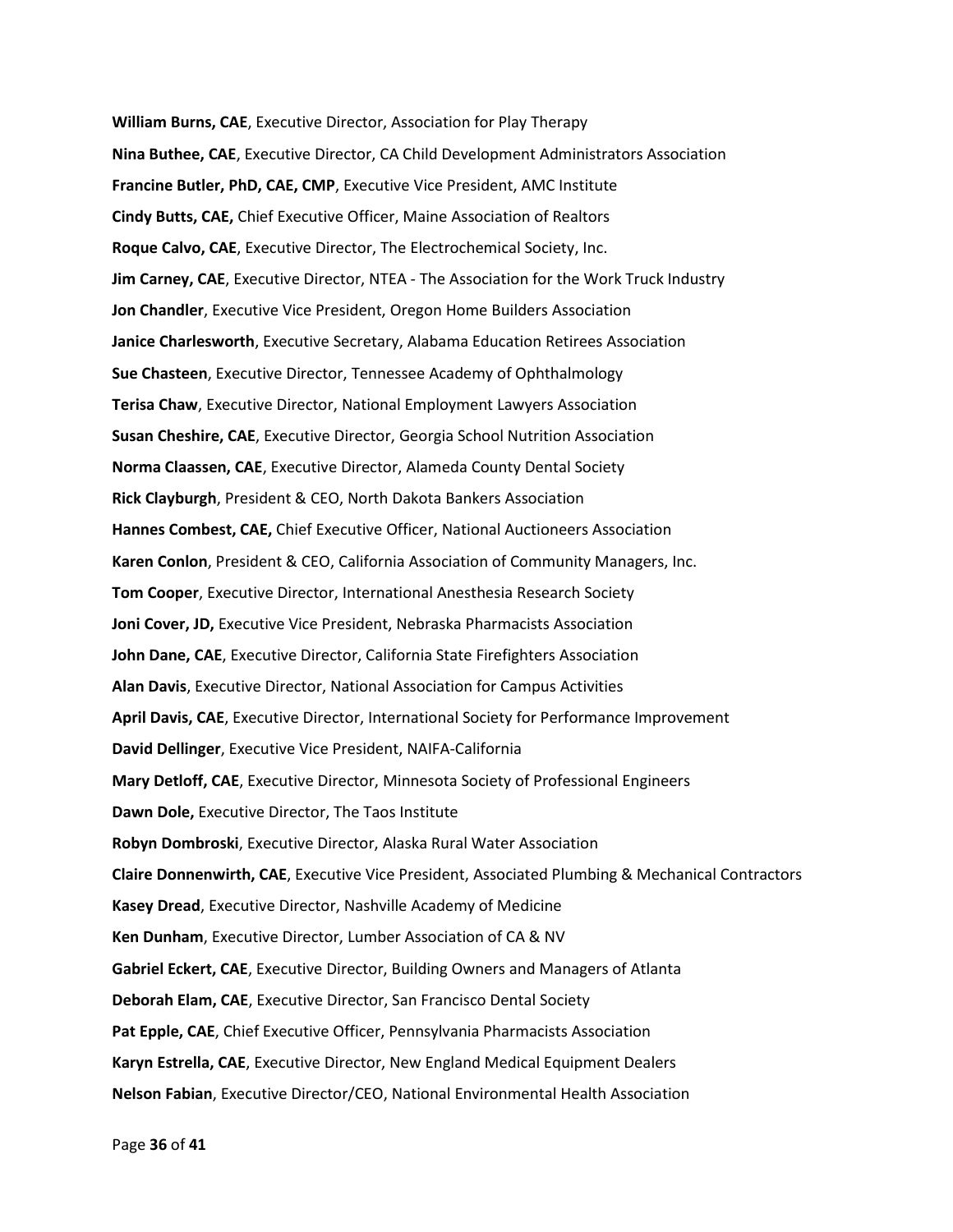**Denise Fandel, CAE**, Executive Director, National Athletic Trainers Association Board of Certification Inc **Katherine Finley, CFRE, Ph.D., CAE**, Executive Director, Organization of American Historians **Jim Folkman**, Executive Vice President, Home Builders Association of Central New Mexico **Donna French Dunn, CAE**, Executive Director and CEO, Association of YMCA Professionals **Karen Fricke**, Executive Director, Apartment Association Greater Inland Empire **Mark Gamble**, Sr. VP/COO, Hospital Association of Southern California **Ricki Garrett**, Executive Director, Mississippi Nurses Association **Mark Garvin**, President & CEO, Tree Care Industry Association **Carolyn Gaughan, CAE**, Executive Director, Kansas Academy of Family Physicians **Jan Gemar**, Executive Director, Iowa Land Title Association **Sandra Giarde, CAE**, Executive Director, California Association for the Education of Young Children **Fran Gilbert, CAE**, Executive Director, Tallahassee Society of Association Executives **Mark Glasper**, Executive Director, Ohio Society of Association Executives **Penny Gold**, Chief Executive Officer, Kentucky Society of Certified Public Accountants **Mark Golden, CAE**, Executive Director and CEO, National Court Reporters Association **Peggy Goldstein, CAE,** Retired **Greg Golik**, Operations Manager, Murdoch, Walrath and Holmes **Susan Gorin, CAE**, Executive Director, National Association of School Psychologists **Carey Goryl, CAE**, Chief Executive Officer, International Association of Forensic Nurses **Paul Grace, MS, CAE**, President and CEO, National Board for Certification in Occupational Therapy **John Graham, CAE**, President and CEO, American Society of Association Executives **Judy Gray**, President and CEO, Florida Society of Association Executives **Jeffrey H. Greenwald, P.E., CAE,** Executive Director, Institute of Hazardous Materials Management **Stanley R. (Rob) Gustafson, CAE, CSI, CEO**, Secretary, Woodwork Institute **Paul Gutierrez**, Executive Director, New Mexico Association of Counties **Carol Hardwick, IOM, CAE**, Executive Director and COO, Mississippi Economic Development Council **Mary Harris, CAE**, Executive Vice President, National Association of the Remodeling Industry **Jim Harrison**, President, Vermont Grocers Association **Theresa Hatton, RCE, CAE**, Chief Executive Officer, Greenwich Association of Realtors **Pamela Haylock, RN, PhD**, Chief Executive Officer, Association for Vascular Access **Jodie Hickman**, Executive Director, South Dakota Cattlemen's Association **Angelique Hill, CAE**, Executive Director, California Retired Teachers Association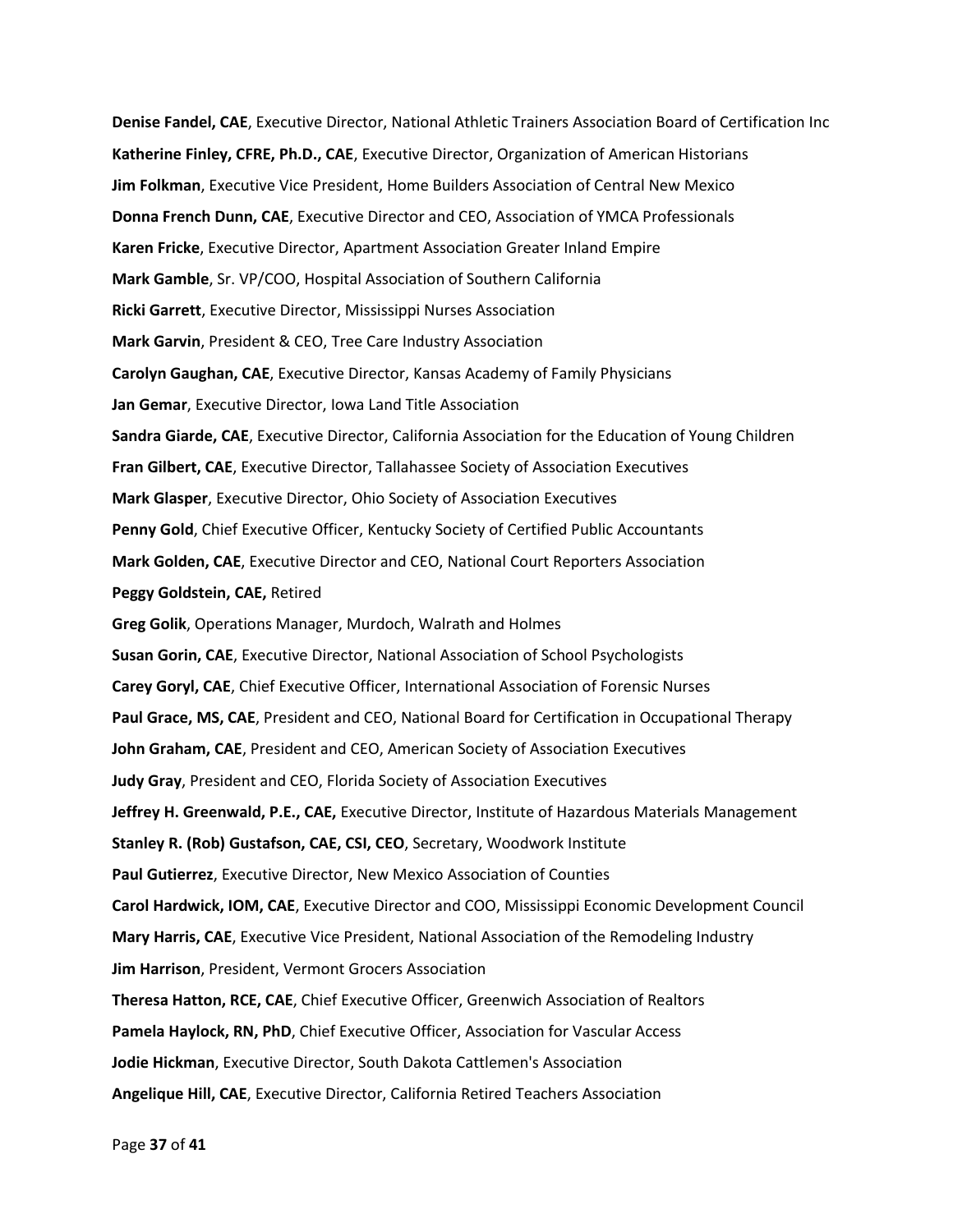**Cynthia Hnatiuk, EdD, RN, CAE**, Executive Director, American Academy of Ambulatory Care Nursing **Rita Hood**, Executive Director, AGN International North America **Jon Hultman, DPM**, Executive Director, California Podiatric Medical Association **Sharon Hunt, CAE,** Executive Director, Southern Association of Orthodontists **Ross Hutchings, CAE**, Senior Account Executive, Association Resource Center **Tom Ingram**, Executive Director, Diving Equipment & Marketing Association **Diane James, CAE Nelson Janes, CAE**, Executive Vice President, Sacramento Association of REALTORS **Larry Johnson**, President, Nebraska Trucking Association **Neil Johnson,** Executive Director, Minnesota HomeCare Association **Robert Johnson,** Executive Director, California Association of Private Postsecondary Schools **John Kabateck**, Executive Director, National Federation of Independent Business **Wendy Kavanagh, CAE**, President, Georgia Society of Association Executives **Karen Kelly-Thomas, FAAN, RN, Ph.D., CAE**, CEO, National Association of Pediatric Nurse Practitioners **Jim Kendzel, MPH, CAE**, Executive Director/CEO, American Society of Plumbing Engineers **Brit Kramer, CAE**, Executive Director, Washington Recreation and Park Association **Gary LaBranche, CAE**, President & CEO, Association for Corporate Growth **Eric Lanke**, Executive Director, National Fluid Power Association **Mike Lee**, Chief Executive Officer, ATM Industry Association **Leo Leger**, Executive Director, Storage Networking Industry Association **Carol Leveroni, CAE, CMP**, Executive Director, California Peace Officers Association **Jo Linder-Crow, Ph.D**., Executive Director, California Psychological Association **Denise Love**, Executive Director, National Association of Health Data Organizations **Mark Male,** Executive Vice President, Independent Insurance Agents of Rhode Island **Gray Marion, CAE**, Chief Executive Officer, Independent Insurance Agents of West Virginia, Inc. **Rebecca Maron, CAE**, Executive Director, Society for Vascular Surgery **Mike McArthur**, Executive Director, Association of Oregon Counties **Elizabeth McClatchy, CAE**, President and CEO, Safety Center Incorporated **Patricia McFarland MS, RN, FAAN, CEO**, Chief Executive Officer, Association of California Nurse Leaders **Leslie McGill, CAE**, Executive Director, California Police Chiefs Association **Pamela McKenna, CAE**, Executive Director, New England Society of Association Executives, Inc. **Mike McLaran**, CEO, Salem Area Chamber of Commerce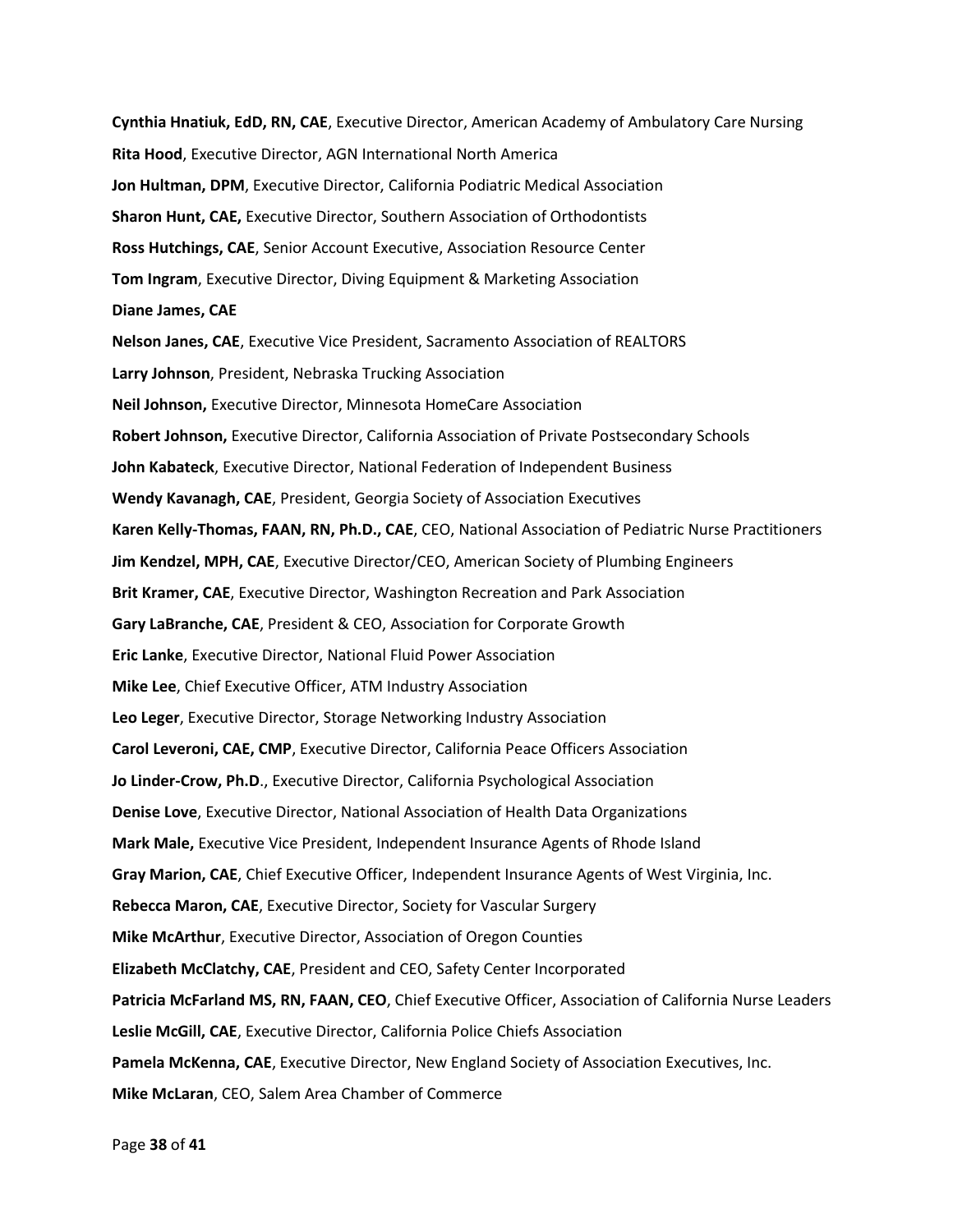**Kevin Mead, CAE,** President & Executive Director, IGAF Worldwide **Larry Merrill, CAE**, Executive Director, Michigan Townships Association **Sally Michael**, President, California Assisted Living Facilities Association **Susan Milazzo**, Executive Director, California Mortgage Bankers Association **Neil Milner, CAE**, President & CEO, Conference of State Bank Supervisors, Inc. **Mike Mitchell, CAE**, President and CEO, Credit Management Association **Rick Mockler**, Executive Director, California Head Start Association **Lynn Mohrfeld, CAE, IOM**, President and CEO, California Hotel & Lodging Association **Pat Monahan**, Executive Director, Wyoming Primary Care Association **Jim Moody, MBA, CAE**, President, Construction Suppliers' Association **Tom Morrison**, CEO, Metal Treating Institute **Kathy Murphy**, Executive Director, Hawaii Association for the Education of Young Children **Leslie Murphy, CAE**, Executive Director, Indiana Society of Association Executives **Bill Murray, CAE**, President and Chief Operating Officer, Public Relations Society of America **Bennett Napier, CAE,** President and CEO, Partners in Association Management **Patrick Natale, PE, CAE,** Executive Director, American Society of Civil Engineers **Linda Navarro,** President and CEO, Oregon Bankers Association **Sheila Navis, CAE,** Executive Director, Rural Iowa Independent Telephone Association **Susan Negreen, CAE,** President and CEO, CA Hospice and Palliative Care Association **Melissa Nelson, CAE,** Executive Director, Idaho Society of Certified Public Accountants **Steve Nelson, CMP,** Executive Vice President, AACC International **David Nielsen, CAE,** Chief Executive Officer, Home Builders Association of Metropolitan Portland **Jamie Notter,** Vice President of Organizational Effectiveness, Management Solutions Plus **Judy Oiler, CAE,** Executive Director, American Physical Therapy Association of New Jersey **Peter O'Neil, CAE,** Executive Director, American Industrial Hygiene Association **John Orr, CAE,** President and CEO, North State Building Industry Association **Frank Patek,** Executive Director, BMW Car Club of America, Inc. **Rob Paterkiewicz, IOM, CAE,** Executive Director, Selected Independent Funeral Homes **Lynda Patterson, FASAE, CAE,** President and Owner, Association Management Partners **Sheri Penner, CAE,** Executive Director, Oklahoma Society of Professional Engineers **Dave Phillips, CAE, RCE,** Chief Executive Officer, Pennsylvania Association of Realtors **Rodney Pierini**, President and CEO, CA/NV Automotive Wholesalers' Association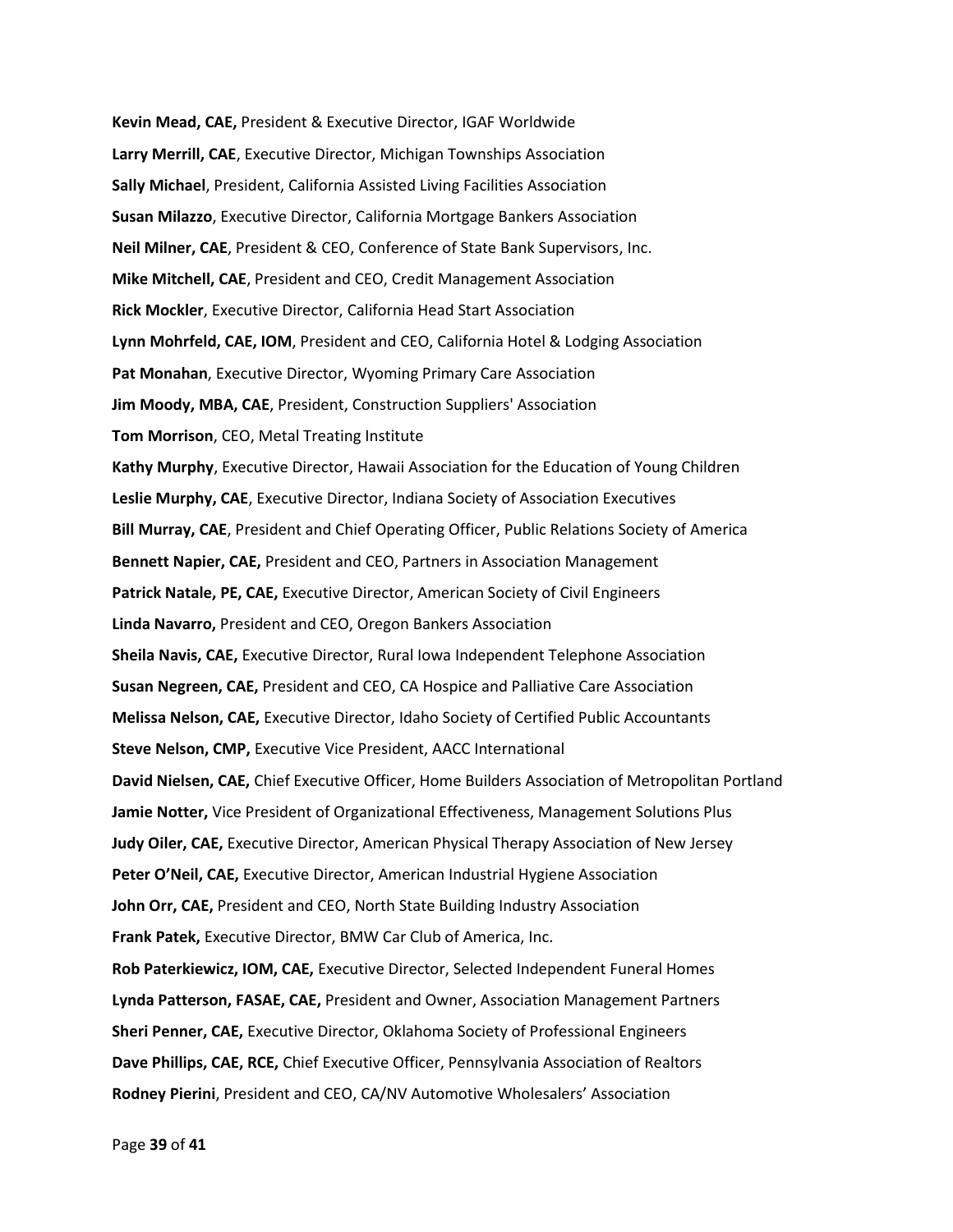**Robert Pugh, MPH,** Executive Director, Mississippi Primary Health Care Association **Lee Quinby**, Executive Director, Association of Colorado Independent Schools **Kathy Ragsdale**, Chief Executive Officer, Central Oregon Association of REALTORS **Allan Ramsaur**, Executive Director, Tennessee Bar Association **Laura Redoutey**, FACHE, President, Nebraska Hospital Association **Anne Rendle, CAE**, Chief Executive Officer, Northeast Association of Realtors, Inc. **Christopher Rice**, Executive Director, California Disability Services Association **Julie Rogers, CAE**, Executive Director, Washington Association of Building Officials **Cheryl Ronk, CAE, CMP**, President, Michigan Society of Association Executives **Diane Ruggiero, RCE, CAE**, Chief Executive Officer, Kansas City Regional Association of Realtors **Phil Russo, CAE**, Executive Director, NAFA Fleet Management Association **Nick Sabatine, RCE, CAE**, Chief Executive Officer, Greater Greenville Association of Realtors, Inc. **John Sadwith**, Executive Director, Colorado Trial Lawyers Association **James Sandefur, OD**, Executive Director, Optometry Association of Louisiana **Donald Savoie**, Executive Director, AIGA San Francisco **Renee Schleicher, CAE**, President and CEO, American Academy of Medical Administrators **Betty Shanahan, CAE**, CEO and Executive Director, Society of Women Engineers **Kim Shanahan**, Executive Officer, Santa Fe Area Home Builders Association **Frank Sheppard, AAI, CAE**, President, Independent Insurance Agents and Brokers of South Carolina **Barb Sido, CAE**, Executive Director, American Institute of Architects Michigan Society **Jim Skiera, CAE**, Executive Director, International Society of Arboriculture **Mitchell Sklar, Esq., CAE**, Executive Director, New Jersey State Association of Chiefs of Police **Catherine Smith, CAE**, President, Smith Moore and Associates, Inc. **Gordon Smith**, Executive Vice President, Maine Medical Association **Kristen Smith, CAE**, Executive Director, Word of Mouth Marketing Association **Steve Snyder**, Vice President, Western Association of Chamber Executives **Lori Spear, CAE**, Executive Vice President, Southern Association of Independent Schools **Chris Stephenson**, Executive Director, Computer Science Teachers Association **Maurine Dyer Stevens**, President & CEO, Society of Animal Welfare Administrators **Gerry Stover,** Executive Vice President, West Virginia Academy of Family Physicians **Daryl Strouts, CAE**, President, Kansas Wheat Alliance **Diane Swenson, CAE**, Executive Vice President, Maryland-National Capital Building Industry Association